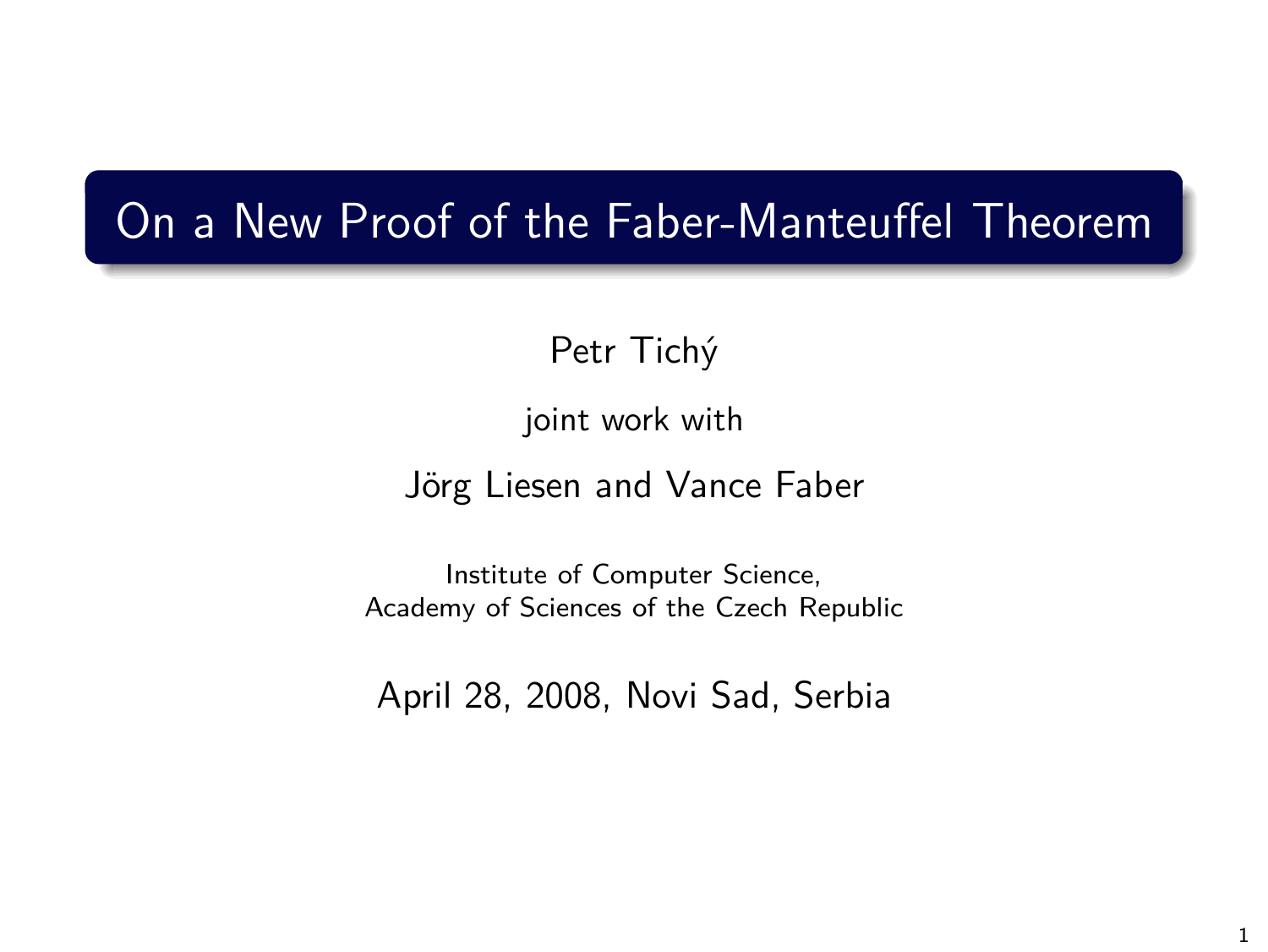





[The Faber-Manteuffel theorem](#page-30-0)



[The ideas of a new proof](#page-35-0)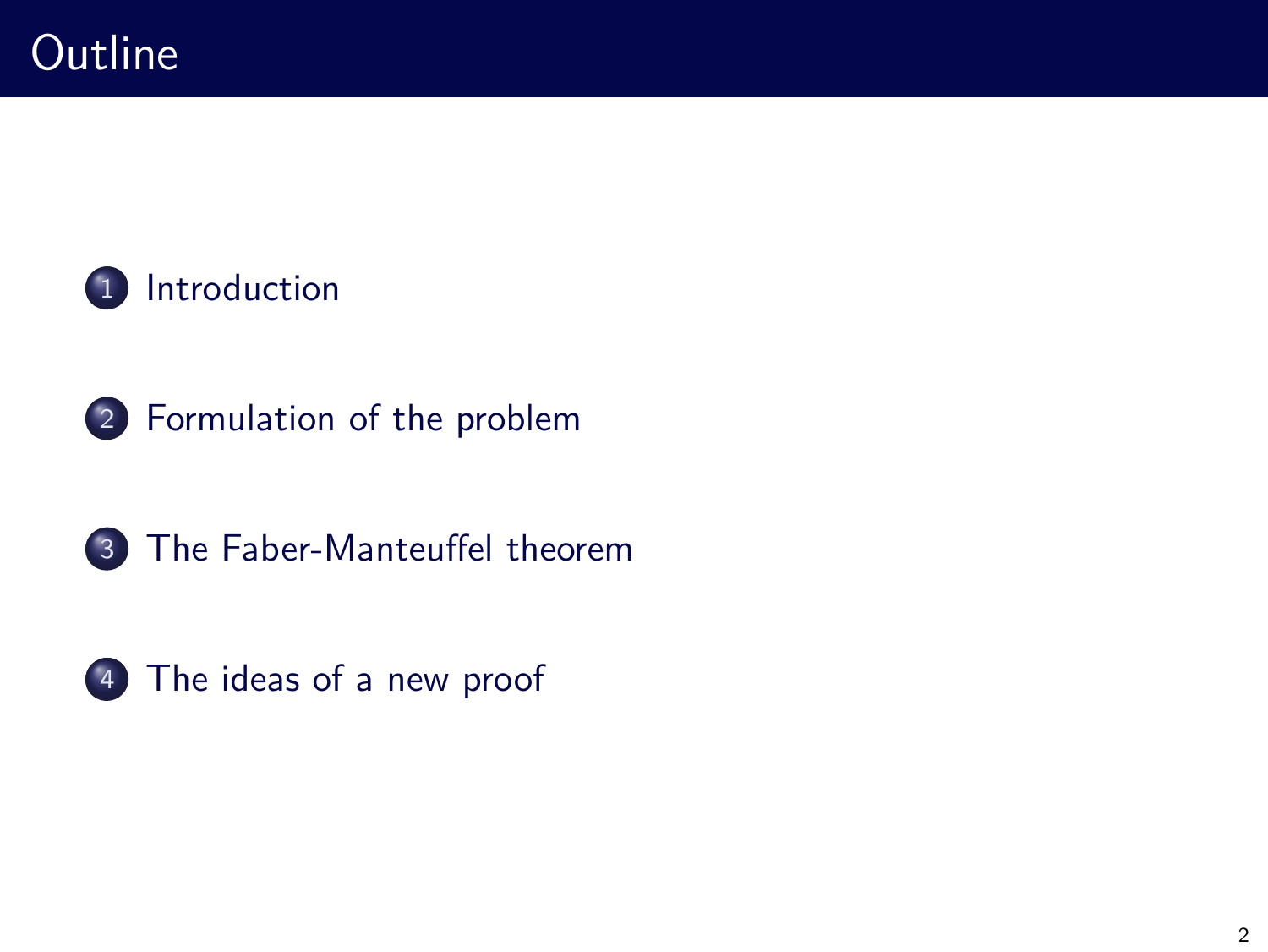

- [Formulation of the problem](#page-18-0)
- [The Faber-Manteuffel theorem](#page-30-0)
- <span id="page-2-0"></span>[The ideas of a new proof](#page-35-0)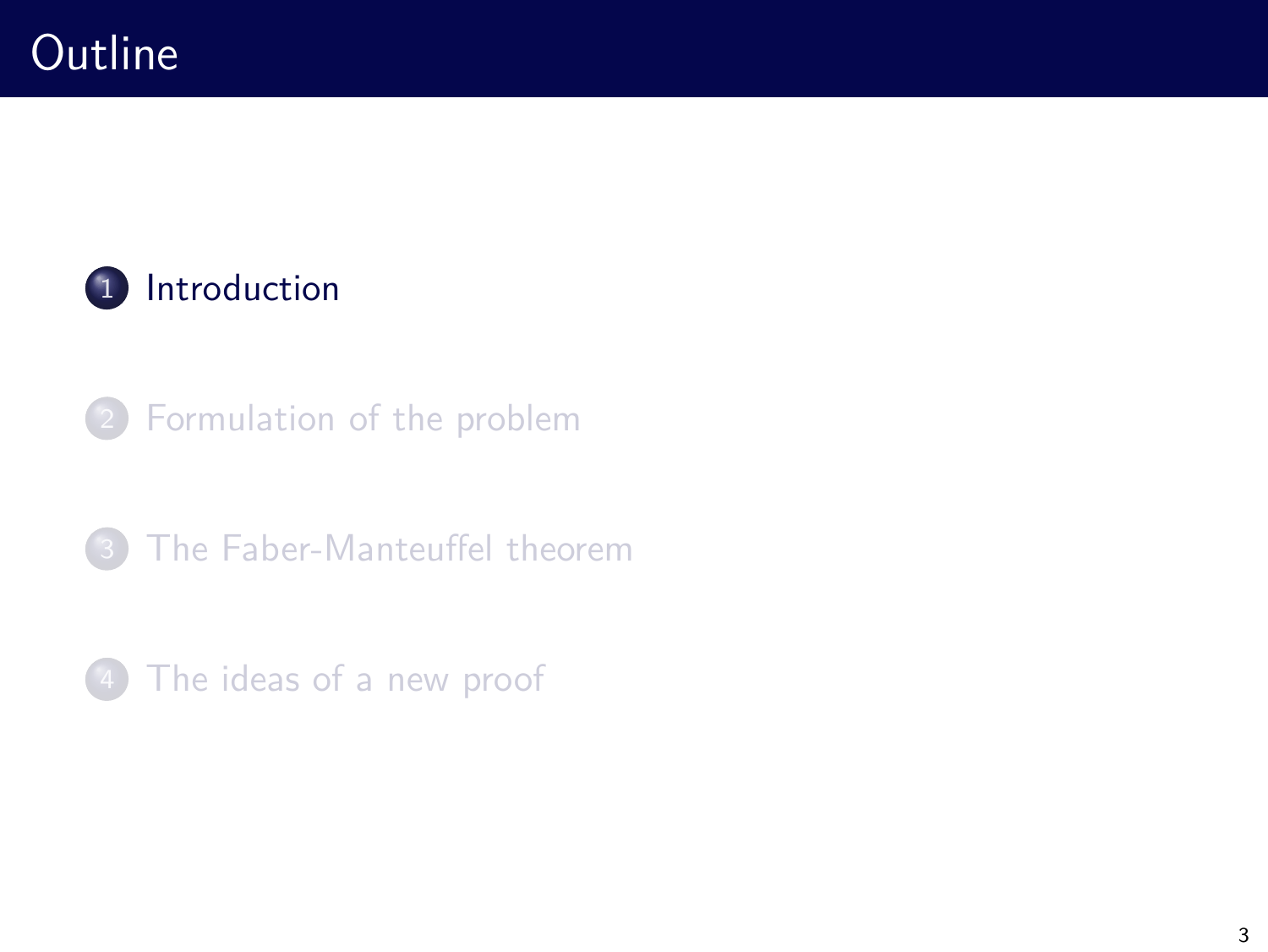Given  $\mathbf{A} \in \mathbb{R}^{n \times n}$ ,  $v \in \mathbb{R}^n$ . Define the *j*th Krylov subspace

$$
\mathcal{K}_j(\mathbf{A}, v) \equiv \text{span}(v, \mathbf{A}v, \dots, \mathbf{A}^{j-1}v).
$$

Krylov subspace methods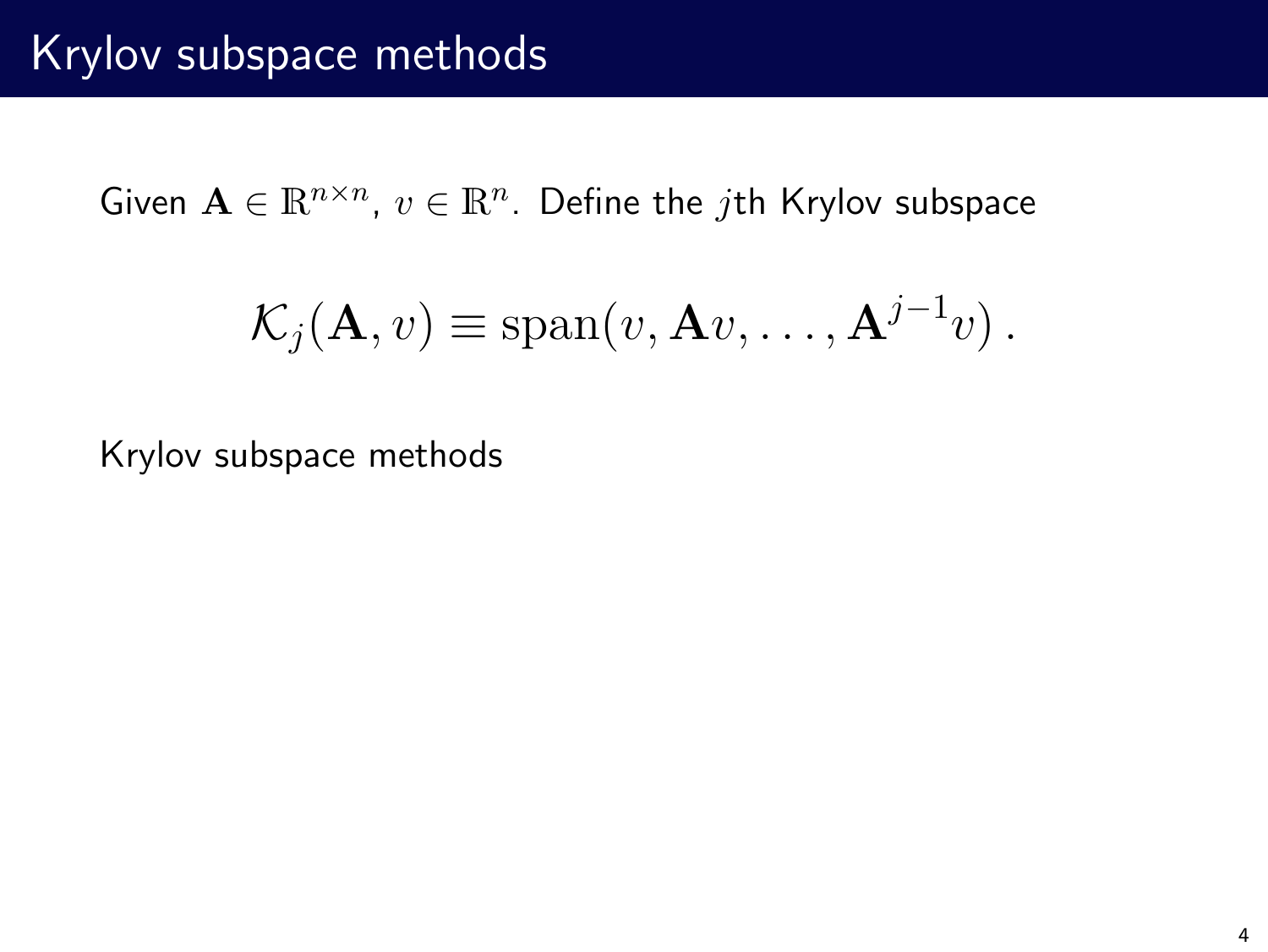Given  $\mathbf{A} \in \mathbb{R}^{n \times n}$ ,  $v \in \mathbb{R}^n$ . Define the *j*th Krylov subspace

$$
\mathcal{K}_j(\mathbf{A}, v) \equiv \text{span}(v, \mathbf{A}v, \dots, \mathbf{A}^{j-1}v).
$$

Krylov subspace methods:

- **Iterative methods for solving large and sparse linear systems** or eigenvalue problems,
- they are based on projection onto the Krylov subspaces,
- examples: Lanczos, CG, Arnoldi, GMRES, BiCG.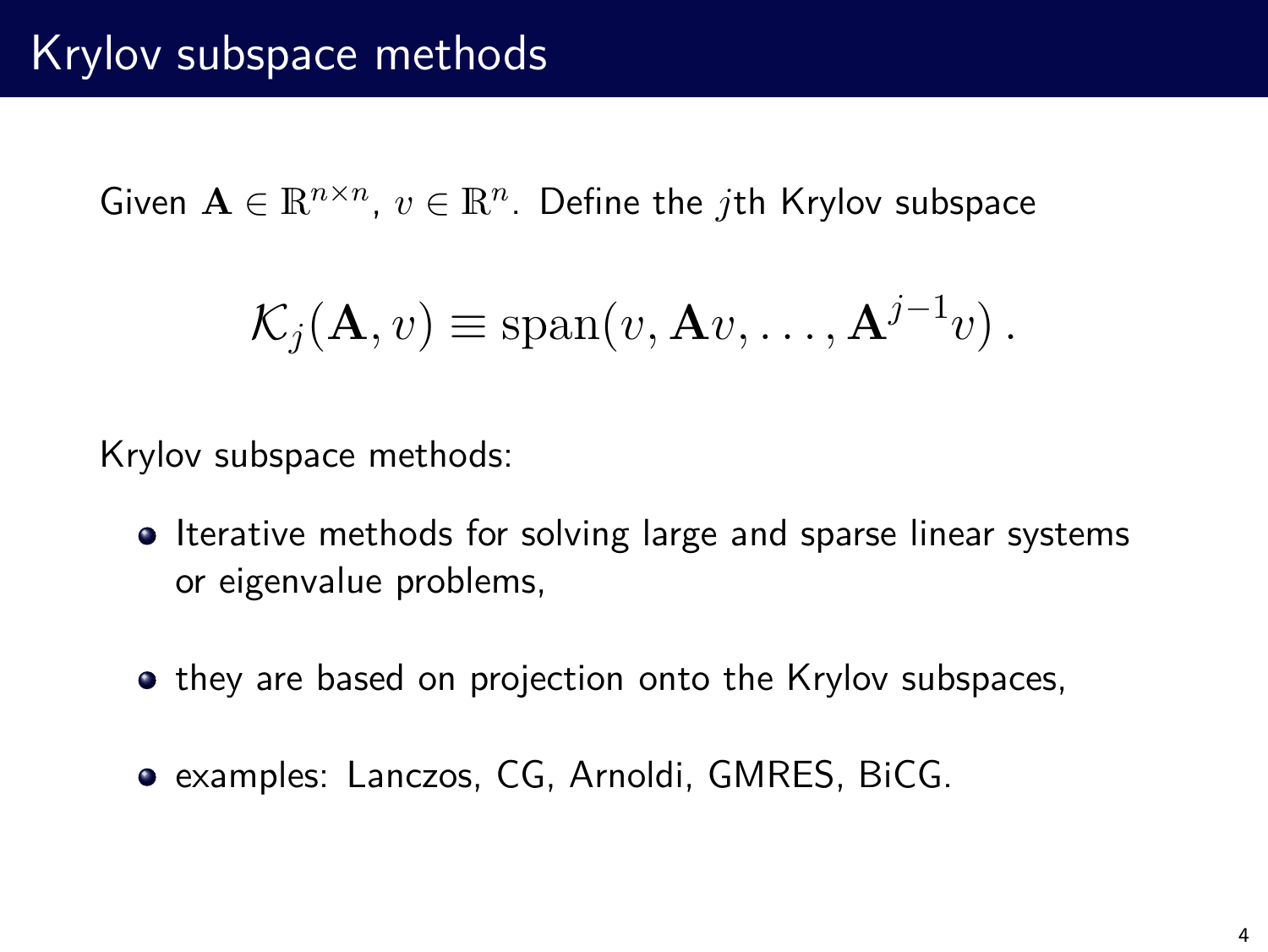Each method must generate a basis of  $\mathcal{K}_i(\mathbf{A}, v)$ ,  $j = 1, 2, \dots$ 

**•** The trivial choice  $v, Av, \ldots, A^{j-1}v$  is computationally infeasible (recall the Power Method).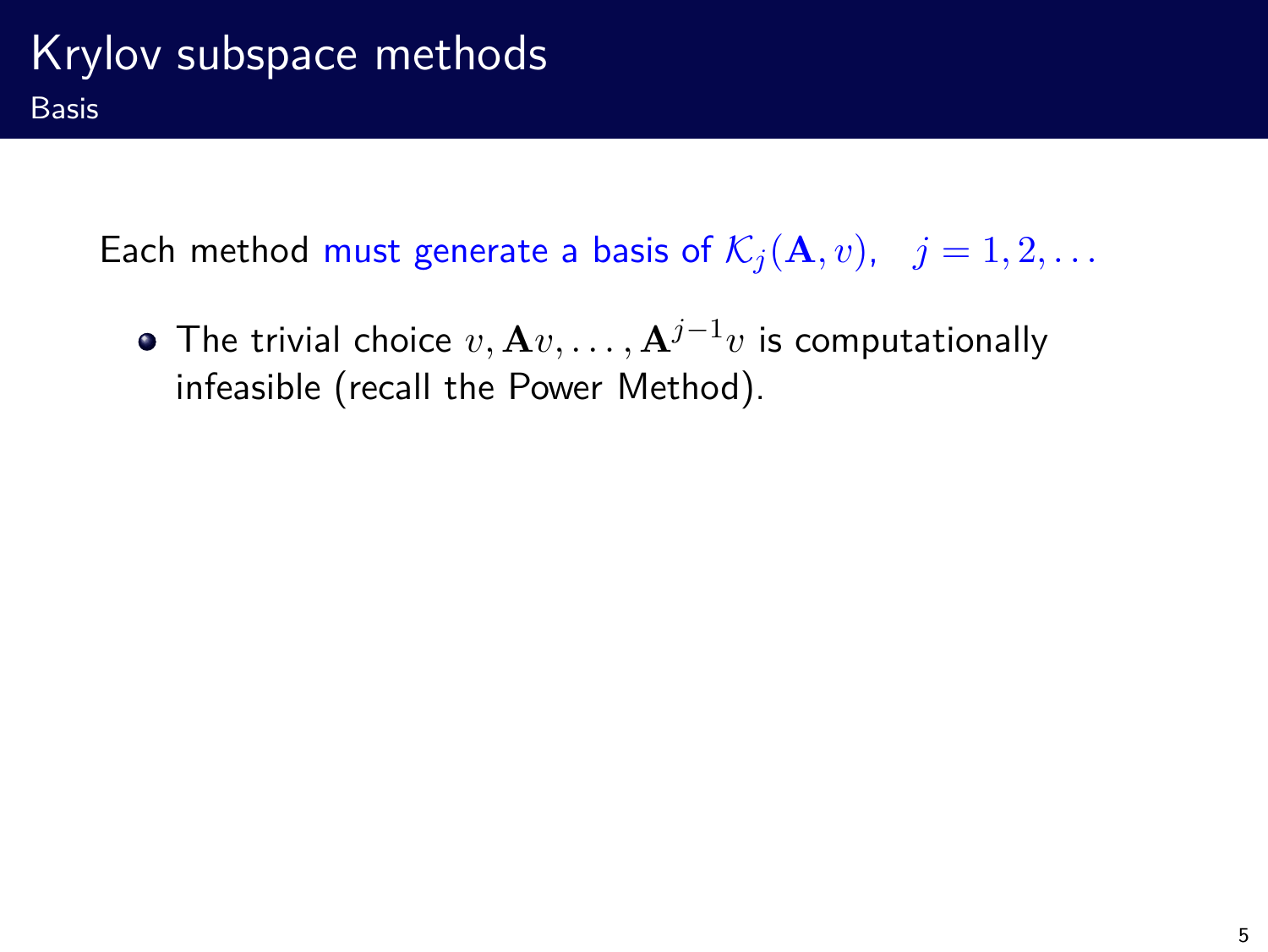Each method must generate a basis of  $\mathcal{K}_i(\mathbf{A}, v)$ ,  $j = 1, 2, \ldots$ 

- **•** The trivial choice  $v, Av, \ldots, A^{j-1}v$  is computationally infeasible (recall the Power Method).
- For numerical stability: Well conditioned basis.
- For computational efficiency: Short recurrence.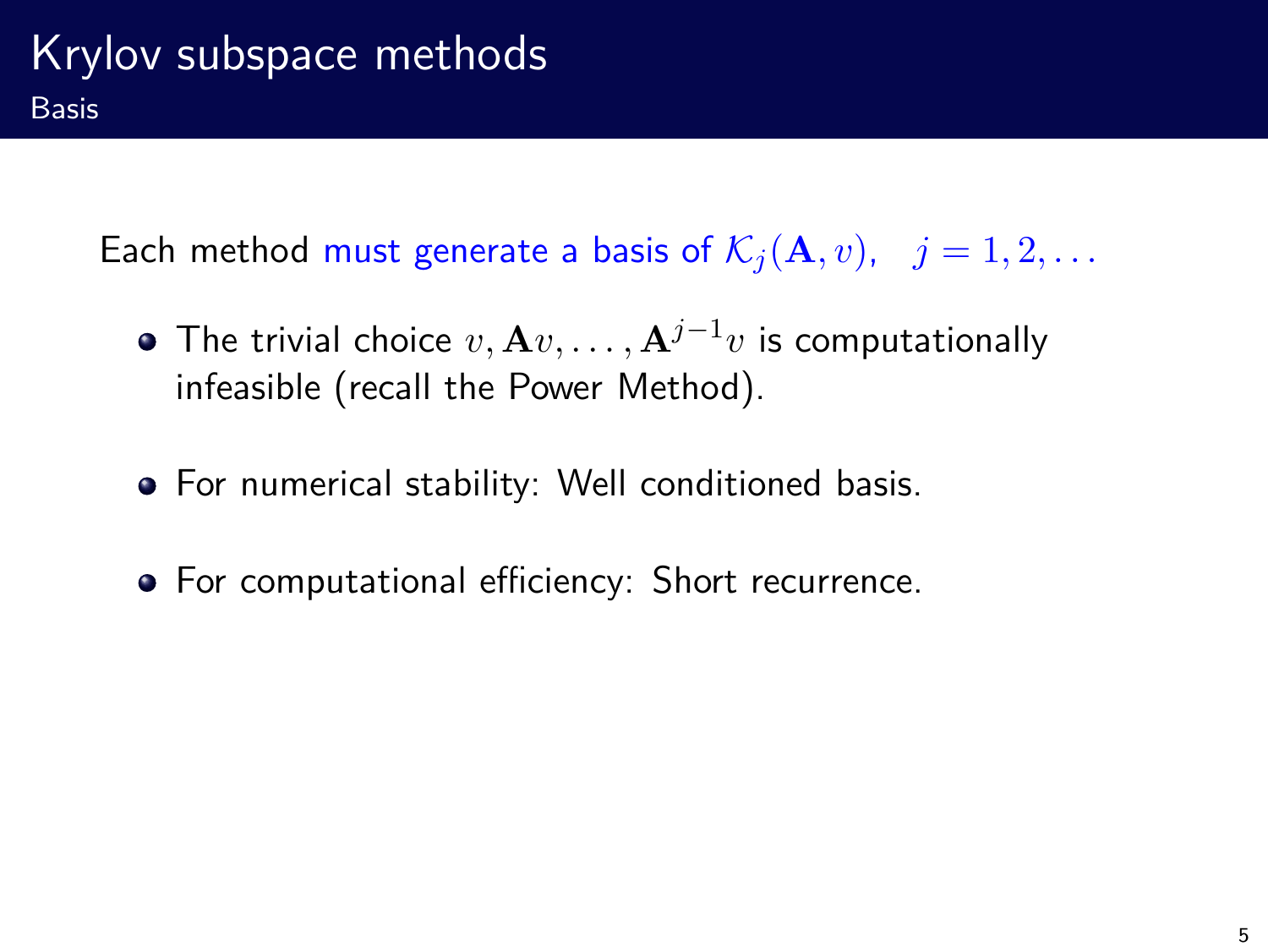Each method must generate a basis of  $\mathcal{K}_i(\mathbf{A}, v)$ ,  $j = 1, 2, \ldots$ 

- **•** The trivial choice  $v, Av, \ldots, A^{j-1}v$  is computationally infeasible (recall the Power Method).
- For numerical stability: Well conditioned basis.
- For computational efficiency: Short recurrence.
- **Best of both worlds:** Orthogonal basis computed by short recurrence.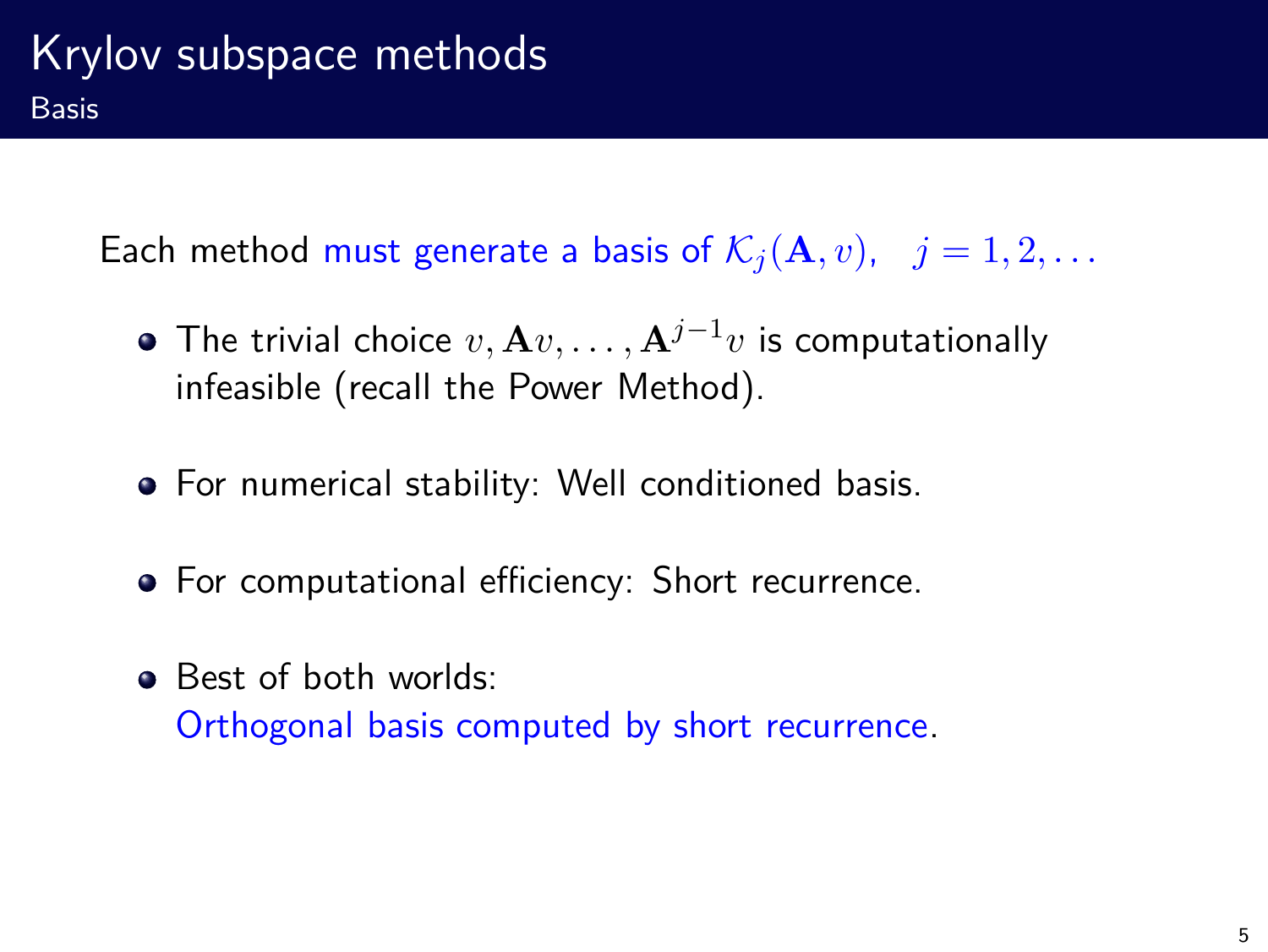with short recurrences

- CG (1952), MINRES, SYMMLQ (1975)
	- based on three-term recurrences

$$
r_{j+1} = \gamma_j \mathbf{A} r_j - \alpha_j r_j - \beta_j r_{j-1} ,
$$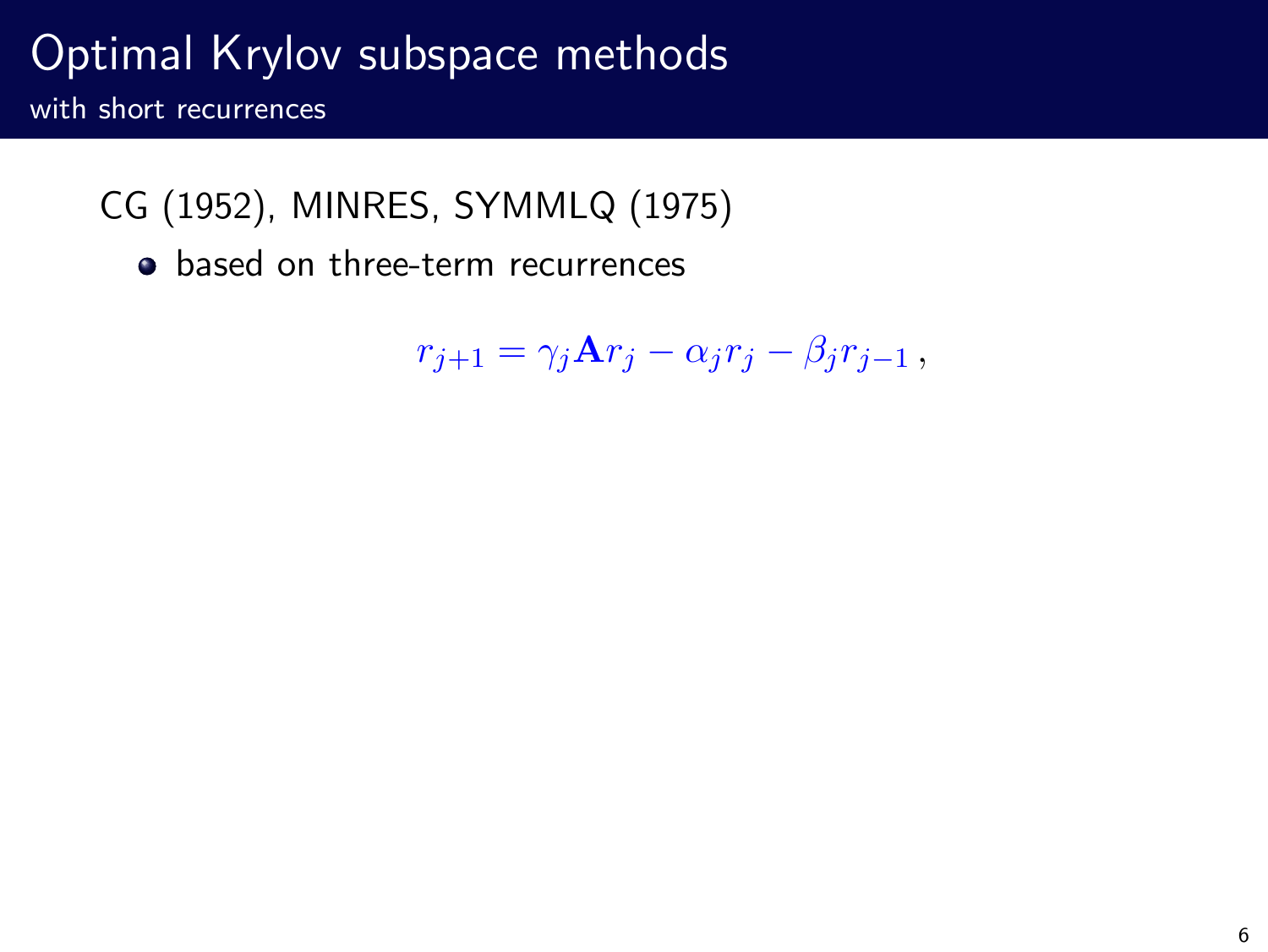with short recurrences

- CG (1952), MINRES, SYMMLQ (1975)
	- based on three-term recurrences

$$
r_{j+1} = \gamma_j \mathbf{A} r_j - \alpha_j r_j - \beta_j r_{j-1} \,,
$$

generate orthogonal (or **A**-orthogonal) Krylov subspace basis,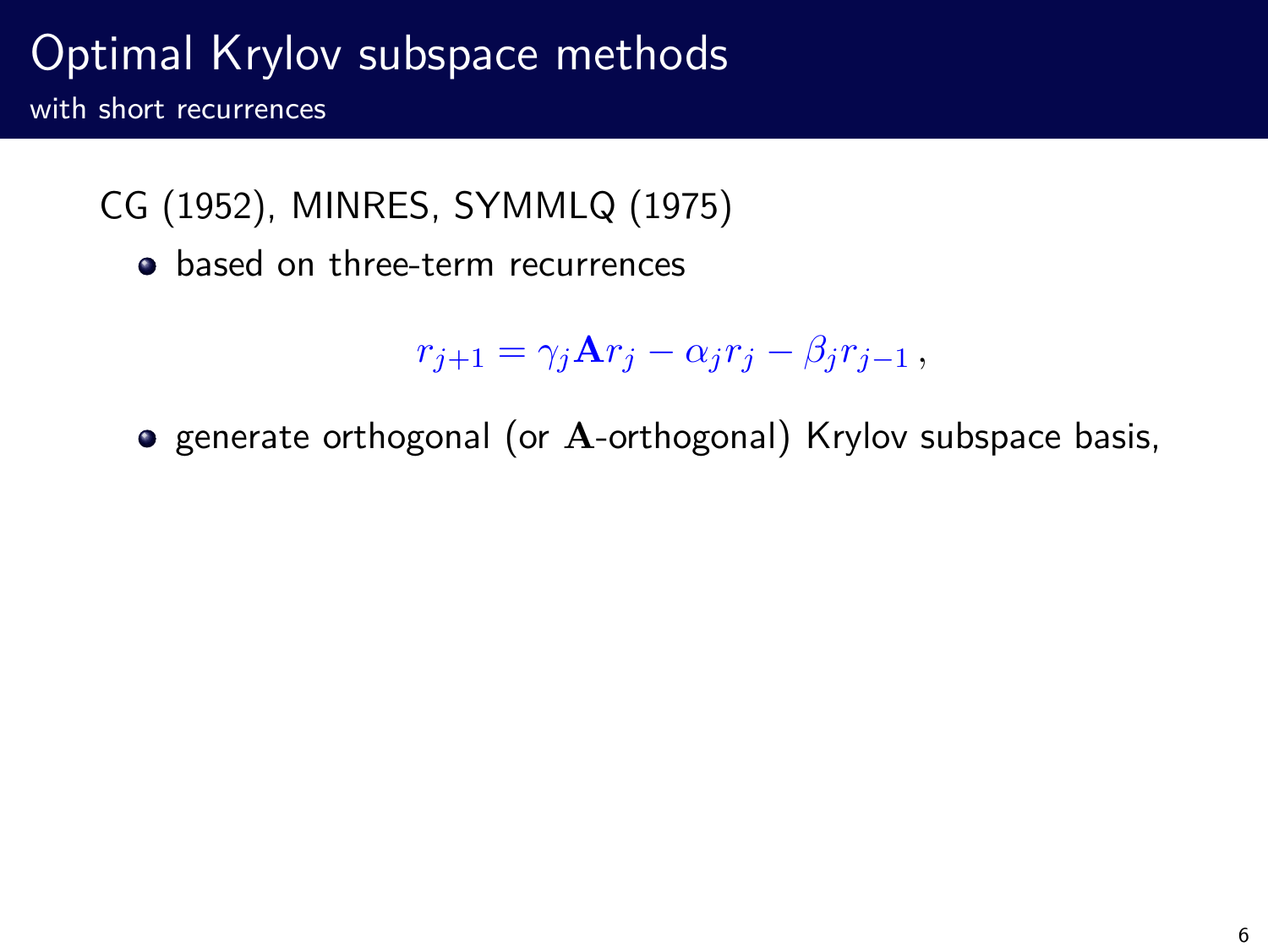with short recurrences

- CG (1952), MINRES, SYMMLQ (1975)
	- **a** based on three-term recurrences

$$
r_{j+1} = \gamma_j \mathbf{A} r_j - \alpha_j r_j - \beta_j r_{j-1} \,,
$$

- **•** generate orthogonal (or A-orthogonal) Krylov subspace basis,
- *optimal* in the sense that they minimize some error norm:  $||x - x_i||$ **∆** in CG,  $||x - x_i||$   $\uparrow$   $\uparrow$   $\uparrow$   $\uparrow$   $\uparrow$   $\uparrow$   $||r_i||$  in MINRES,  $\|x - x_j\|$  in SYMMLQ -here  $x_j$  ∈  $x_0$  + **A** $\mathcal{K}_j$  (**A***, r*<sub>0</sub>).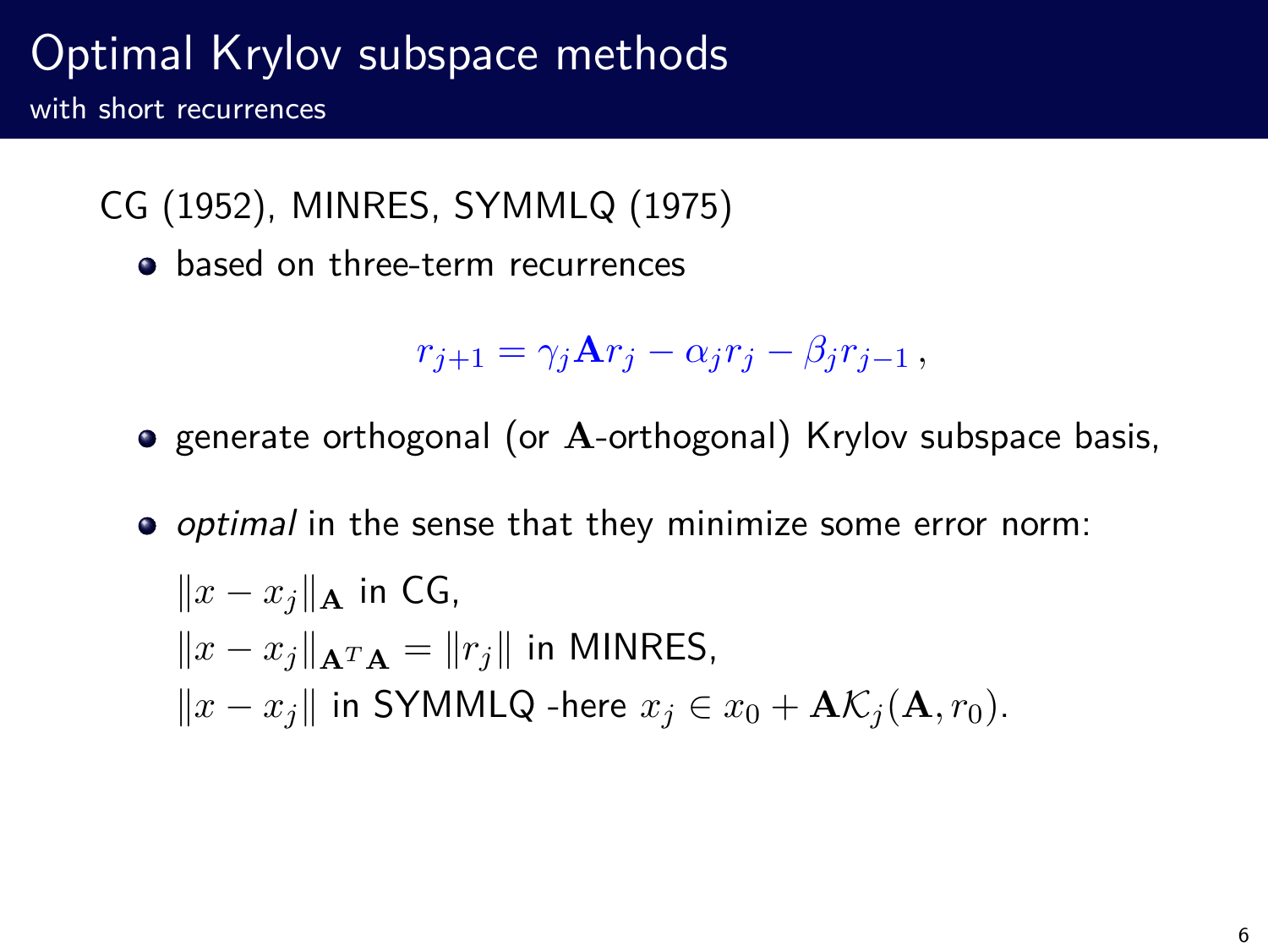with short recurrences

- CG (1952), MINRES, SYMMLQ (1975)
	- **a** based on three-term recurrences

$$
r_{j+1} = \gamma_j \mathbf{A} r_j - \alpha_j r_j - \beta_j r_{j-1},
$$

- **•** generate orthogonal (or A-orthogonal) Krylov subspace basis,
- *optimal* in the sense that they minimize some error norm:  $||x - x<sub>j</sub>||<sub>A</sub>$  in CG,  $||x - x_i||$   $\uparrow$   $\uparrow$   $\uparrow$   $\uparrow$   $\uparrow$   $\uparrow$   $||r_i||$  in MINRES,  $\|x - x_j\|$  in SYMMLQ -here  $x_j$  ∈  $x_0$  + **A** $\mathcal{K}_j$  (**A***, r*<sub>0</sub>).
- An important assumption on **A**: **A** is symmetric (MINRES, SYMMLQ) & pos. definite (CG).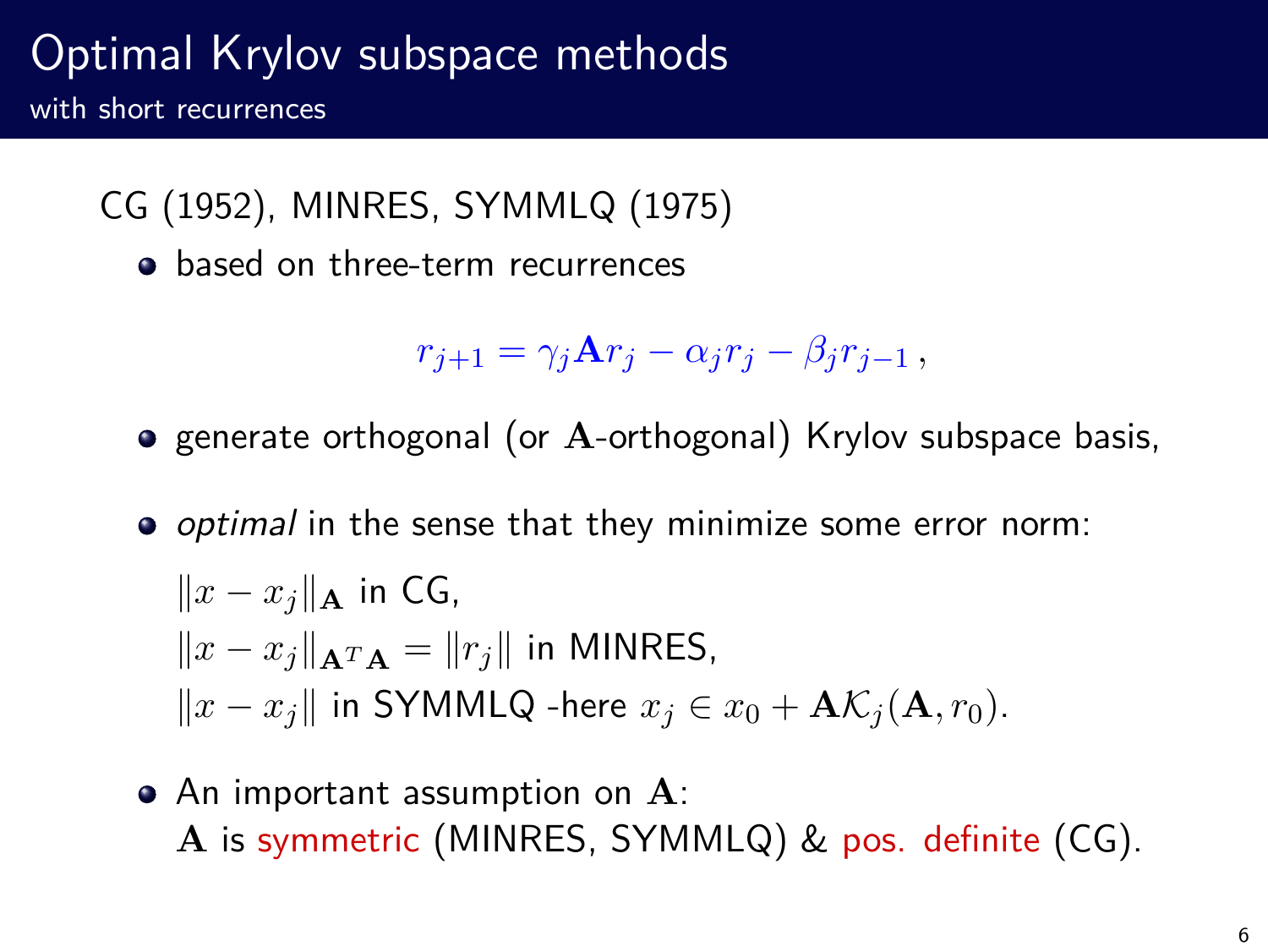# Gene Golub



G. H. Golub, 1932–2007

- By the end of the 1970s it was unknown if such methods existed also for general unsymmetric **A**.
- Gatlinburg VIII (now Householder VIII) held in Oxford from July 5 to 11, 1981.
- "A prize of \$500 has been offered by Gene Golub for the construction of a 3-term conjugate gradient like descent method for non-symmetric real matrices or a proof that there can be no such method".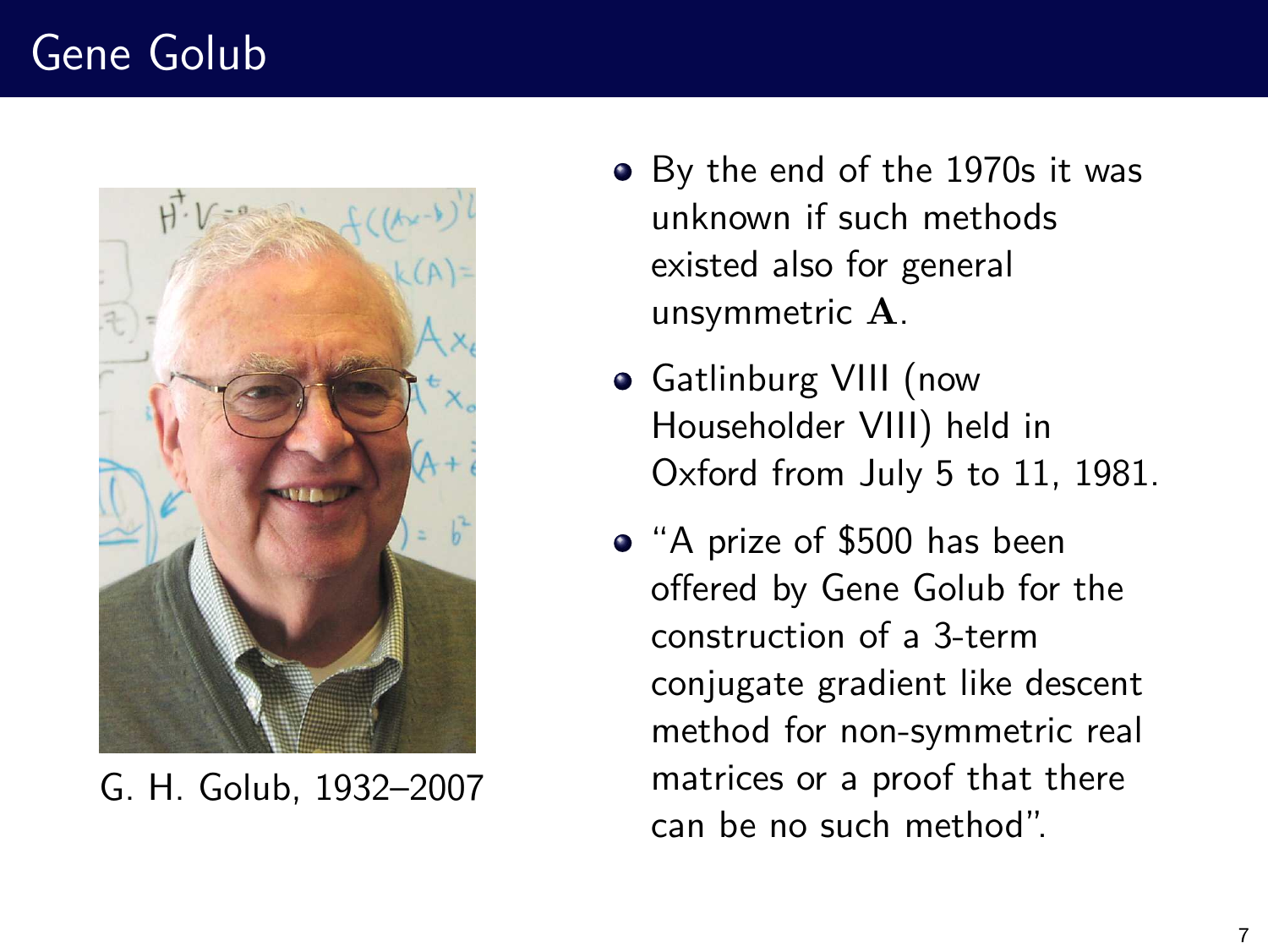• We want to solve  $Ax = b$  using CG-like descent method: error is minimized in some given inner product norm,  $\|\cdot\|_{\mathbf{B}} = \langle \cdot, \cdot \rangle_{\mathbf{B}}^{1/2}.$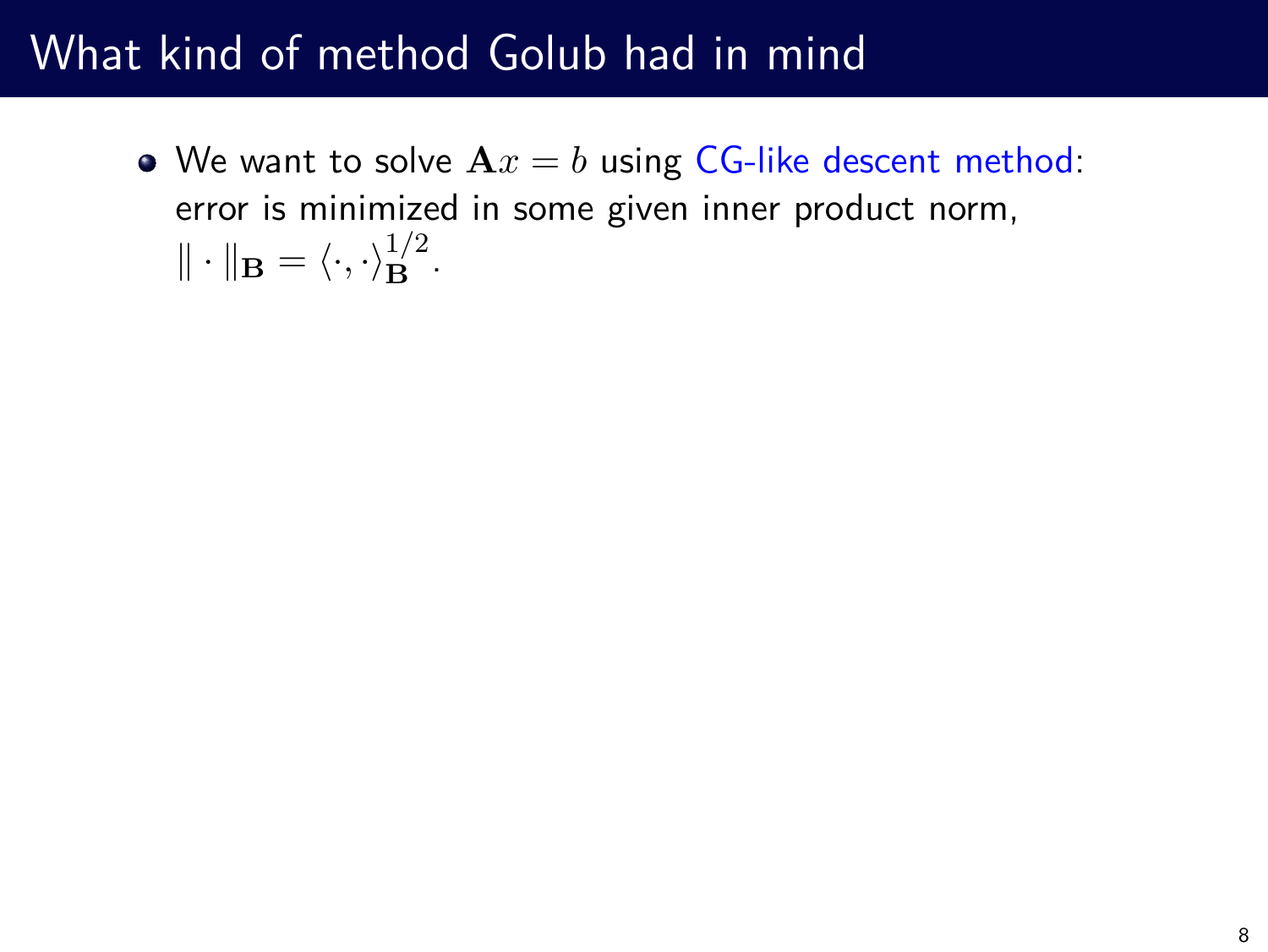- We want to solve  $Ax = b$  using CG-like descent method: error is minimized in some given inner product norm,  $\|\cdot\|_{\mathbf{B}} = \langle \cdot, \cdot \rangle_{\mathbf{B}}^{1/2}.$
- $\bullet$  Starting from  $x_0$ , compute

$$
x_{j+1} = x_j + \alpha_j p_j, \qquad j = 0, 1, \ldots,
$$

 $p_j$  is a direction vector,  $\alpha_j$  is a scalar (to be determined),

$$
\mathrm{span}\{p_0,\ldots,p_j\}=\mathcal{K}_{j+1}(\mathbf{A},r_0),\qquad r_0=b-\mathbf{A}x_0.
$$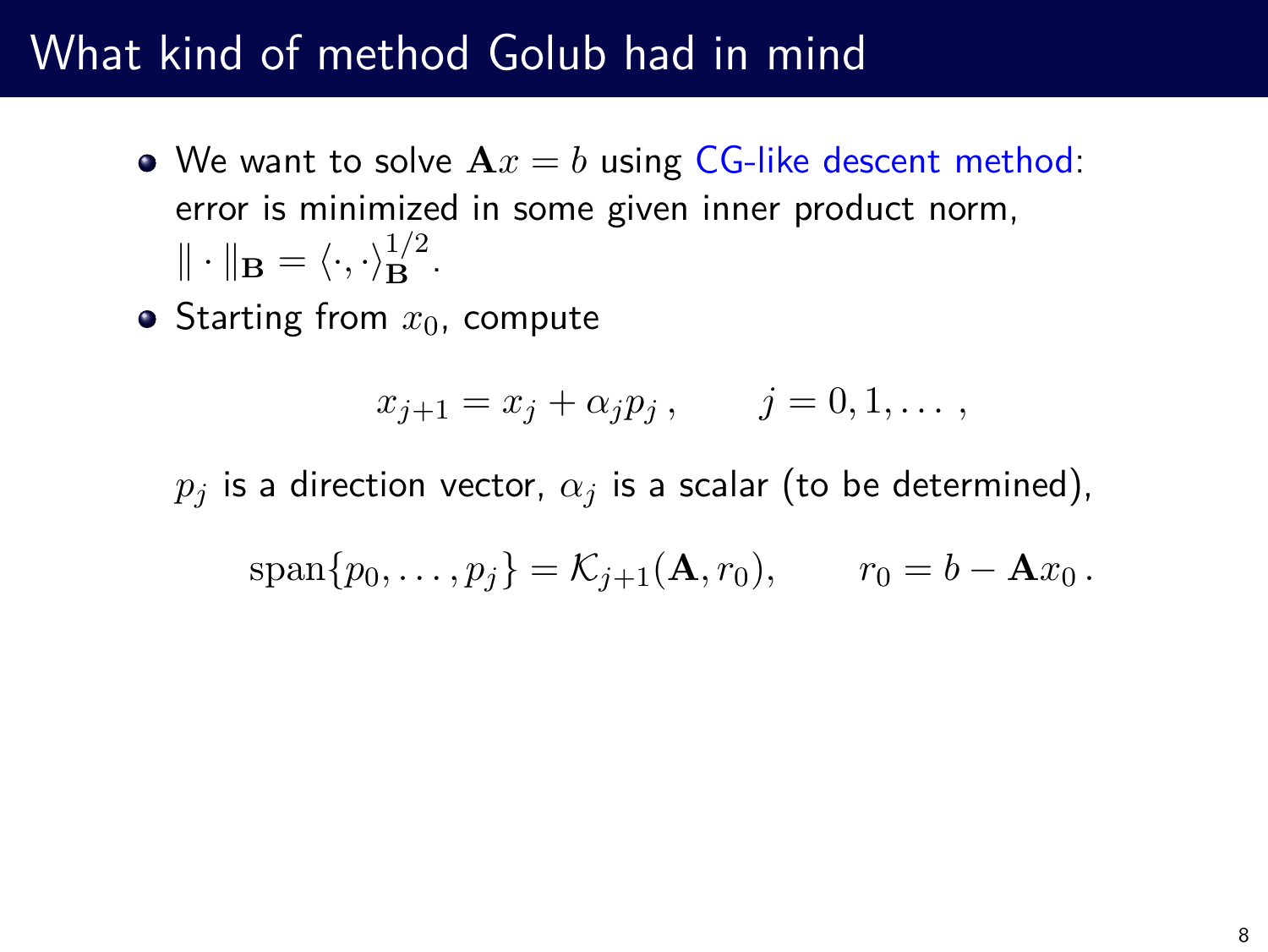- We want to solve  $Ax = b$  using CG-like descent method: error is minimized in some given inner product norm,  $\|\cdot\|_{\mathbf{B}} = \langle \cdot, \cdot \rangle_{\mathbf{B}}^{1/2}.$
- $\bullet$  Starting from  $x_0$ , compute

$$
x_{j+1} = x_j + \alpha_j p_j, \qquad j = 0, 1, \ldots,
$$

 $p_j$  is a direction vector,  $\alpha_j$  is a scalar (to be determined),

$$
span\{p_0,\ldots,p_j\} = \mathcal{K}_{j+1}(\mathbf{A},r_0), \qquad r_0 = b - \mathbf{A}x_0.
$$

•  $||x - x_{i+1}||_B$  is minimal iff

$$
\alpha_j = \frac{\langle x-x_j, p_j \rangle_{\mathbf{B}}}{\langle p_j, p_j \rangle_{\mathbf{B}}} \quad \text{and} \quad \langle p_j, p_i \rangle_{\mathbf{B}} = 0 \,.
$$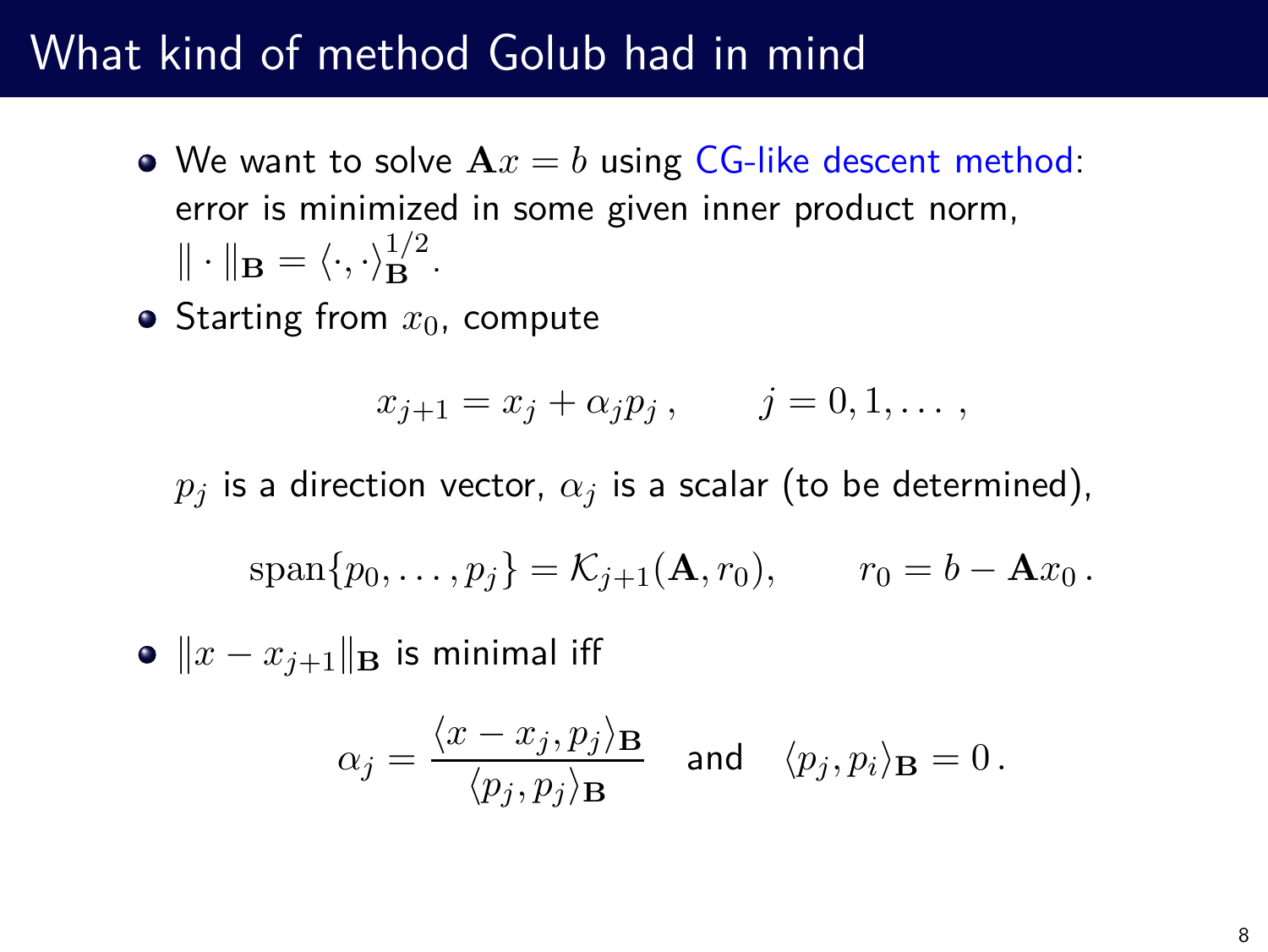- We want to solve  $Ax = b$  using CG-like descent method: error is minimized in some given inner product norm,  $\|\cdot\|_{\mathbf{B}} = \langle \cdot, \cdot \rangle_{\mathbf{B}}^{1/2}.$
- $\bullet$  Starting from  $x_0$ , compute

$$
x_{j+1} = x_j + \alpha_j p_j, \qquad j = 0, 1, \ldots,
$$

 $p_i$  is a direction vector,  $\alpha_i$  is a scalar (to be determined),

$$
\mathrm{span}\{p_0,\ldots,p_j\}=\mathcal{K}_{j+1}(\mathbf{A},r_0),\qquad r_0=b-\mathbf{A}x_0.
$$

•  $||x - x_{i+1}||_B$  is minimal iff

$$
\alpha_j = \frac{\langle x-x_j, p_j \rangle_{\mathbf{B}}}{\langle p_j, p_j \rangle_{\mathbf{B}}} \quad \text{and} \quad \langle p_j, p_i \rangle_{\mathbf{B}} = 0 \,.
$$

•  $p_0, \ldots, p_j$  has to be a **B**-orthogonal basis of  $\mathcal{K}_{j+1}(\mathbf{A}, r_0)$ .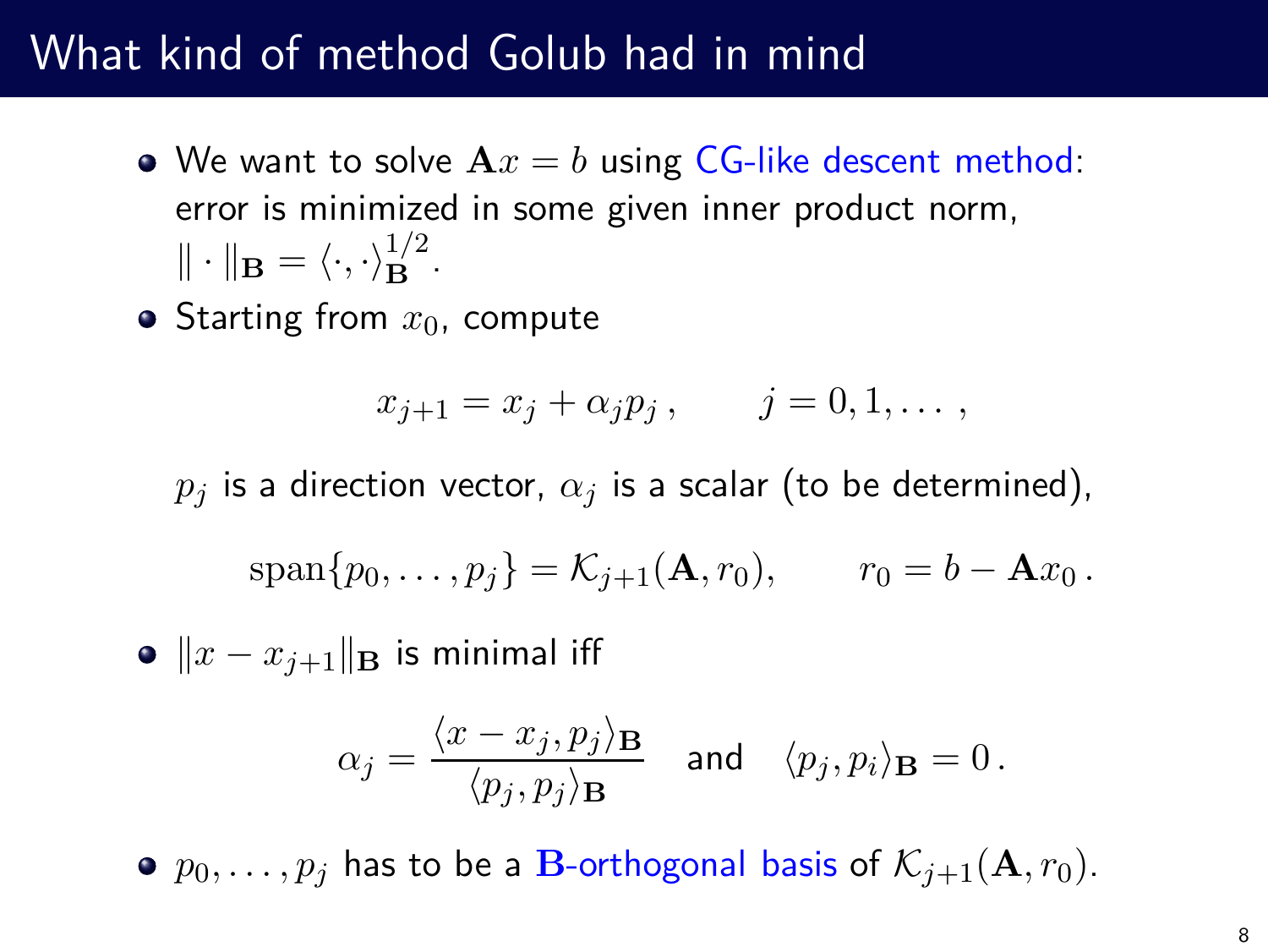## Faber and Manteuffel, 1984

SIAM I. NUMER. ANAL. Vol. 21, No. 2, April 1984

C 1984 Society for Industrial and Applied Mathematics 011

#### NECESSARY AND SUFFICIENT CONDITIONS FOR THE **EXISTENCE OF A CONJUGATE GRADIENT METHOD\***

VANCE FABER† AND THOMAS MANTEUFFELT

**Abstract.** We characterize the class  $CG(s)$  of matrices A for which the linear system  $Ax = b$  can be solved by an s-term conjugate gradient method. We show that, except for a few anomalies, the class  $CG(s)$ consists of matrices A for which conjugate gradient methods are already known. These matrices are the Hermitian matrices,  $A^* = A$ , and the matrices of the form  $A = e^{i\theta} (dI + B)$ , with  $B^* = -B$ .

- Faber and Manteuffel gave the answer in 1984: For a general matrix **A** there exists no short recurrence for generating orthogonal Krylov subspace bases.
- **What are the details of this statement**?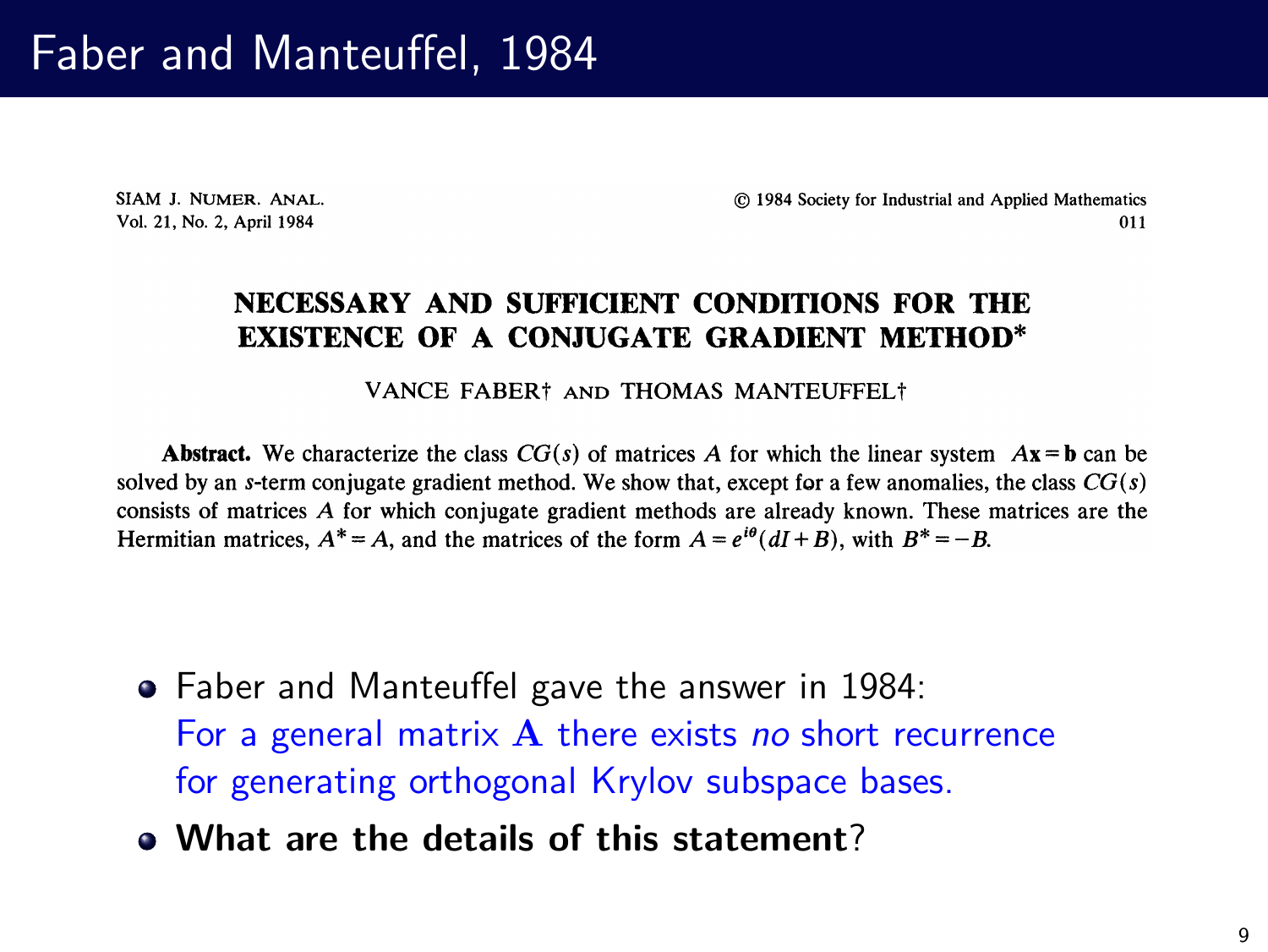





<span id="page-18-0"></span>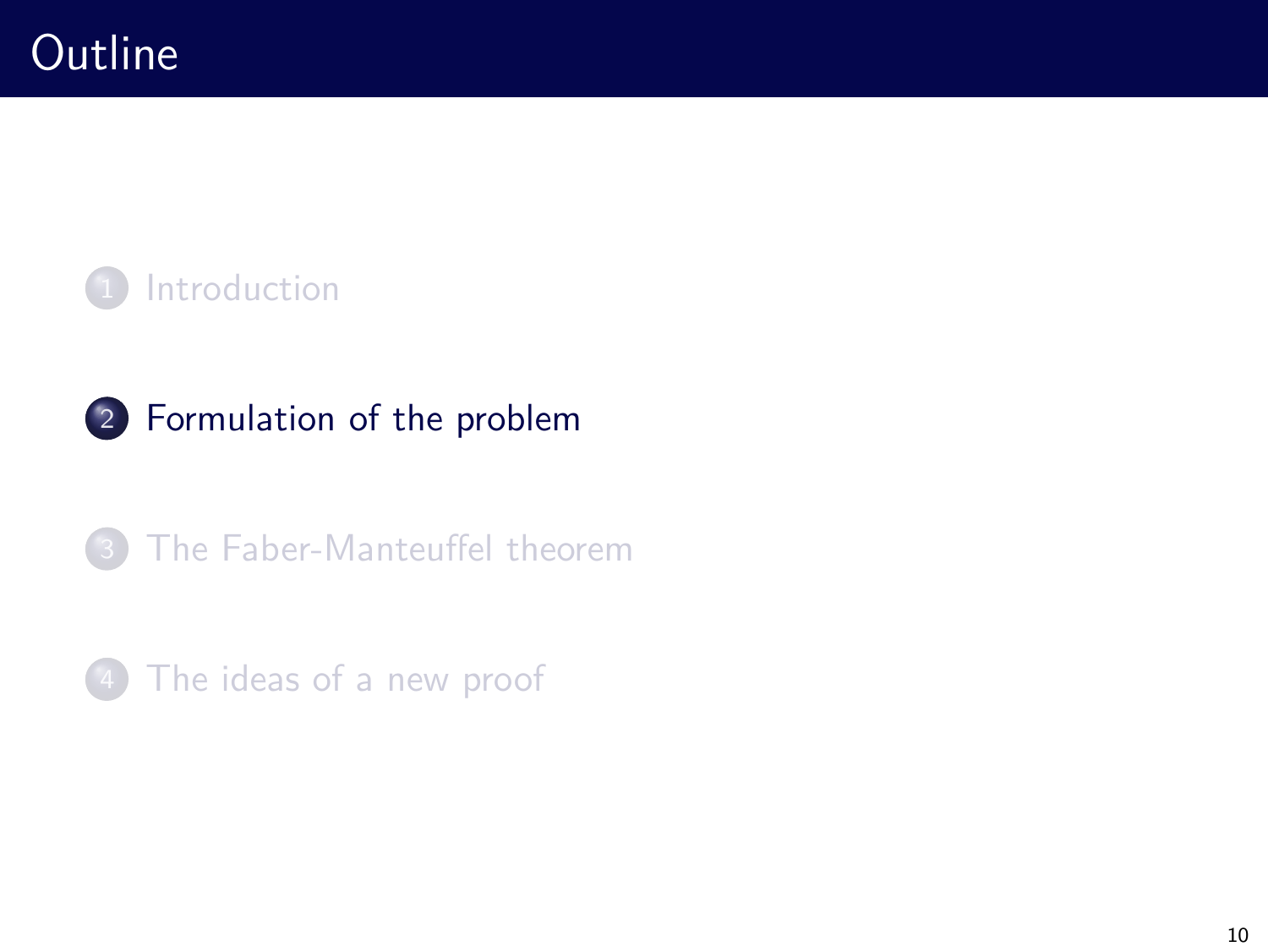#### Formulation of the problem **B**-inner product, Input and Notation

Without loss of generality,  $\mathbf{B} = \mathbf{I}$ . Otherwise change the basis:

$$
\langle x, y \rangle_{\mathbf{B}} = \langle \mathbf{B}^{1/2} x, \mathbf{B}^{1/2} y \rangle, \quad \hat{\mathbf{A}} \equiv \mathbf{B}^{1/2} \mathbf{A} \mathbf{B}^{-1/2}, \quad \hat{v} \equiv \mathbf{B}^{1/2} v.
$$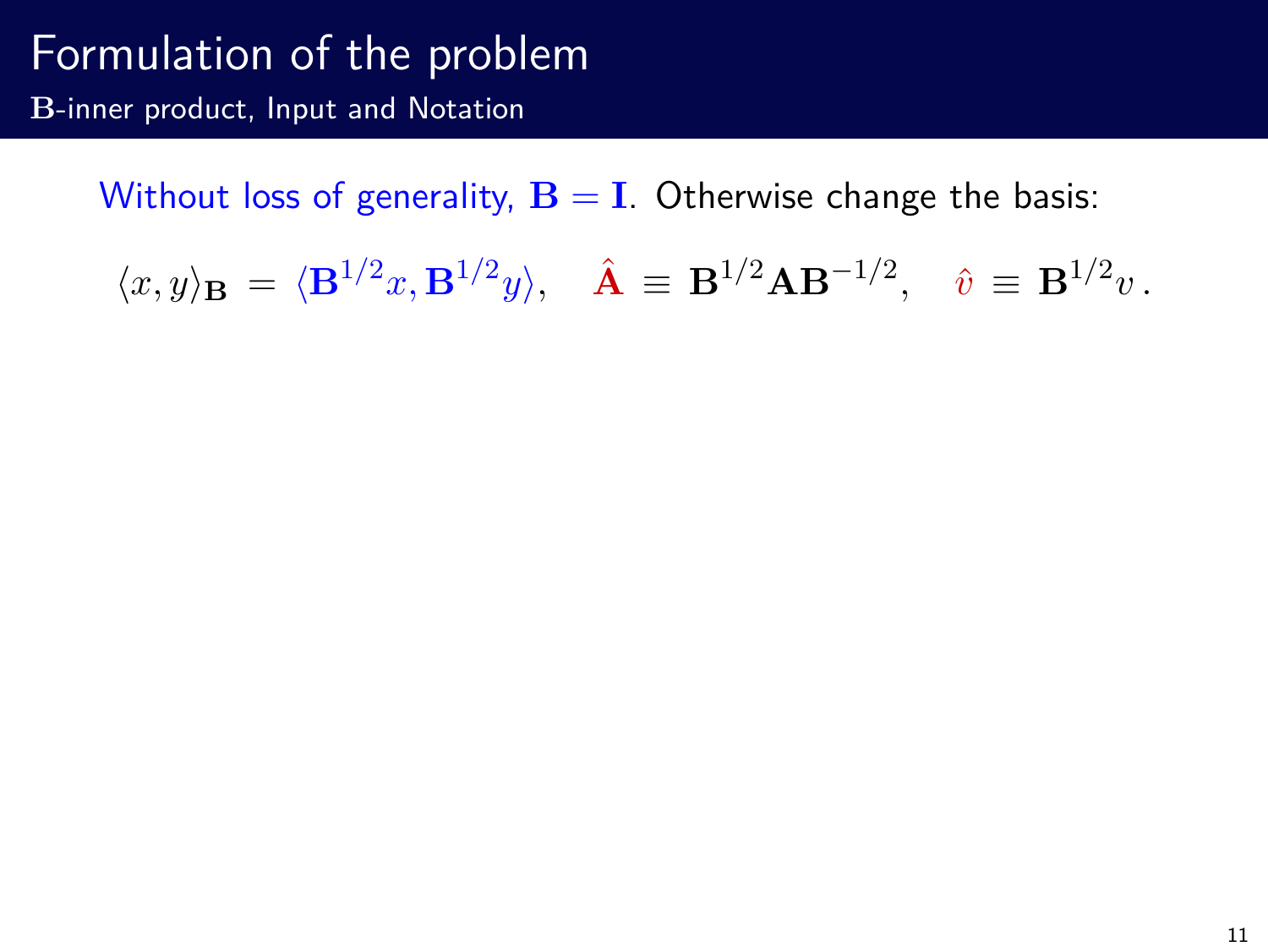#### Formulation of the problem **B**-inner product, Input and Notation

Without loss of generality,  $B = I$ . Otherwise change the basis:

$$
\langle x, y \rangle_{\mathbf{B}} = \langle \mathbf{B}^{1/2} x, \mathbf{B}^{1/2} y \rangle, \quad \hat{\mathbf{A}} \equiv \mathbf{B}^{1/2} \mathbf{A} \mathbf{B}^{-1/2}, \quad \hat{v} \equiv \mathbf{B}^{1/2} v.
$$

#### **Input data**:

- $\mathbf{A} \in \mathbb{C}^{n \times n}$ , a nonsingular matrix.
- $v \in \mathbb{C}^n$ , an initial vector.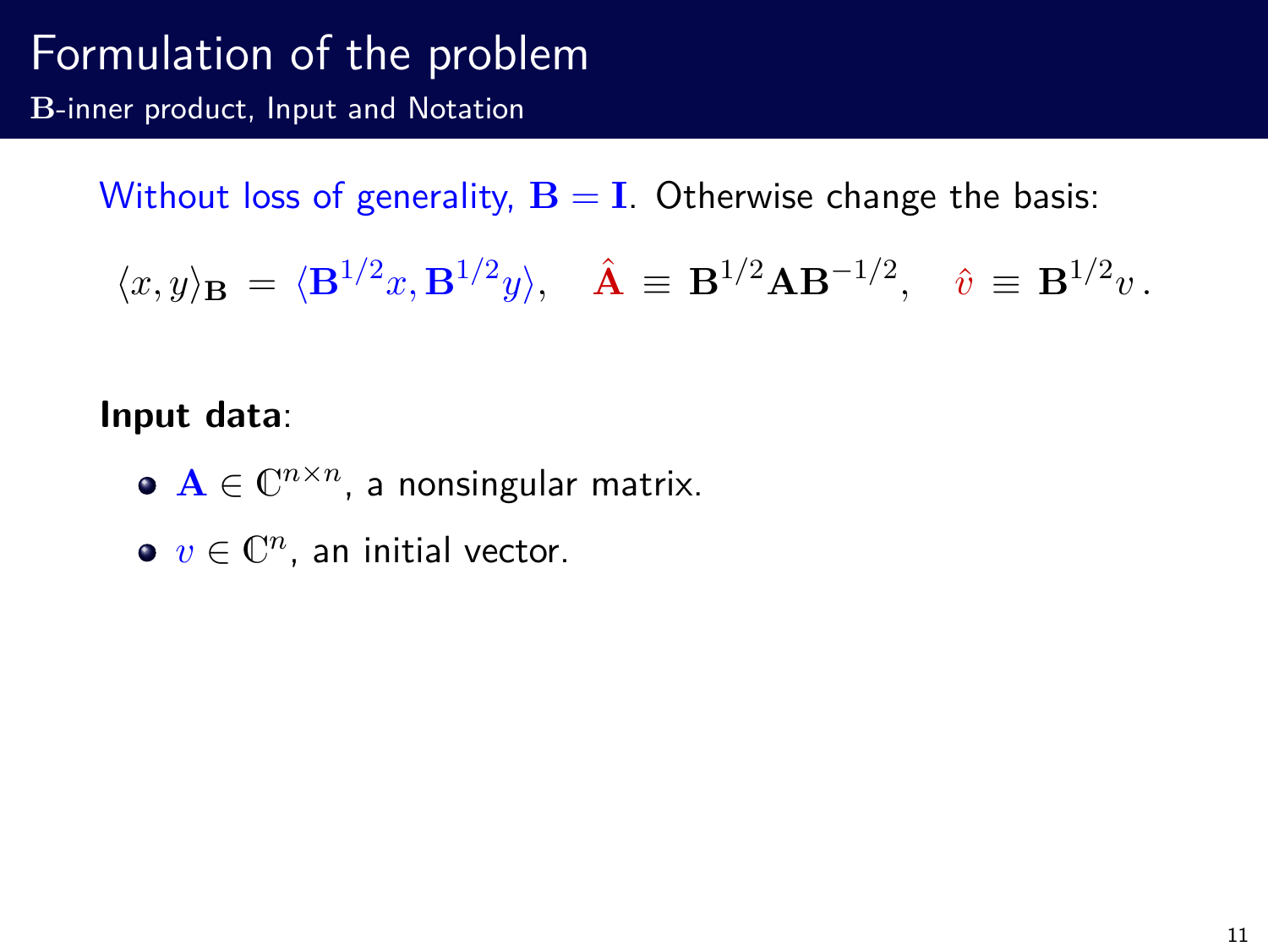#### Formulation of the problem **B**-inner product, Input and Notation

Without loss of generality,  $B = I$ . Otherwise change the basis:

$$
\langle x, y \rangle_{\mathbf{B}} = \langle \mathbf{B}^{1/2} x, \mathbf{B}^{1/2} y \rangle, \quad \hat{\mathbf{A}} \equiv \mathbf{B}^{1/2} \mathbf{A} \mathbf{B}^{-1/2}, \quad \hat{v} \equiv \mathbf{B}^{1/2} v.
$$

#### **Input data**:

- $\mathbf{A} \in \mathbb{C}^{n \times n}$ , a nonsingular matrix.
- $v \in \mathbb{C}^n$ , an initial vector.

#### **Notation:**

- $\bullet$   $d_{\text{min}}(\mathbf{A})$  . . . the degree of the minimal polynomial of **A**.
- $\bullet$   $d = d(\mathbf{A}, v)$  ... the grade of *v* with respect to **A**, the smallest *d* s.t.  $\mathcal{K}_d(\mathbf{A}, v)$  is invariant under mult. with **A**.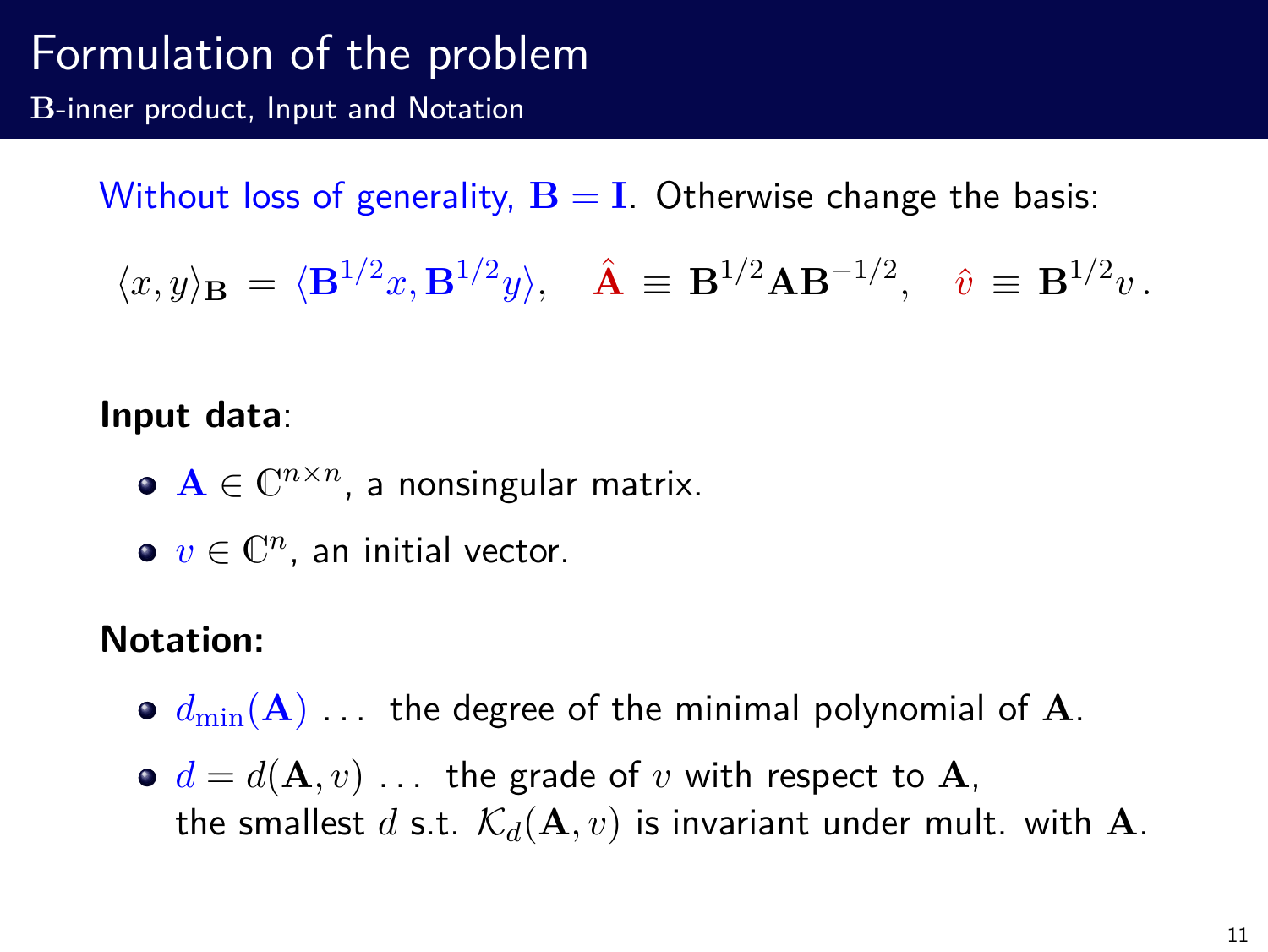## Formulation of the problem Our Goal

- Generate a basis  $v_1, \ldots, v_d$  of  $\mathcal{K}_d(\mathbf{A}, v)$  s.t.
	- 1.  $\text{span}\{v_1, \ldots, v_j\} = \mathcal{K}_j(A, v)$ , for  $j = 1, \ldots, d$ ,
	- 2.  $\langle v_i, v_j \rangle = 0$ , for  $i \neq j$ ,  $i, j = 1, \ldots, d$ .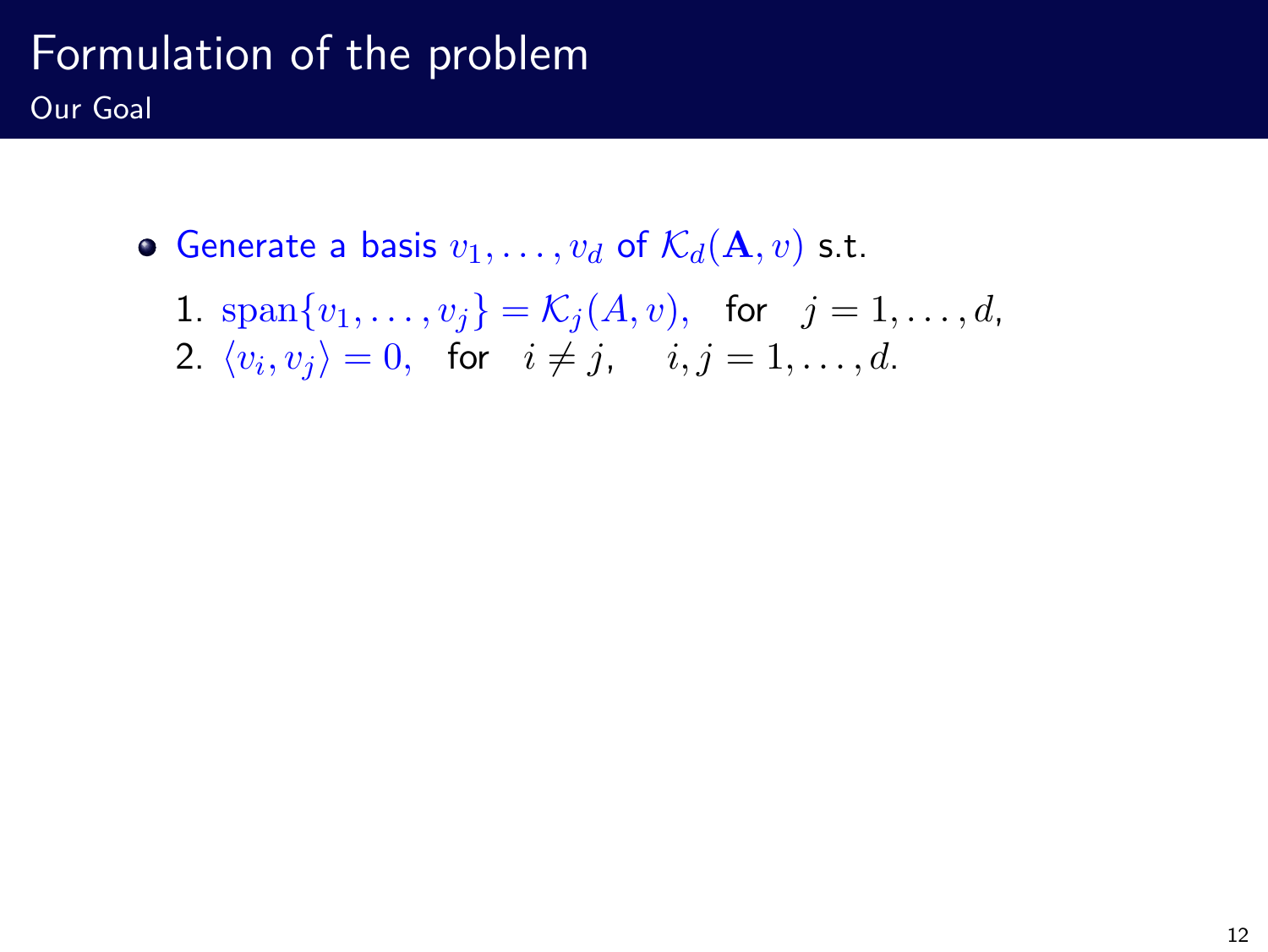## Formulation of the problem Our Goal

• Generate a basis  $v_1, \ldots, v_d$  of  $\mathcal{K}_d(\mathbf{A}, v)$  s.t.

1. 
$$
\text{span}\{v_1, \ldots, v_j\} = \mathcal{K}_j(A, v)
$$
, for  $j = 1, \ldots, d$ ,  
2.  $\langle v_i, v_j \rangle = 0$ , for  $i \neq j$ ,  $i, j = 1, \ldots, d$ .

#### **Arnoldi's method:**

Standard way for generating the orthogonal basis (no normalization for convenience):  $v_1 \equiv v$ ,

$$
v_{j+1} = \mathbf{A}v_j - \sum_{i=1}^j h_{i,j}v_i, \qquad h_{i,j} = \frac{\langle \mathbf{A}v_j, v_i \rangle}{\langle v_i, v_i \rangle},
$$

 $j = 0, \ldots, d - 1.$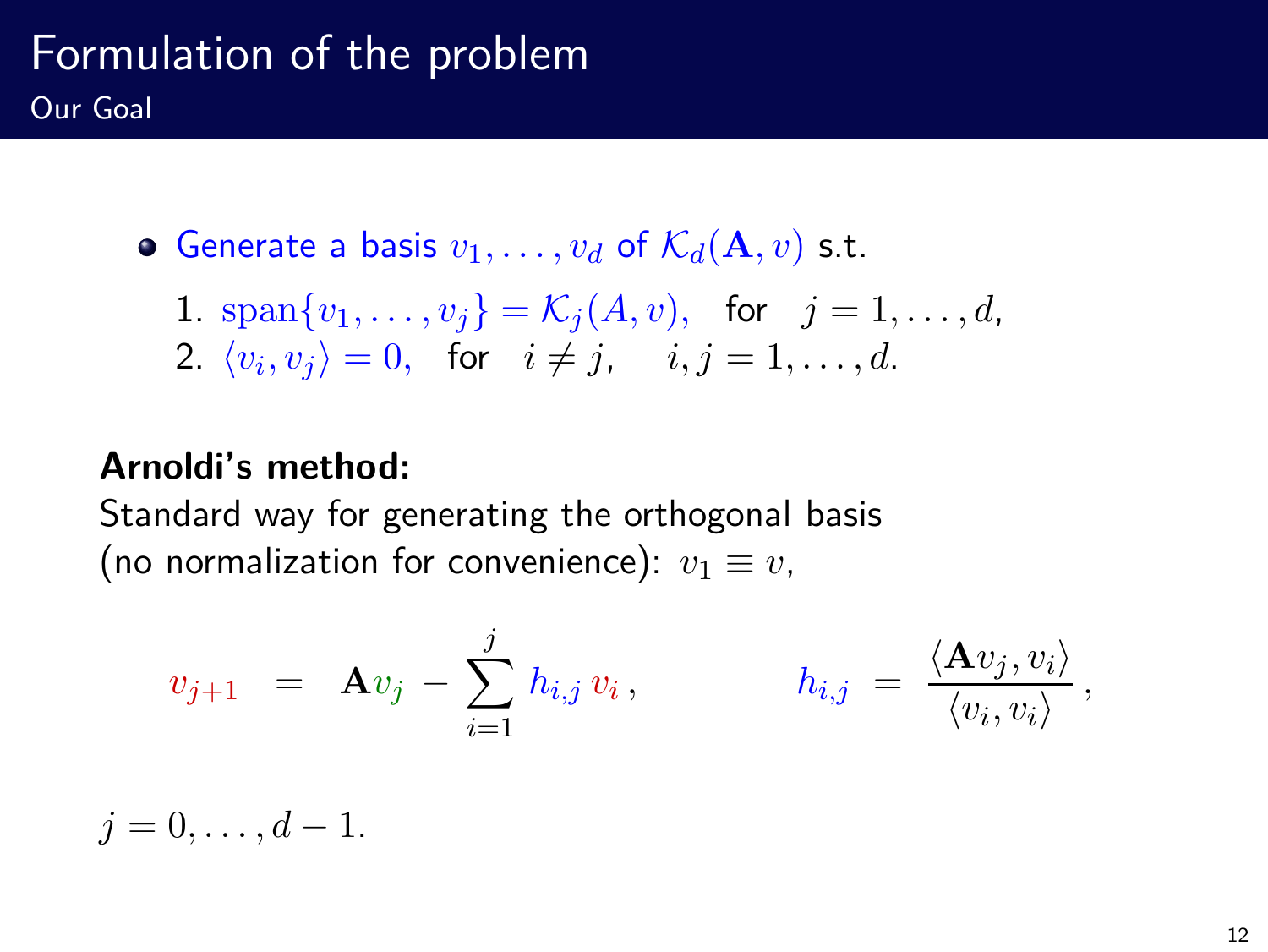Arnoldi's method - matrix formulation

In matrix notation:

$$
v_{1} = v,
$$
\n
$$
\mathbf{A} \underbrace{[v_{1}, \dots, v_{d-1}]}_{\equiv \mathbf{V}_{d-1}} = \underbrace{[v_{1}, \dots, v_{d}]}_{\equiv \mathbf{V}_{d}} \underbrace{\begin{bmatrix} h_{1,1} & \cdots & h_{1,d-1} \\ 1 & \ddots & \vdots \\ & \ddots & h_{d-1,d-1} \\ & & 1 \end{bmatrix}}_{\equiv \mathbf{H}_{d,d-1}},
$$

 $\mathbf{V}_d^* \mathbf{V}_d$  is diagonal,  $d = \dim \mathcal{K}_n(\mathbf{A}, v)$ .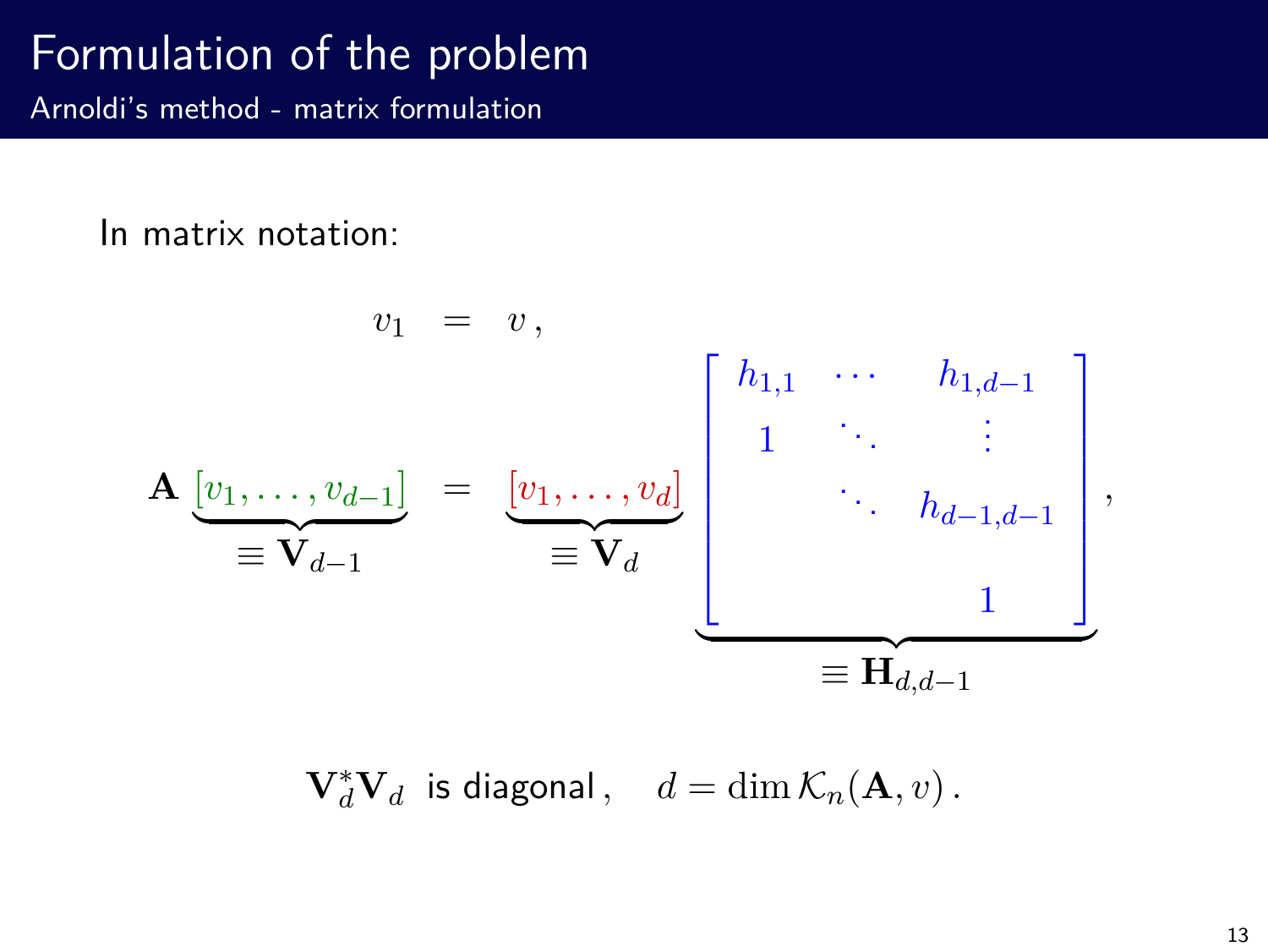Optimal short recurrences (Definition - Liesen and Strakoš, 2008)

- **A** admits an optimal  $(s + 2)$ -term recurrence, if
	- for any *v*, **H***d,d*−<sup>1</sup> is at most (*s* + 2)-band Hessenberg, and
	- for at least one *v*, **H***d,d*−<sup>1</sup> is (*s* + 2)-band Hessenberg.

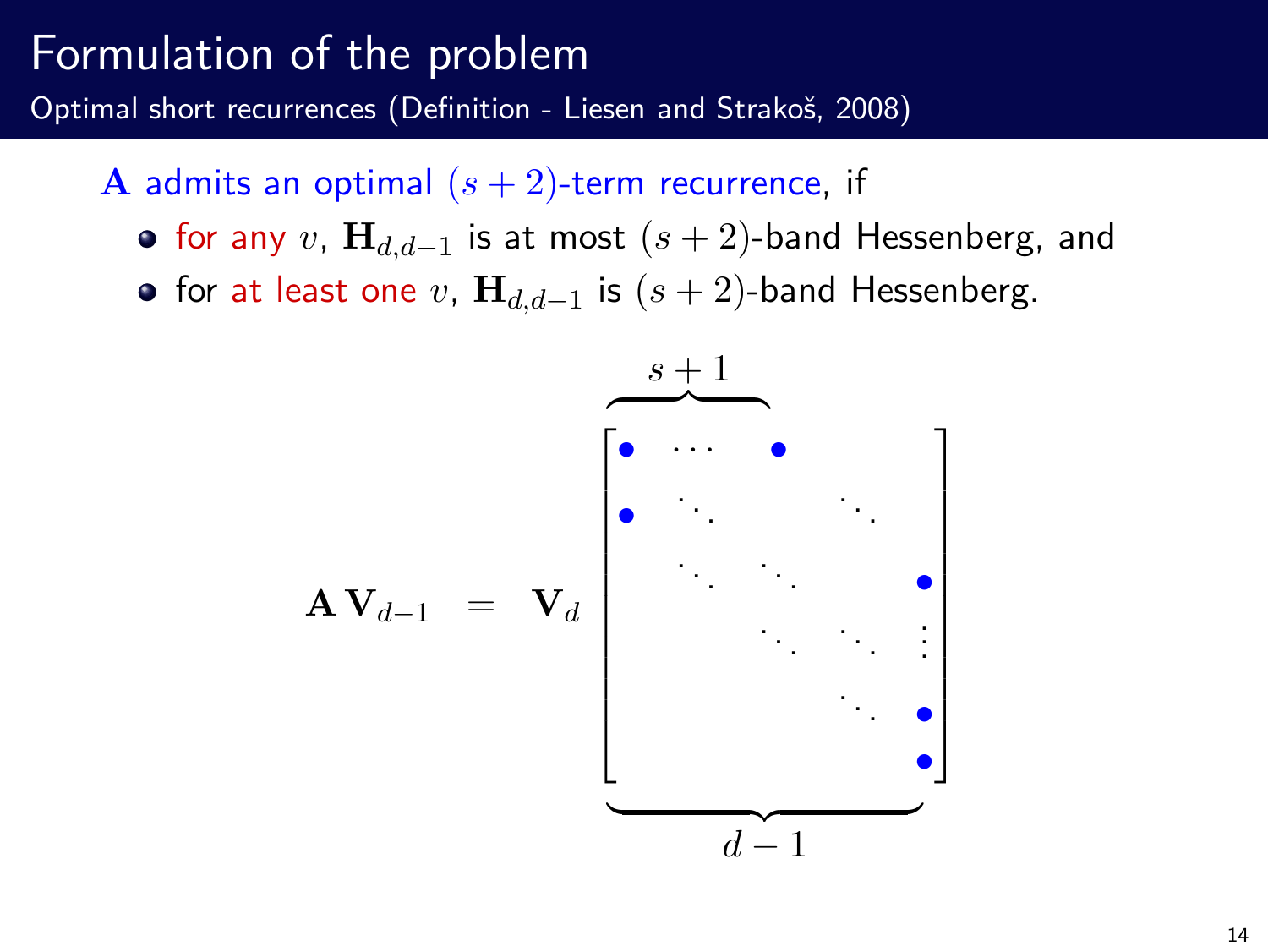Basic question

What are sufficient and necessary conditions for **A** to admit an optimal (*s* + 2)-term recurrence?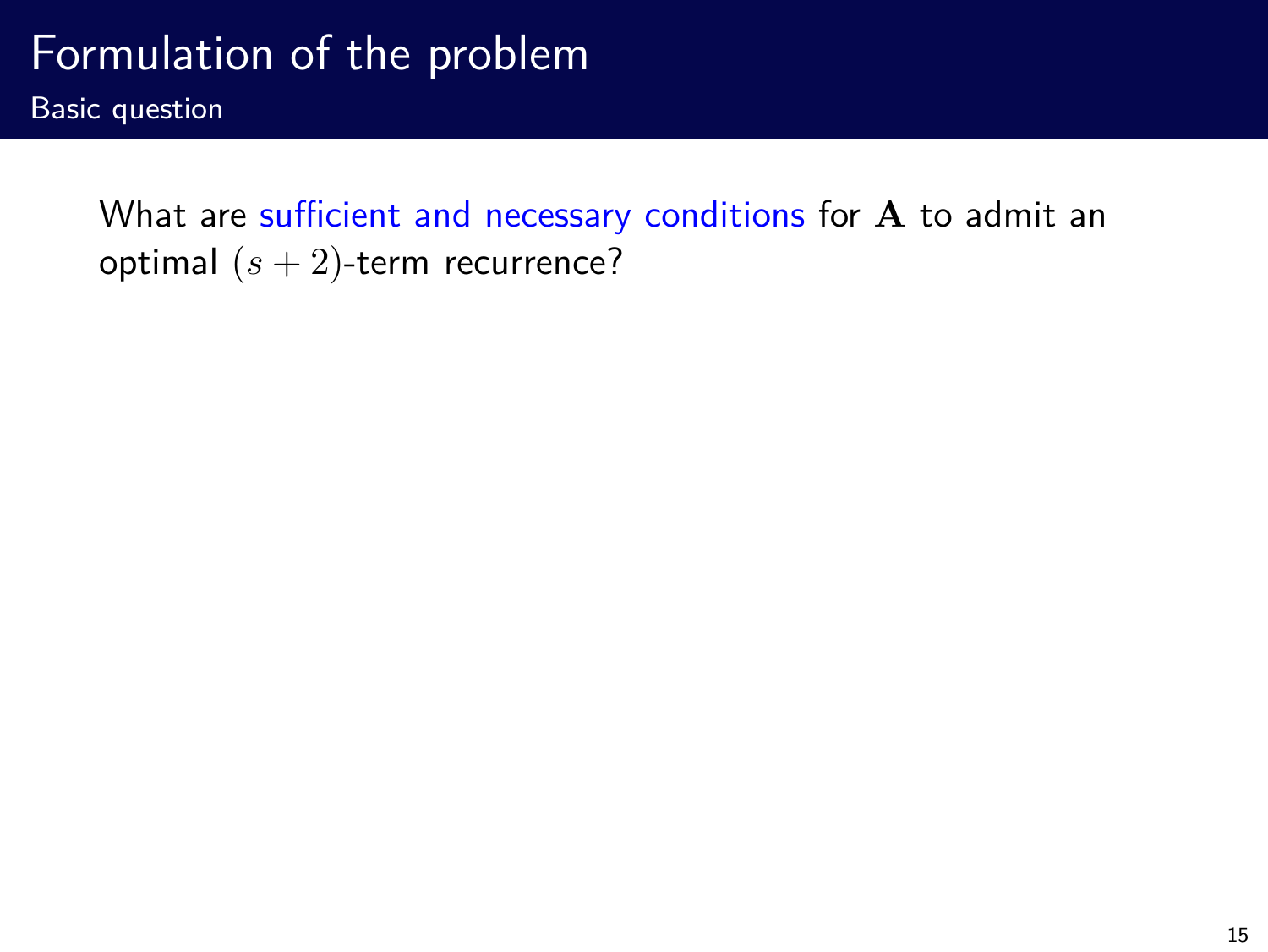What are sufficient and necessary conditions for **A** to admit an optimal  $(s + 2)$ -term recurrence?

In other words, how can we characterize matrices **A** such that for any *v*, Arnoldi's method applied to **A** and *v* generates an orthogonal basis via a short recurrence of length *s* + 2.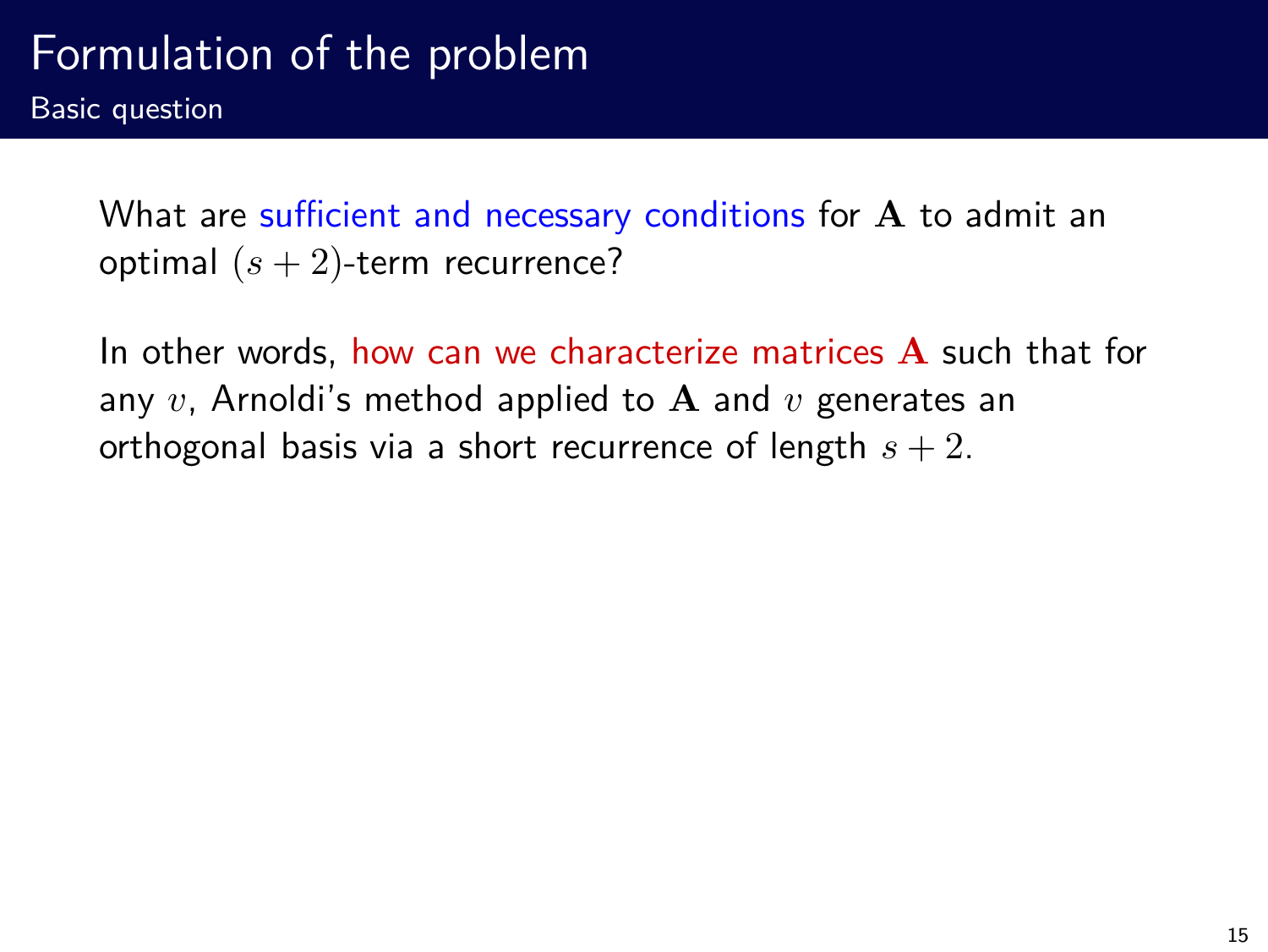What are sufficient and necessary conditions for **A** to admit an optimal  $(s + 2)$ -term recurrence?

In other words, how can we characterize matrices **A** such that for any *v*, Arnoldi's method applied to **A** and *v* generates an orthogonal basis via a short recurrence of length *s* + 2.

Example of sufficiency: If  $A^* = A$ , then  $s = 1$  and A admits an optimal 3-term recurrence.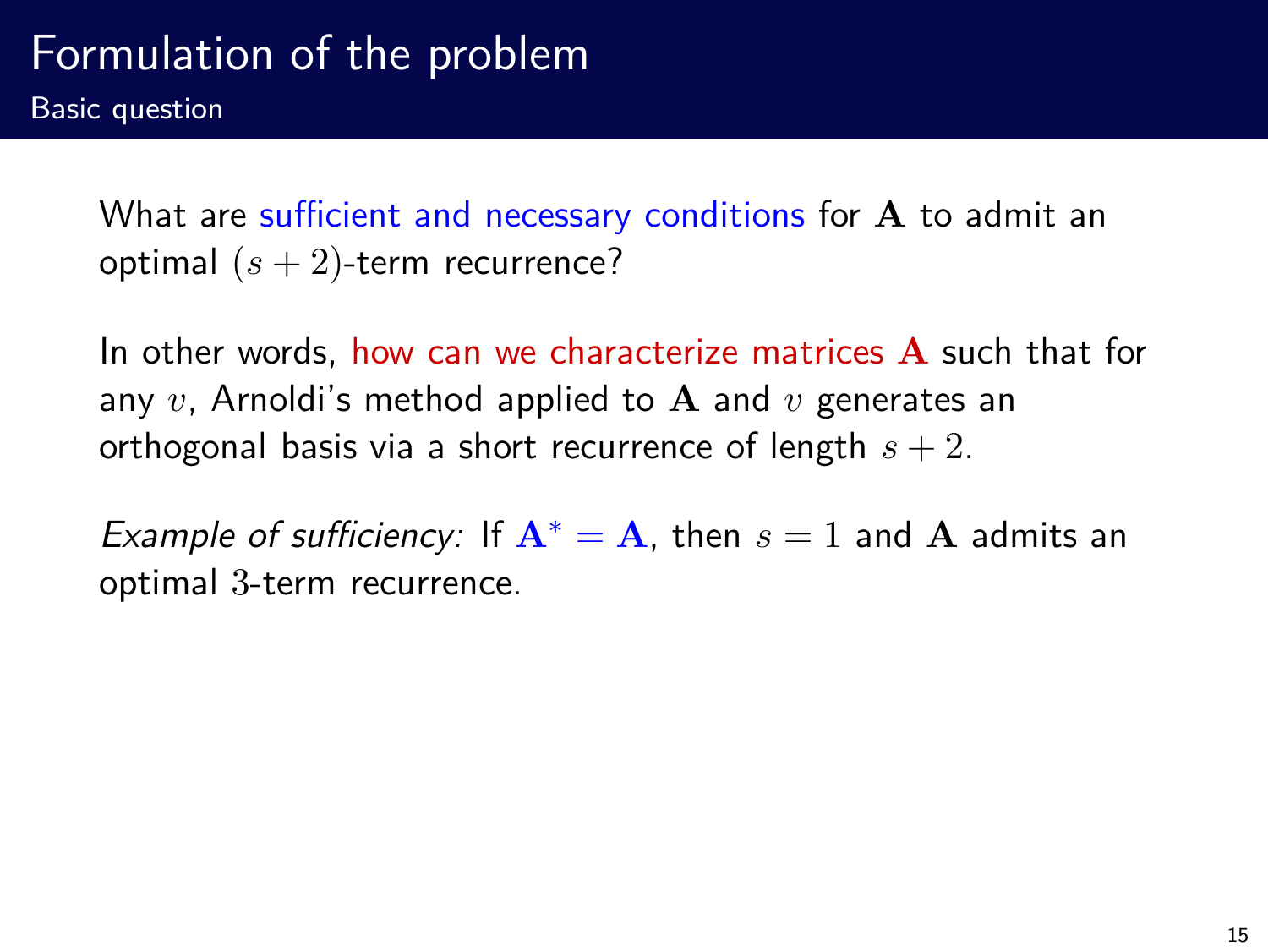What are sufficient and necessary conditions for **A** to admit an optimal  $(s + 2)$ -term recurrence?

In other words, how can we characterize matrices **A** such that for any *v*, Arnoldi's method applied to **A** and *v* generates an orthogonal basis via a short recurrence of length *s* + 2.

Example of sufficiency: If  $A^* = A$ , then  $s = 1$  and A admits an optimal 3-term recurrence.

**Definition**. If

 $\mathbf{A}^* = p_s(\mathbf{A}),$ 

where  $p_s$  is a polynomial of the smallest possible degree  $s$ ,  $\bf{A}$  is called normal(*s*).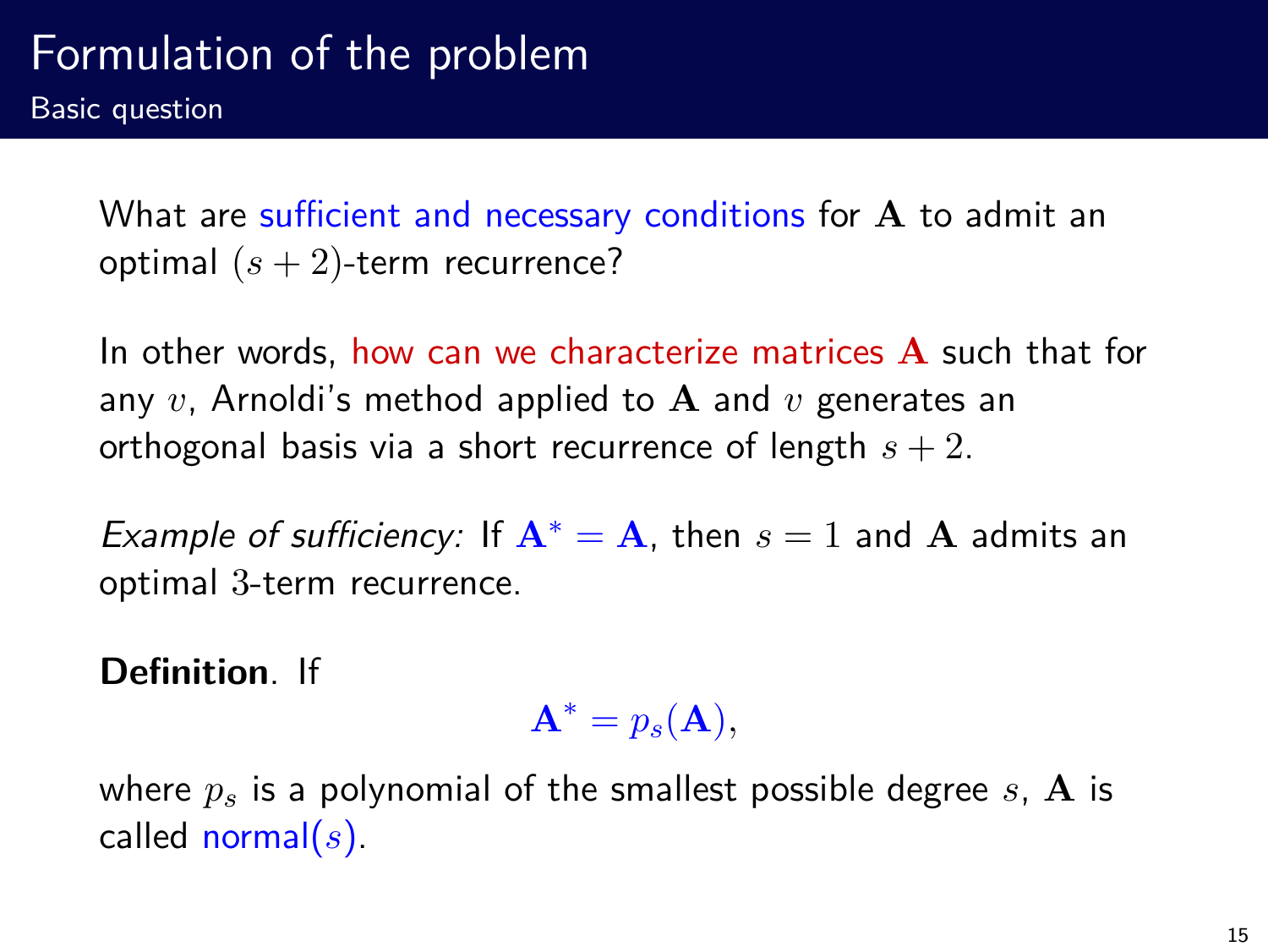





<span id="page-30-0"></span>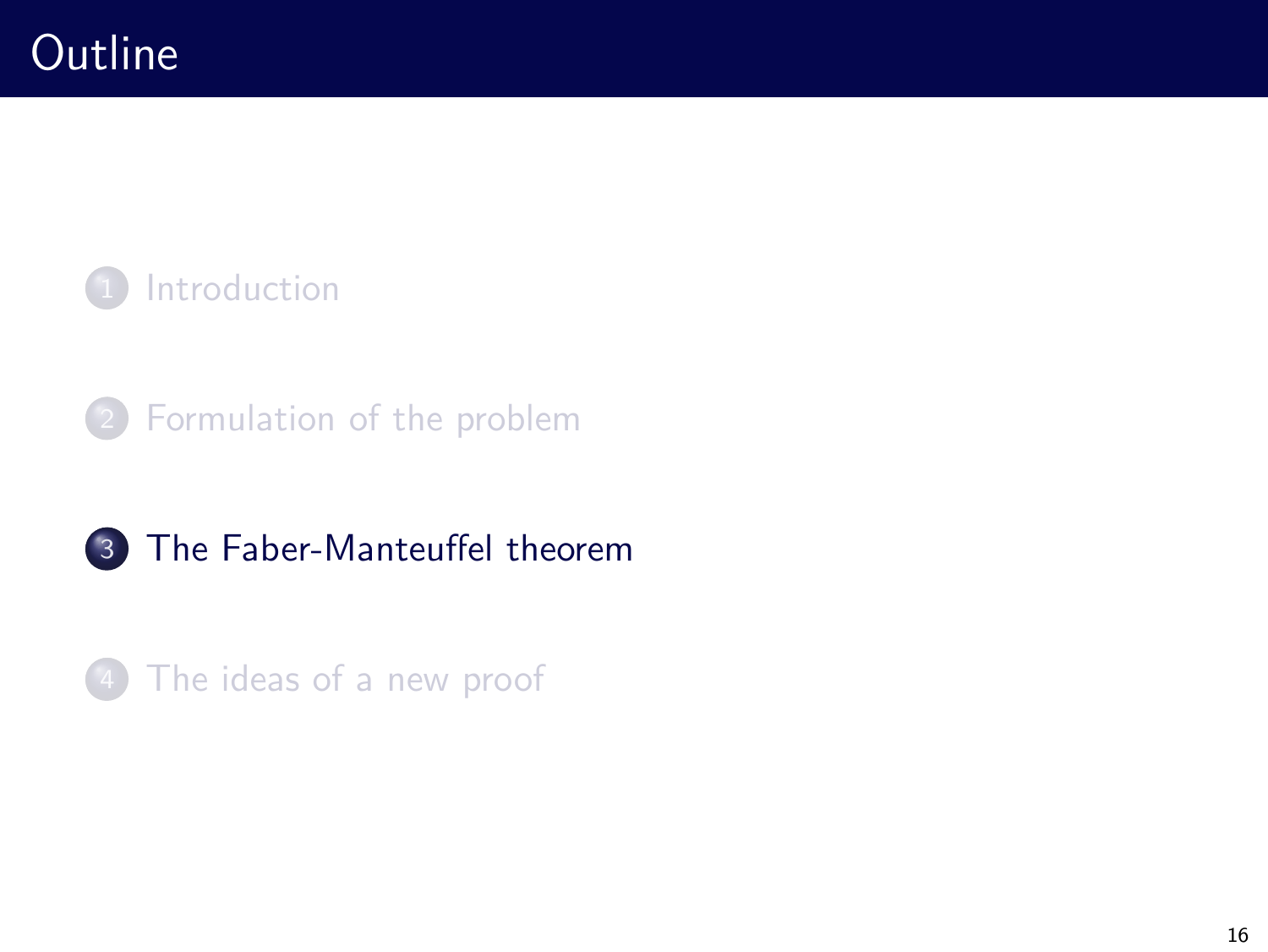**Theorem.** [Faber and Manteuffel, 1984], [Liesen and Strakoš, 2008]

Let **A** be a nonsingular matrix with minimal polynomial degree  $d_{\min}(\mathbf{A})$ . Let *s* be a nonnegative integer,  $s + 2 < d_{\min}(\mathbf{A})$ :

**A** admits an optimal  $(s + 2)$ -term recurrence

- if and only if
- **A** is normal(*s*).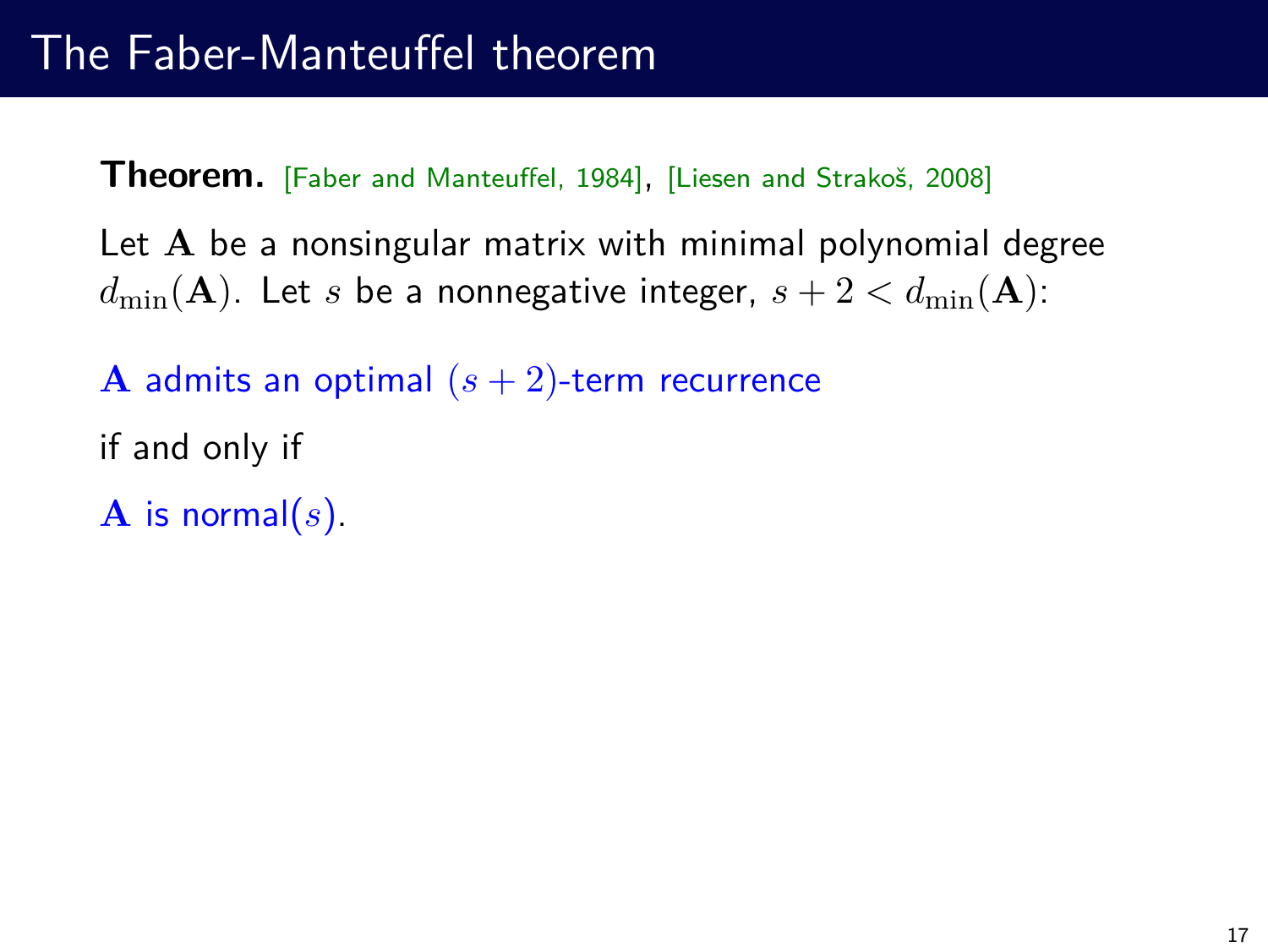**Theorem.** [Faber and Manteuffel, 1984], [Liesen and Strakoš, 2008]

Let **A** be a nonsingular matrix with minimal polynomial degree  $d_{\min}(\mathbf{A})$ . Let *s* be a nonnegative integer,  $s + 2 < d_{\min}(\mathbf{A})$ :

- **A** admits an optimal  $(s + 2)$ -term recurrence
- if and only if
- **A** is normal( $s$ ).
	- Sufficiency is rather straightforward, necessity is not. Key words from the proof of necessity in (Faber and Manteuffel, 1984) include: "continuous function" (analysis), "closed set of smaller dimension" (topology), "wedge product" (multilinear algebra).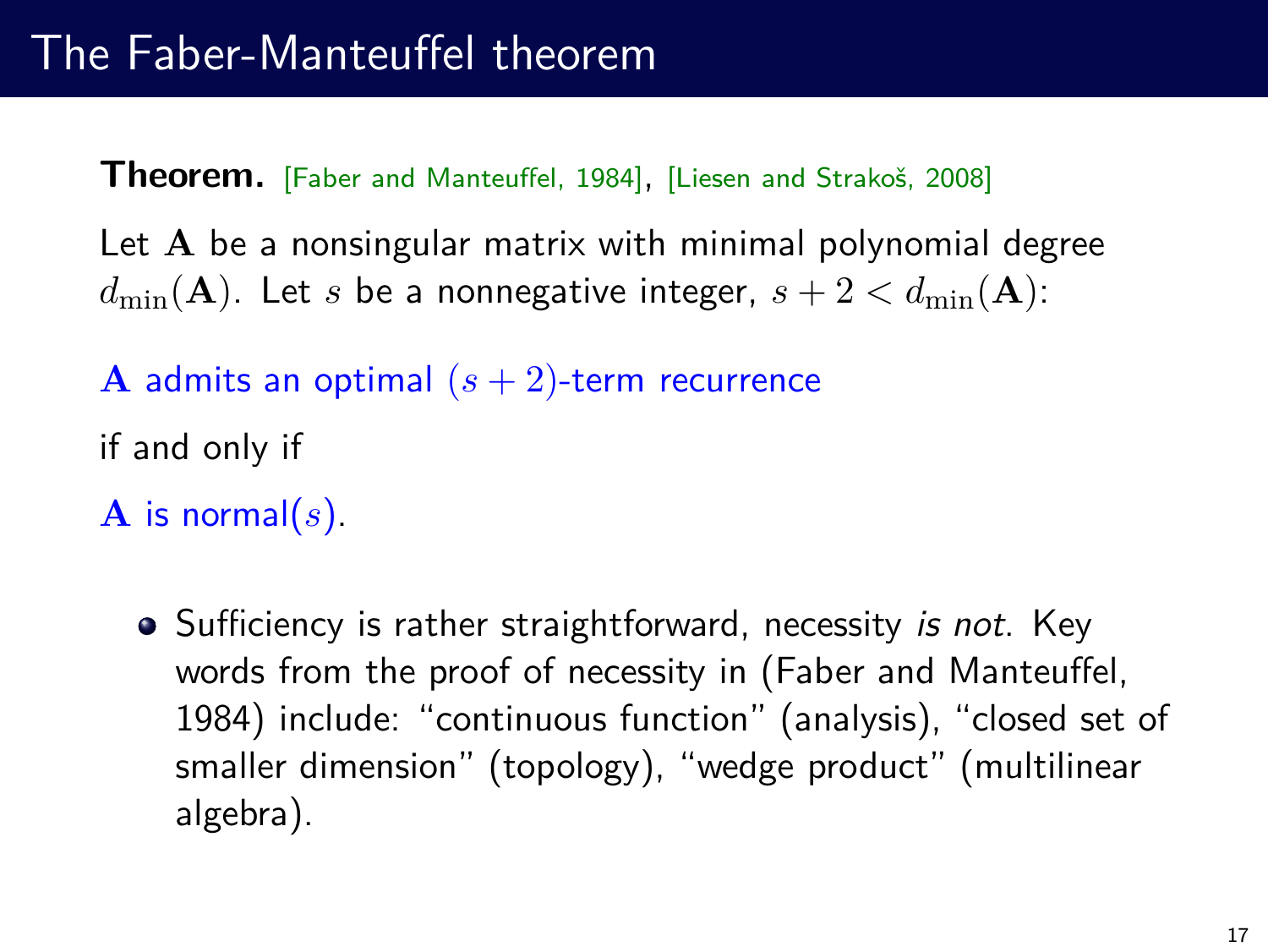## The Faber-Manteuffel theorem

Why is necessity so hard?

Optimal  $(s + 2)$ -term recurrence:



Prove something about the linear operator **A**, without complete knowledge of the structure of its matrix representation.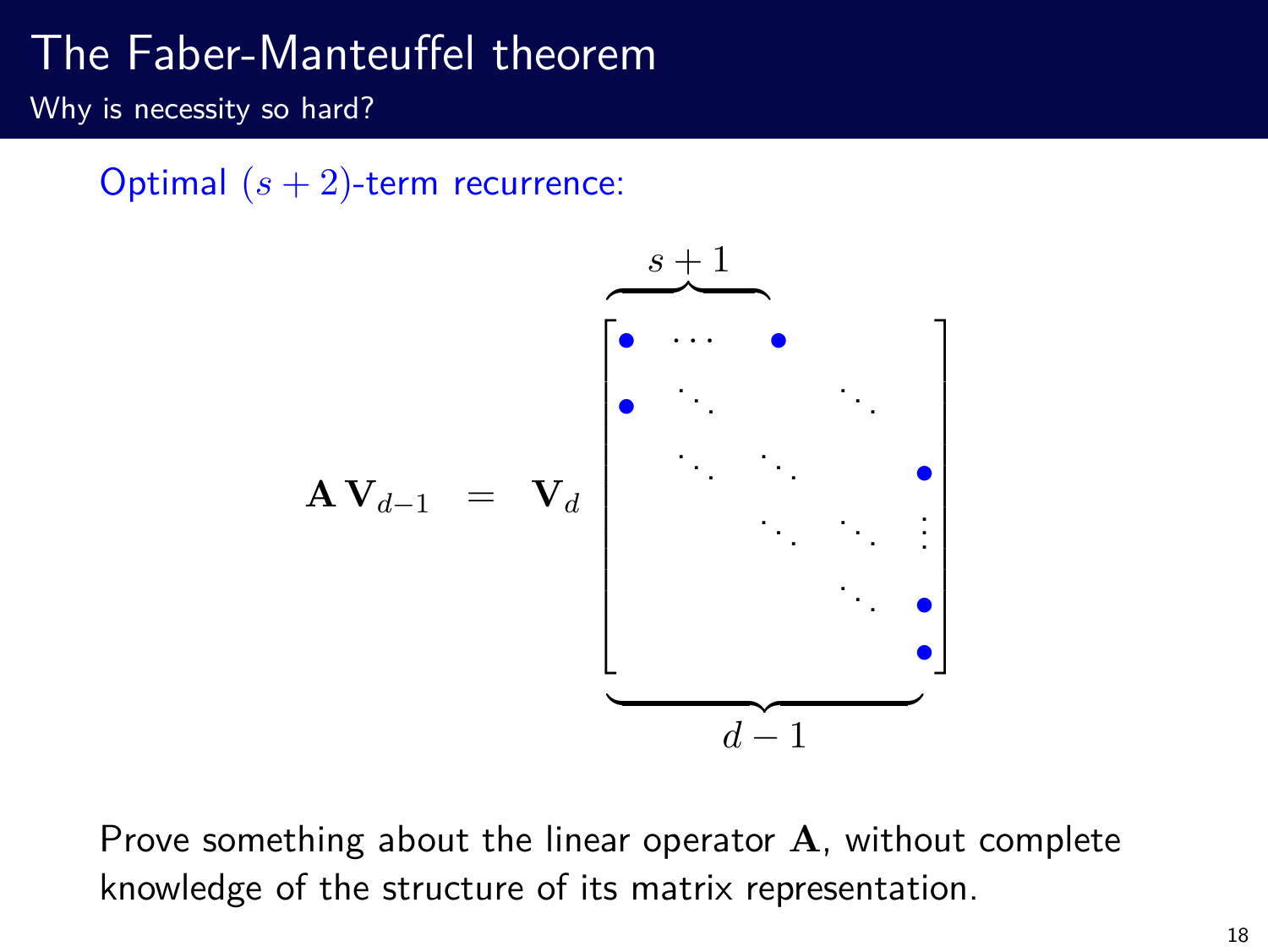## The Faber-Manteuffel theorem

Why is necessity so hard?

Since  $\mathcal{K}_d(\mathbf{A}, v)$  is invariant,  $\mathbf{A}v_d \in \mathcal{K}_d(\mathbf{A}, v)$  and  ${\bf A} v_d = \sum^d$ *i*=1  $h_{id}v_i$ . *s* + 1  $\overline{\phantom{a}}$  $\mathbf{A} \mathbf{V}_d = \mathbf{V}_d$  $\overline{1}$   $\bullet$  · · ·  $\bullet$  · · · · ·  $\bullet$ • . . . . . . . . . . . . . . . • • . . . . . . . . . . . . . . . • • • • Ī.  $\mathbf{I}$  $\overline{1}$  $\overline{1}$  $\overline{1}$  $\overline{1}$  $\overline{1}$  $\overline{1}$  $\overline{1}$  $\overline{1}$  $\overline{1}$  $\overline{1}$  $\overline{1}$  $\overbrace{\phantom{aaaaa}}$ *d* − 1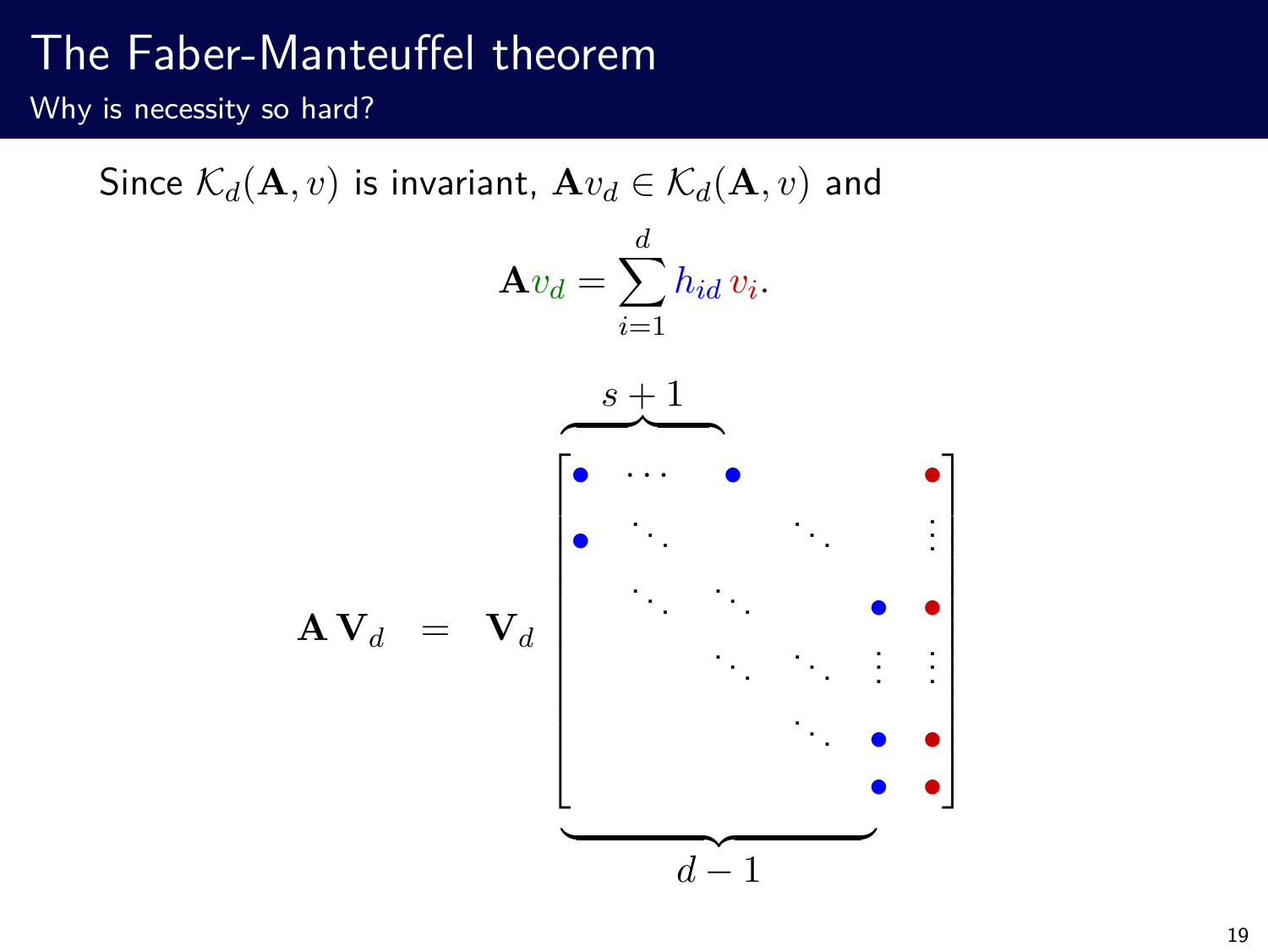

- [Formulation of the problem](#page-18-0)
- [The Faber-Manteuffel theorem](#page-30-0)

<span id="page-35-0"></span>

#### [The ideas of a new proof](#page-35-0)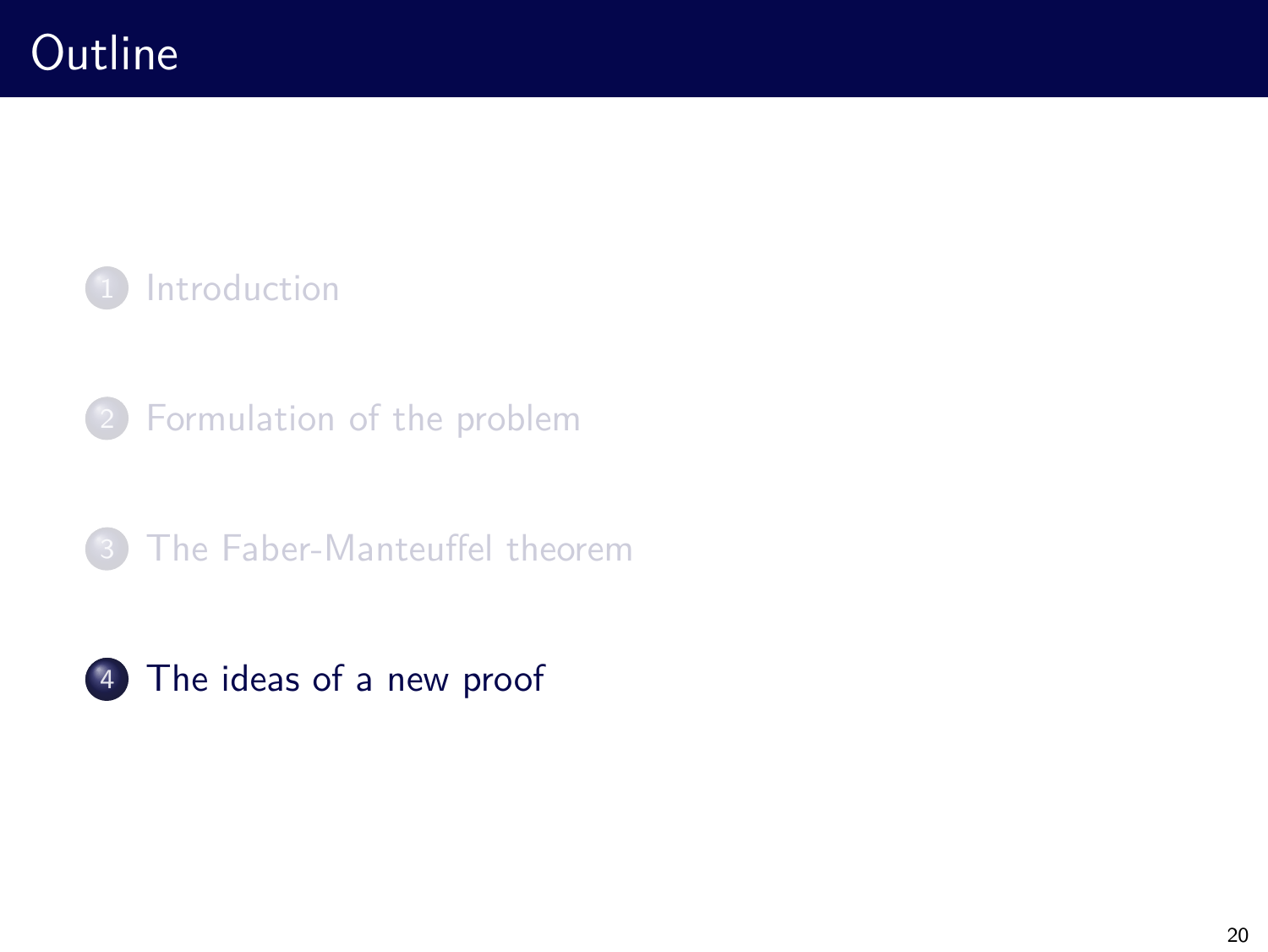#### V. Faber, J. Liesen and P. Tichý., 2008 The Faber-Manteuffel Theorem for Linear Operators

• Motivated by the paper [J. Liesen and Z. Strakoš, 2008] which contains a completely reworked theory of short recurrences for generating orthogonal Krylov subspace bases.

"It is unknown if a simpler proof of the necessity part can be found. In view of the fundamental nature of the Faber-Manteuffel Theorem, such proof would be a welcome addition to the existing literature. It would lead to a better understanding of the theorem by enlightening some (possibly unexpected) relationships, and it would also be more suitable for classroom teaching."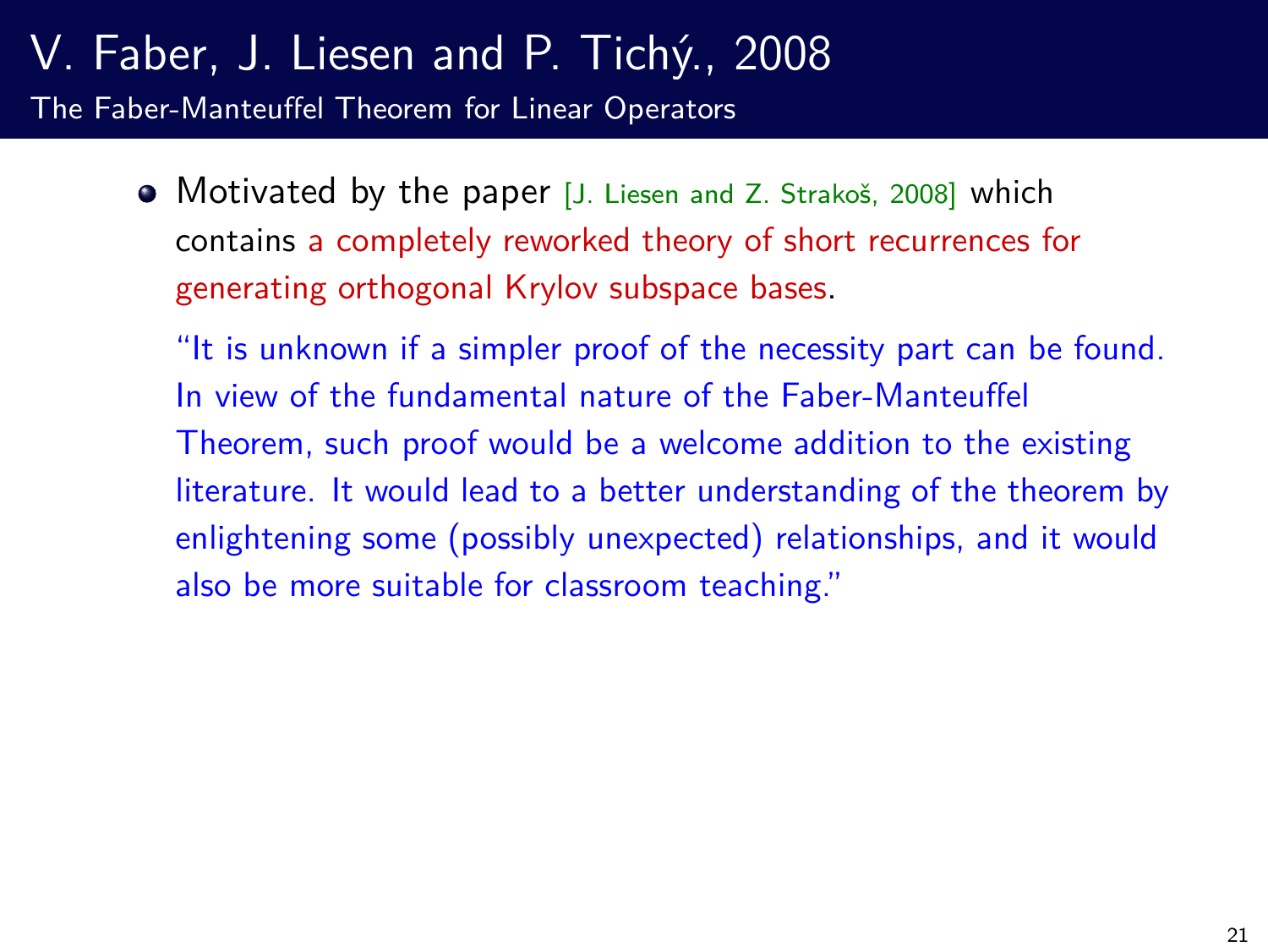#### V. Faber, J. Liesen and P. Tichý., 2008 The Faber-Manteuffel Theorem for Linear Operators

• Motivated by the paper [J. Liesen and Z. Strakoš, 2008] which contains a completely reworked theory of short recurrences for generating orthogonal Krylov subspace bases.

"It is unknown if a simpler proof of the necessity part can be found. In view of the fundamental nature of the Faber-Manteuffel Theorem, such proof would be a welcome addition to the existing literature. It would lead to a better understanding of the theorem by enlightening some (possibly unexpected) relationships, and it would also be more suitable for classroom teaching."

- We give two new proofs of the Faber-Manteuffel theorem that use more elementary tools,
- **•** first proof improved version of the Faber-Manteuffel proof,
- second proof completely new proof based on orthogonal transformations of upper Hessenberg matrices.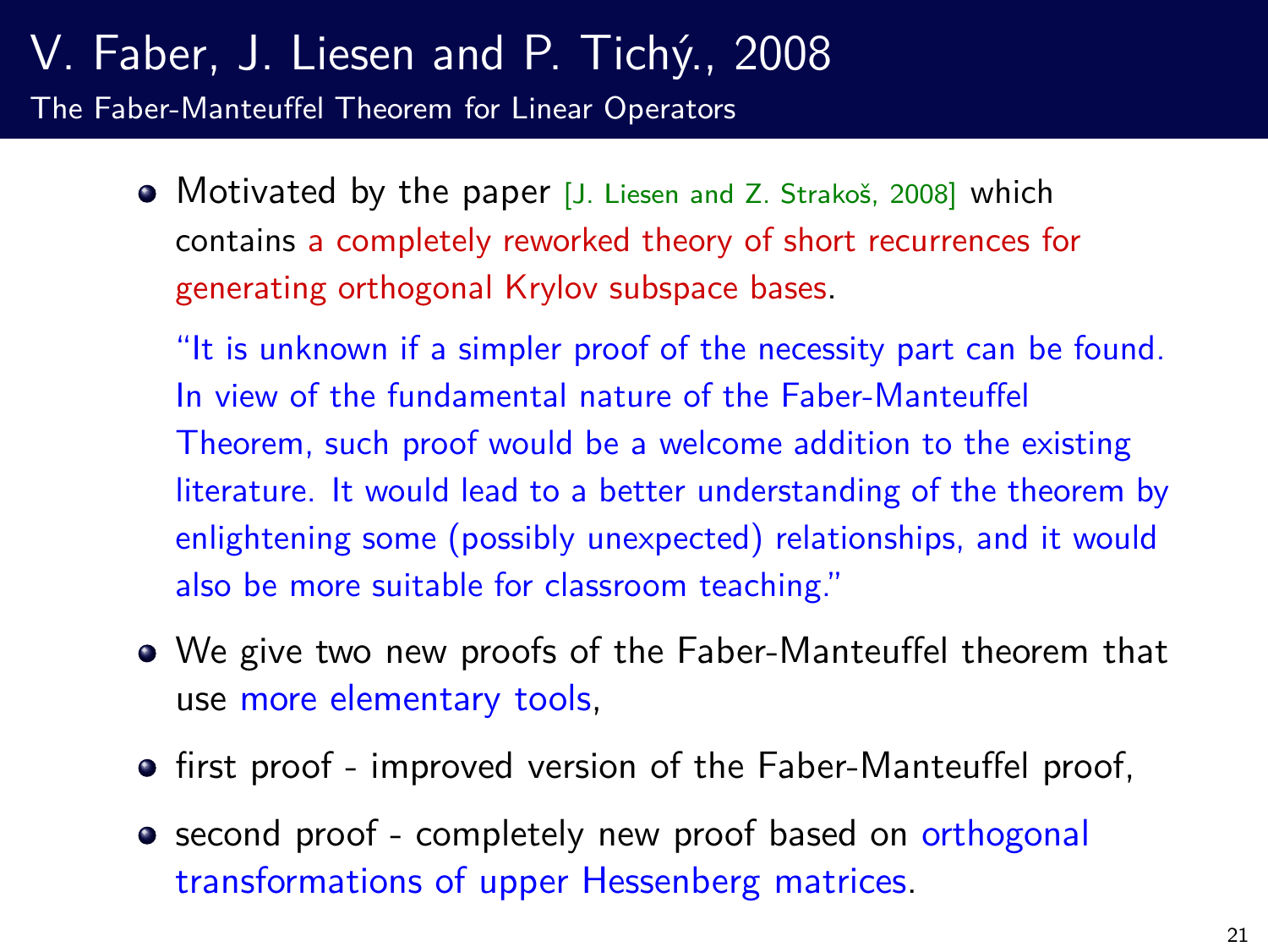(for simplicity, we omit indices by  $V_d$  and  $H_{d,d}$ )

Let **A** admit an optimal  $(s + 2)$ -term recurrence

$$
A V = V H, \quad V^* V = I.
$$

Up to the last column, **H** is  $(s + 2)$ -band Hessenberg.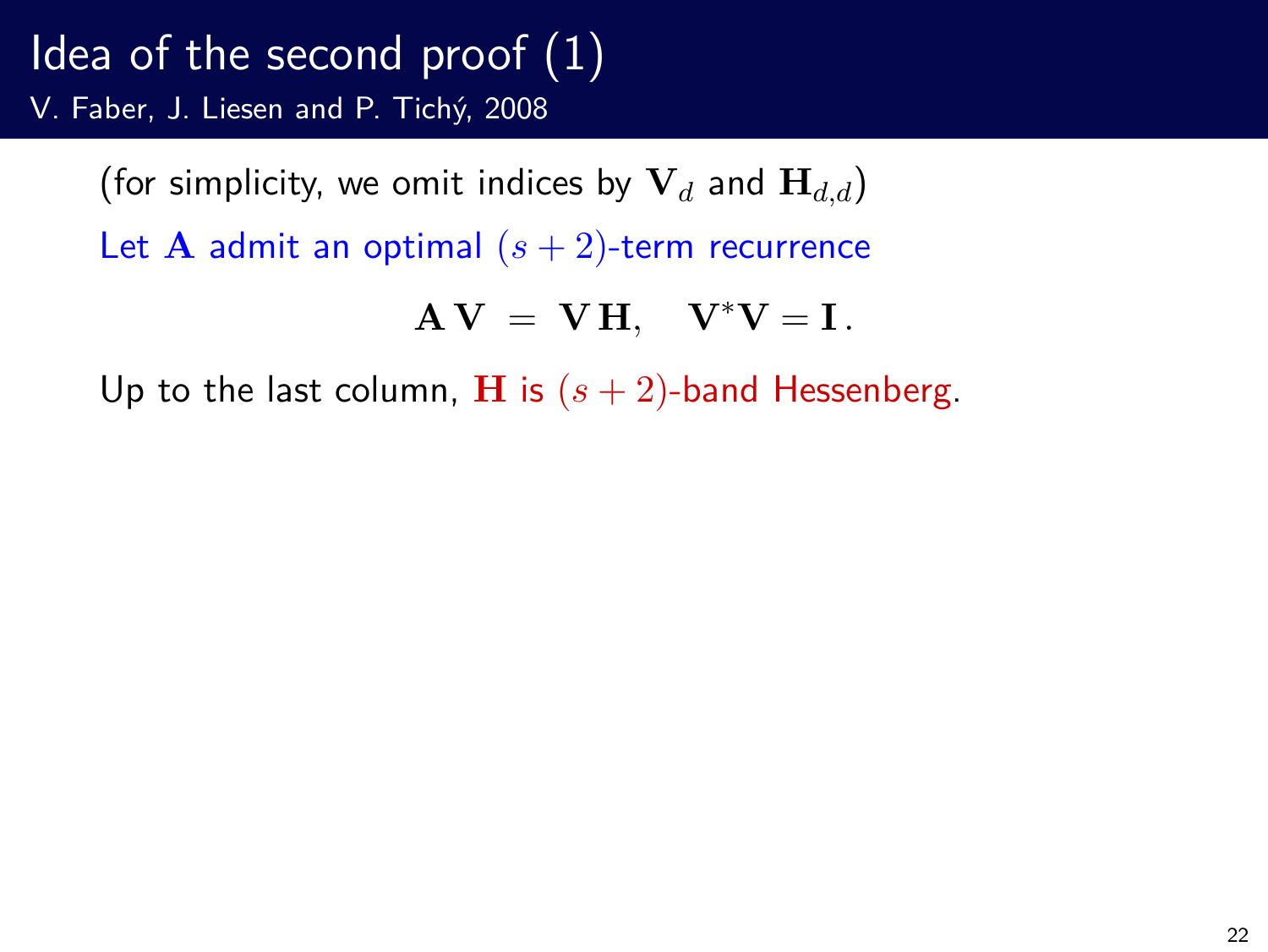(for simplicity, we omit indices by  $V_d$  and  $H_{d,d}$ )

Let **A** admit an optimal  $(s + 2)$ -term recurrence

$$
A V = V H, \quad V^* V = I.
$$

Up to the last column, **H** is  $(s + 2)$ -band Hessenberg. Let **G** be a  $d \times d$  unitary matrix,  $\mathbf{G}^* \mathbf{G} = \mathbf{I}$ . Then

$$
\mathbf{A} \underbrace{\left(\mathbf{VG}\right)}_{\mathbf{W}} \,=\, \underbrace{\left(\mathbf{VG}\right)}_{\mathbf{W}} \underbrace{\left(\mathbf{G}^*\mathbf{HG}\right)}_{\widetilde{\mathbf{H}}} \,.
$$

**W** is unitary.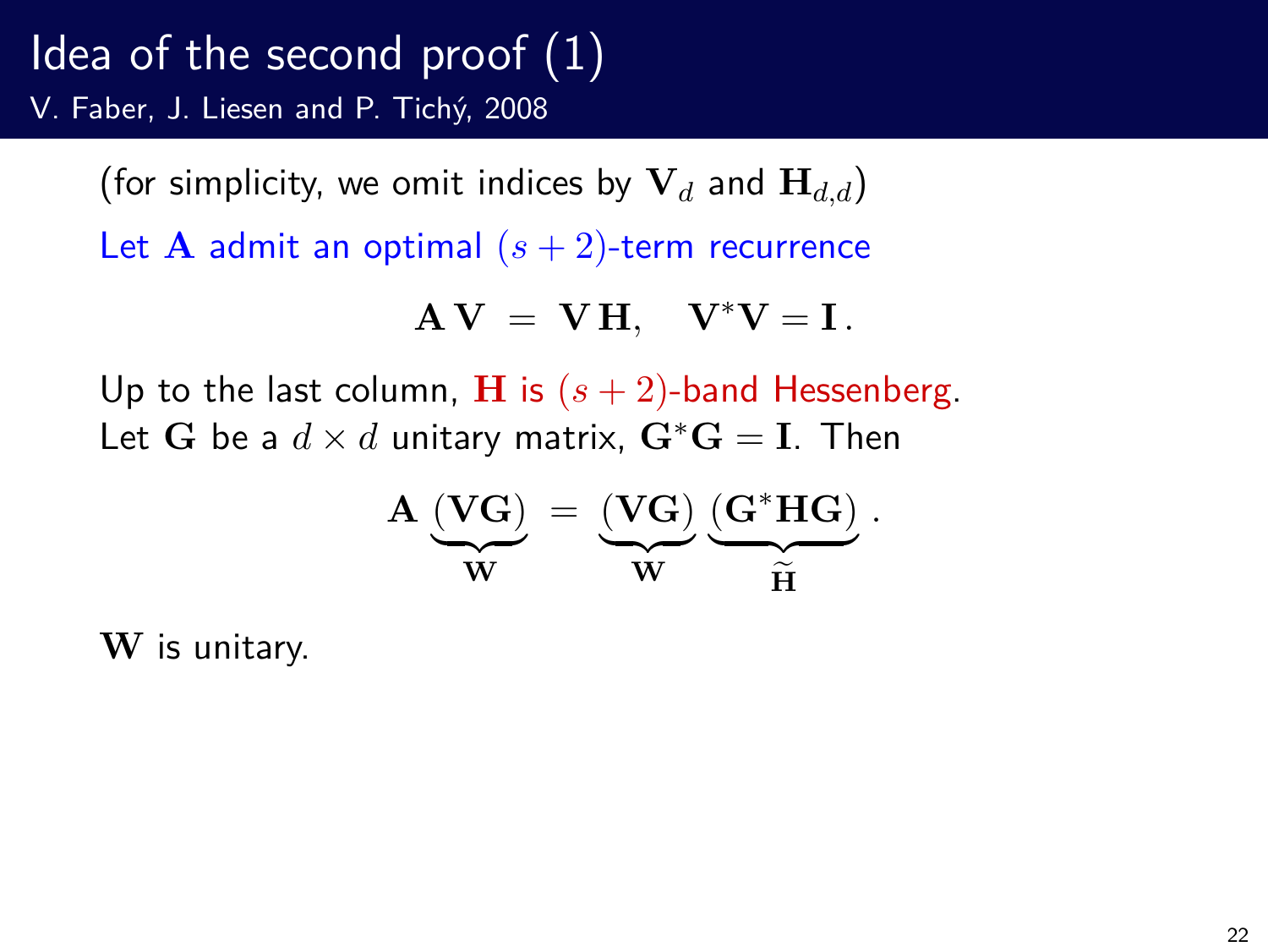(for simplicity, we omit indices by  $V_d$  and  $H_{d,d}$ )

Let **A** admit an optimal  $(s + 2)$ -term recurrence

$$
A V = V H, \quad V^* V = I.
$$

Up to the last column, **H** is  $(s + 2)$ -band Hessenberg. Let **G** be a  $d \times d$  unitary matrix,  $\mathbf{G}^* \mathbf{G} = \mathbf{I}$ . Then

$$
\mathbf{A} \underbrace{\left(\mathbf{VG}\right)}_{\mathbf{W}} \,=\, \underbrace{\left(\mathbf{VG}\right)}_{\mathbf{W}} \underbrace{\left(\mathbf{G}^*\mathbf{HG}\right)}_{\widetilde{\mathbf{H}}} \,.
$$

 $W$  is unitary. If  $G$  is chosen such that  $\tilde{H}$  is again unreduced upper Hessenberg matrix, then

$$
\mathbf{A}\,\mathbf{W}\ =\ \mathbf{W}\,\tilde{\mathbf{H}}\,.
$$

represents the result of Arnoldi's method applied to **A** and *w*1. Up to the last column, **H** has to be  $(s + 2)$ -band Hessenberg.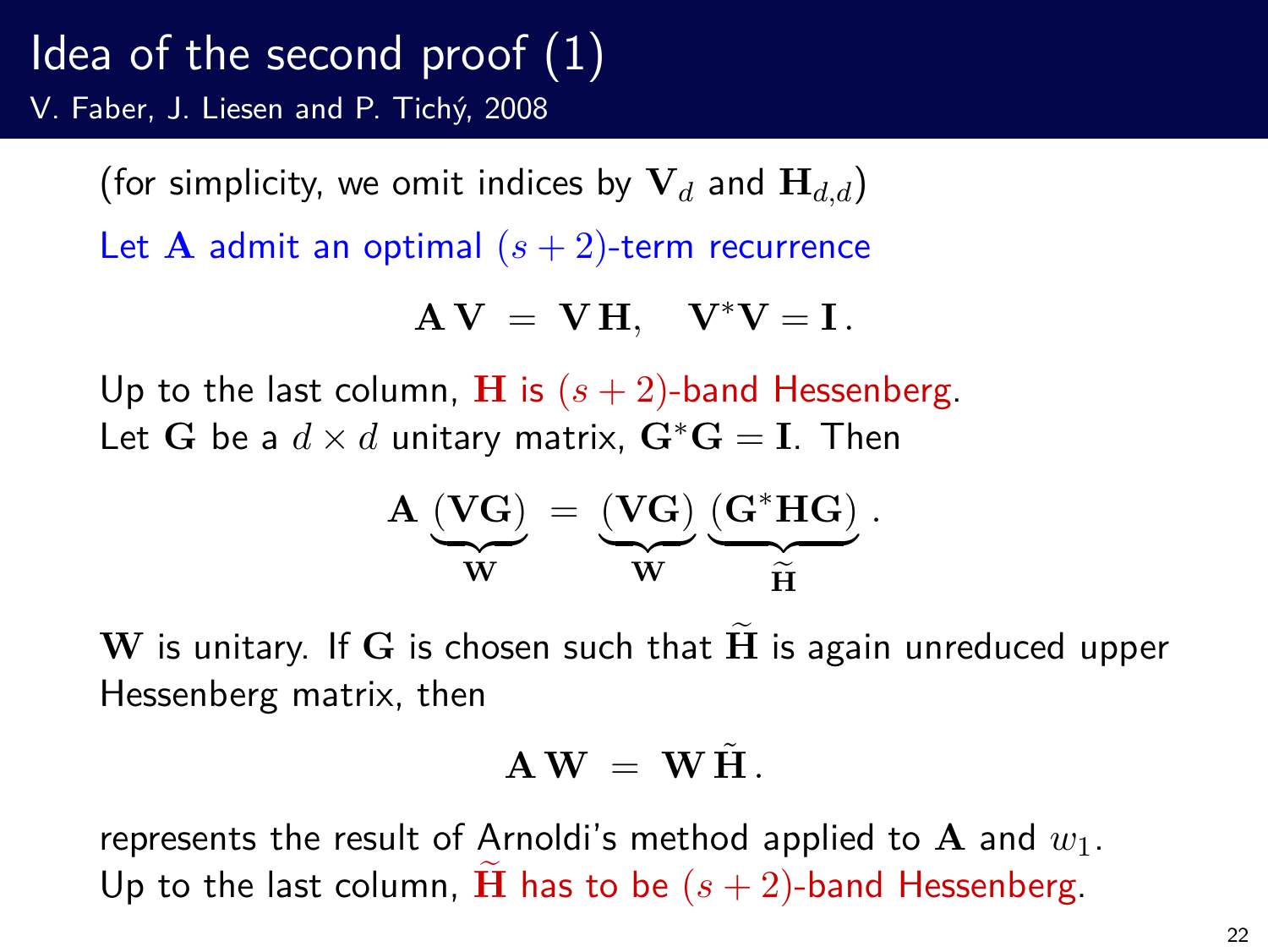Proof by contradiction. Let  $A$  admit an optimal  $(s + 2)$ -term recurrence and **A** not be normal(*s*).

Then there exists a starting vector *v* such that  $h_{1,d} \neq 0$ .



 $A \quad V = V$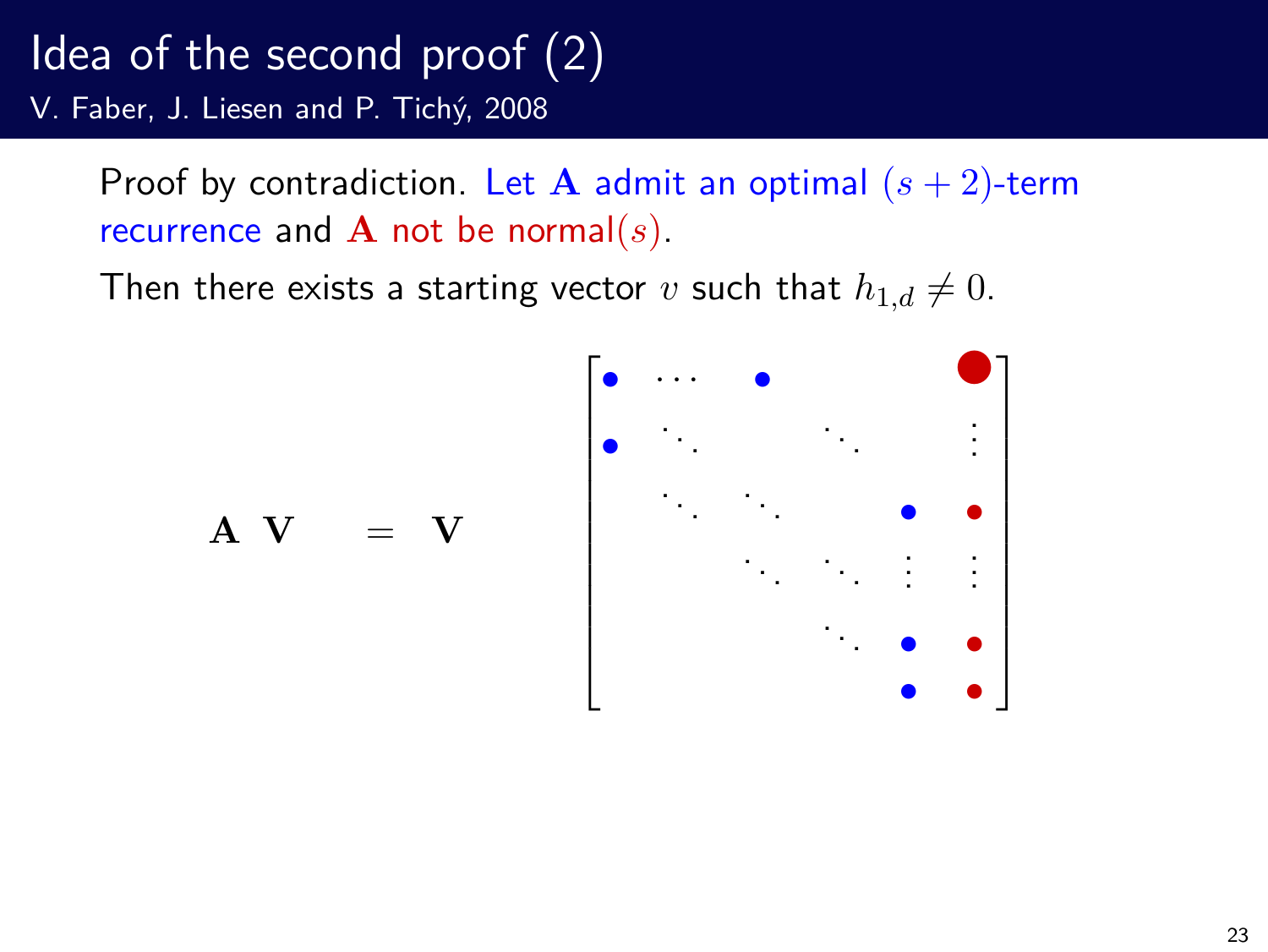Proof by contradiction. Let  $A$  admit an optimal  $(s + 2)$ -term recurrence and **A** not be normal(*s*).

Then there exists a starting vector *v* such that  $h_{1,d} \neq 0$ .

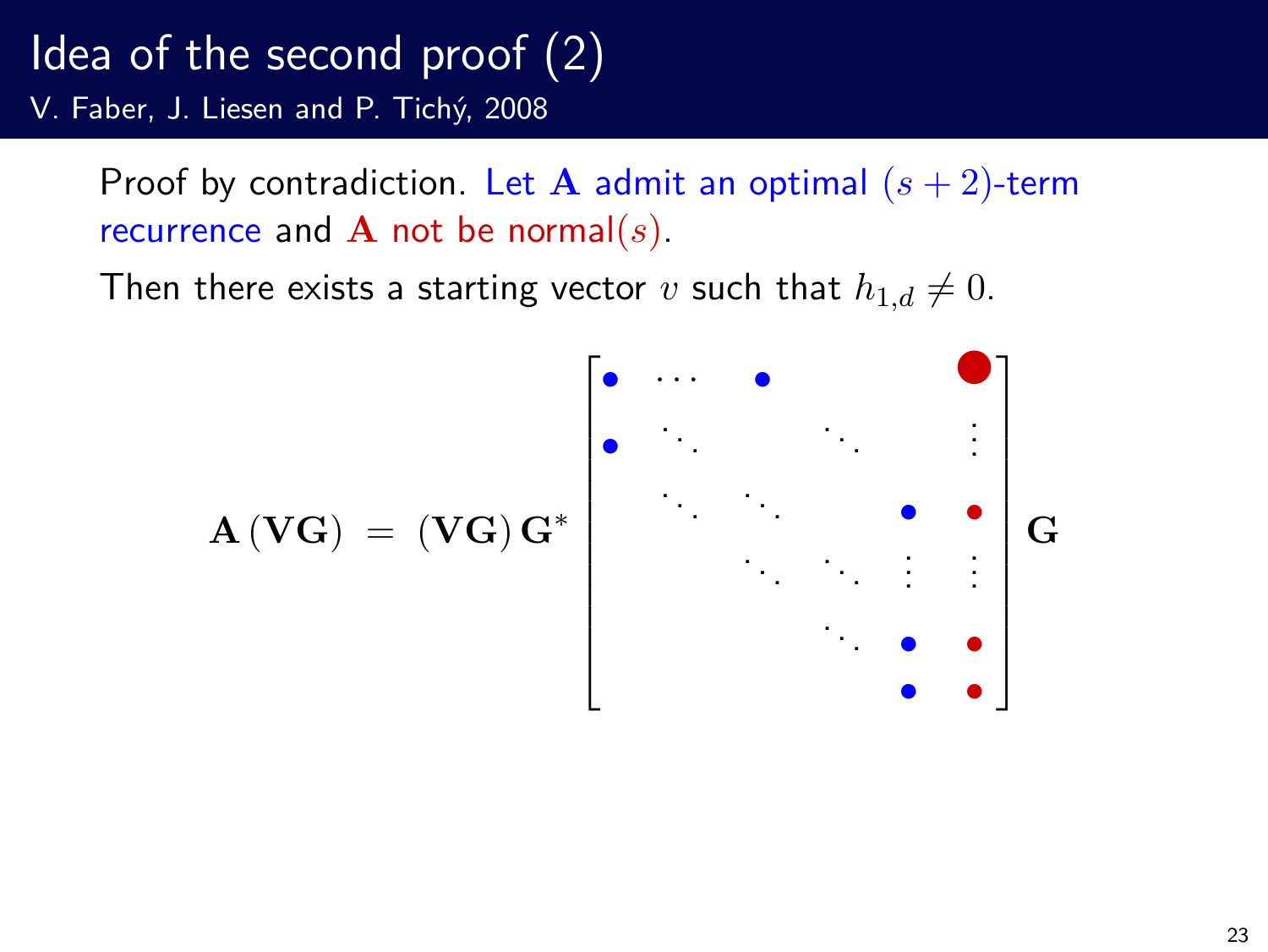Proof by contradiction. Let  $A$  admit an optimal  $(s + 2)$ -term recurrence and **A** not be normal(*s*).

Then there exists a starting vector *v* such that  $h_{1,d} \neq 0$ .



Find unitary  $G$  (a product of Givens rotations) such that  $H$  is unreduced upper Hessenberg, but **H** is not  $(s + 2)$ -band (up to the last column) - **contradiction**.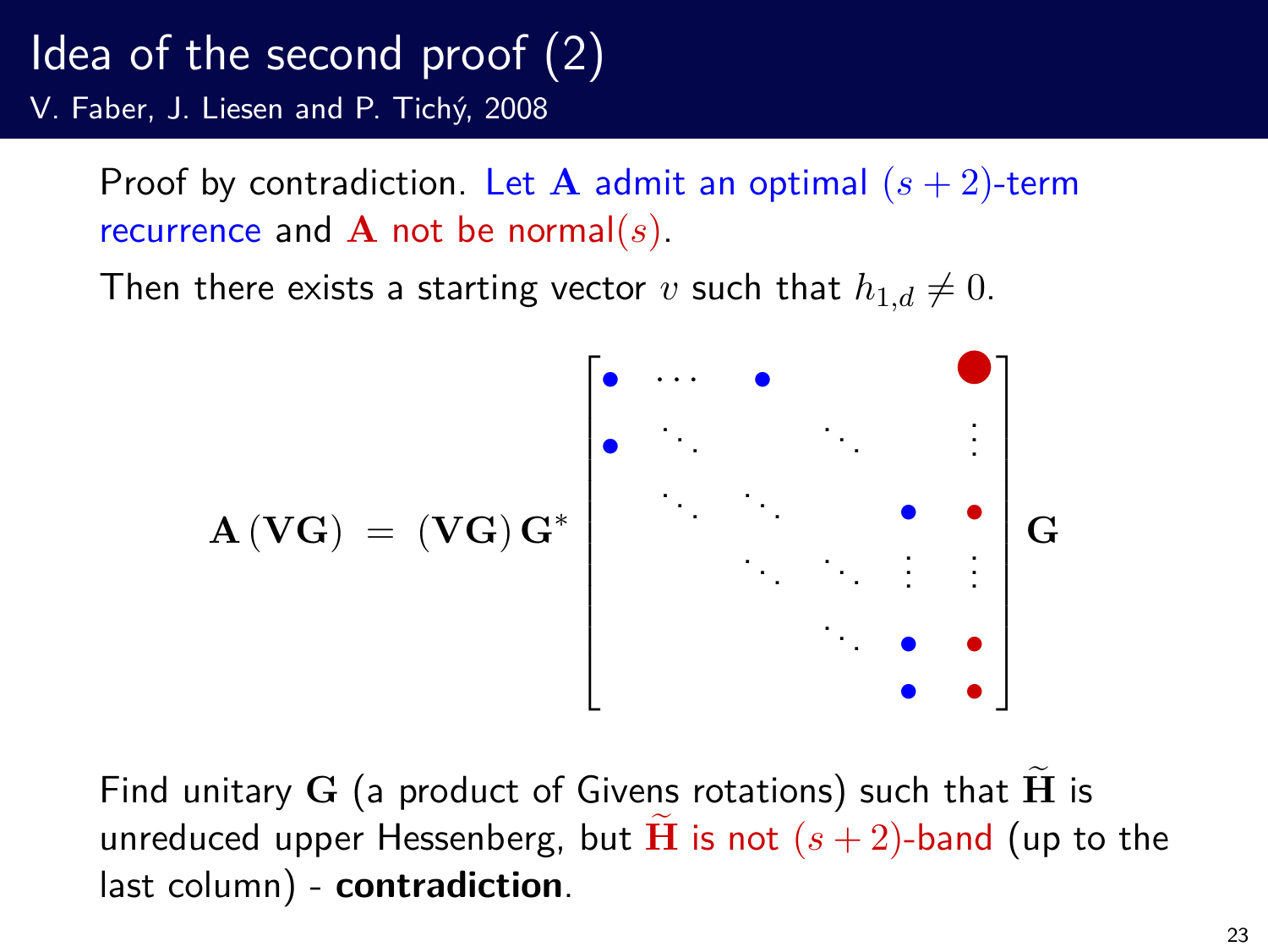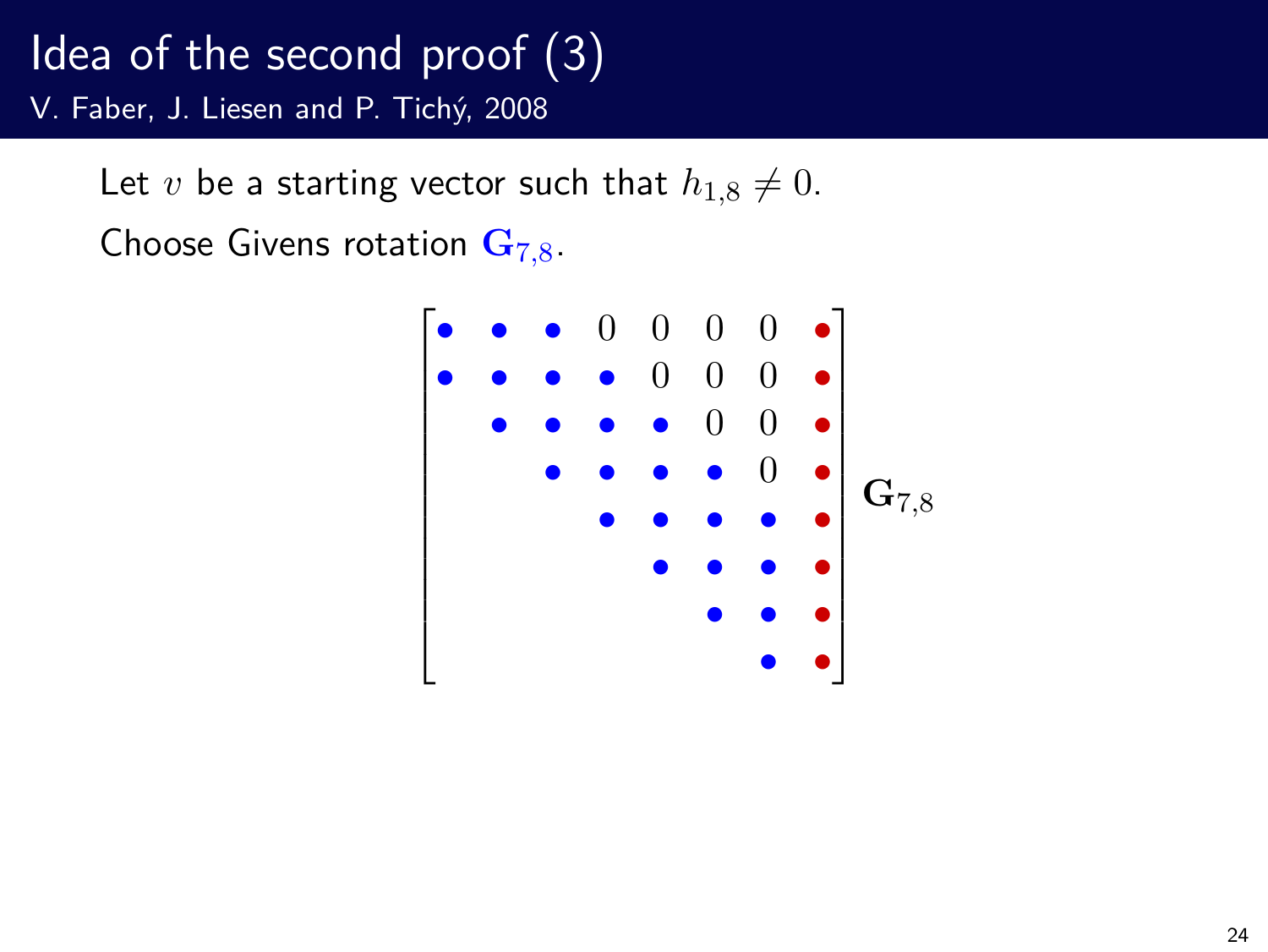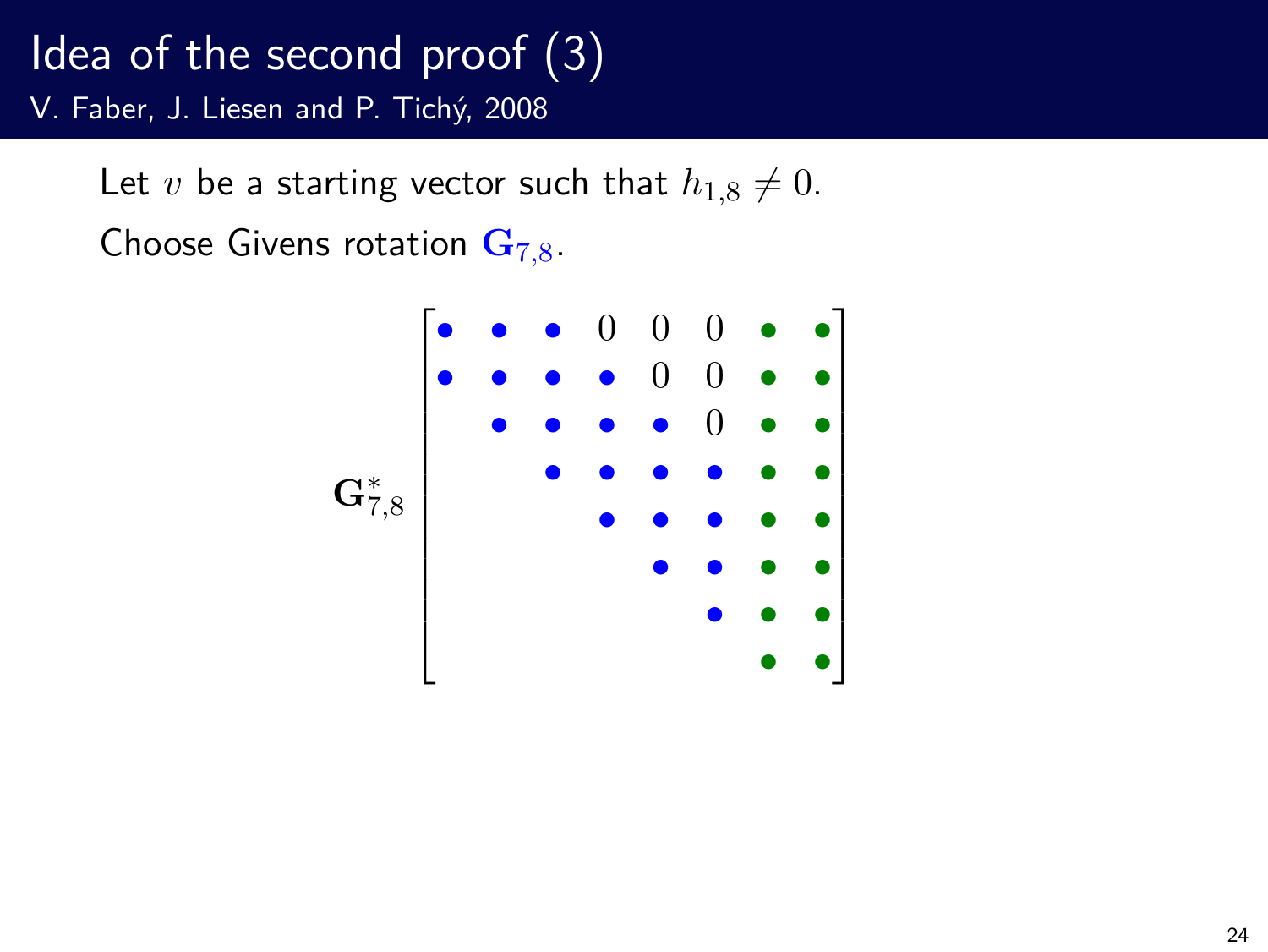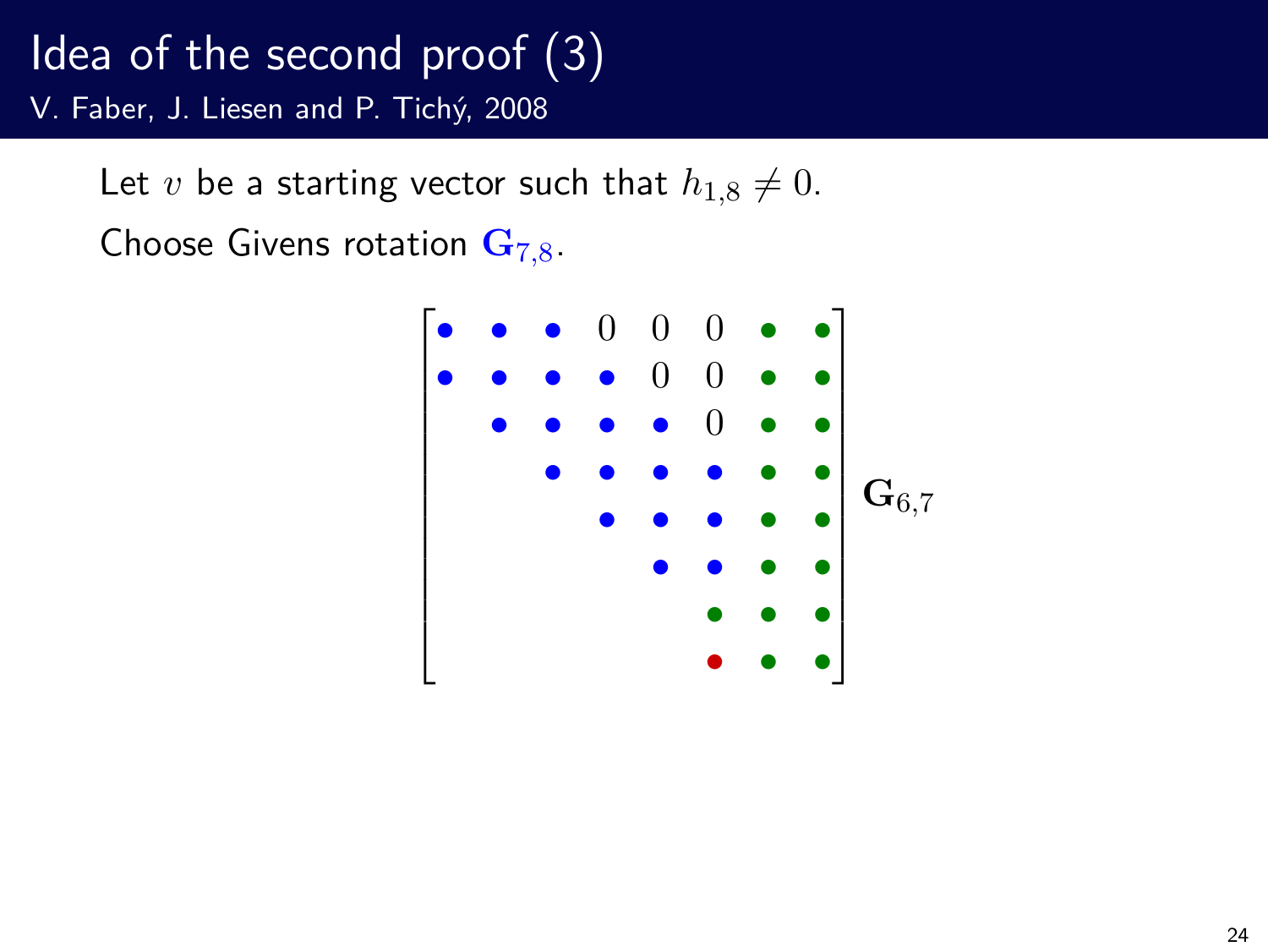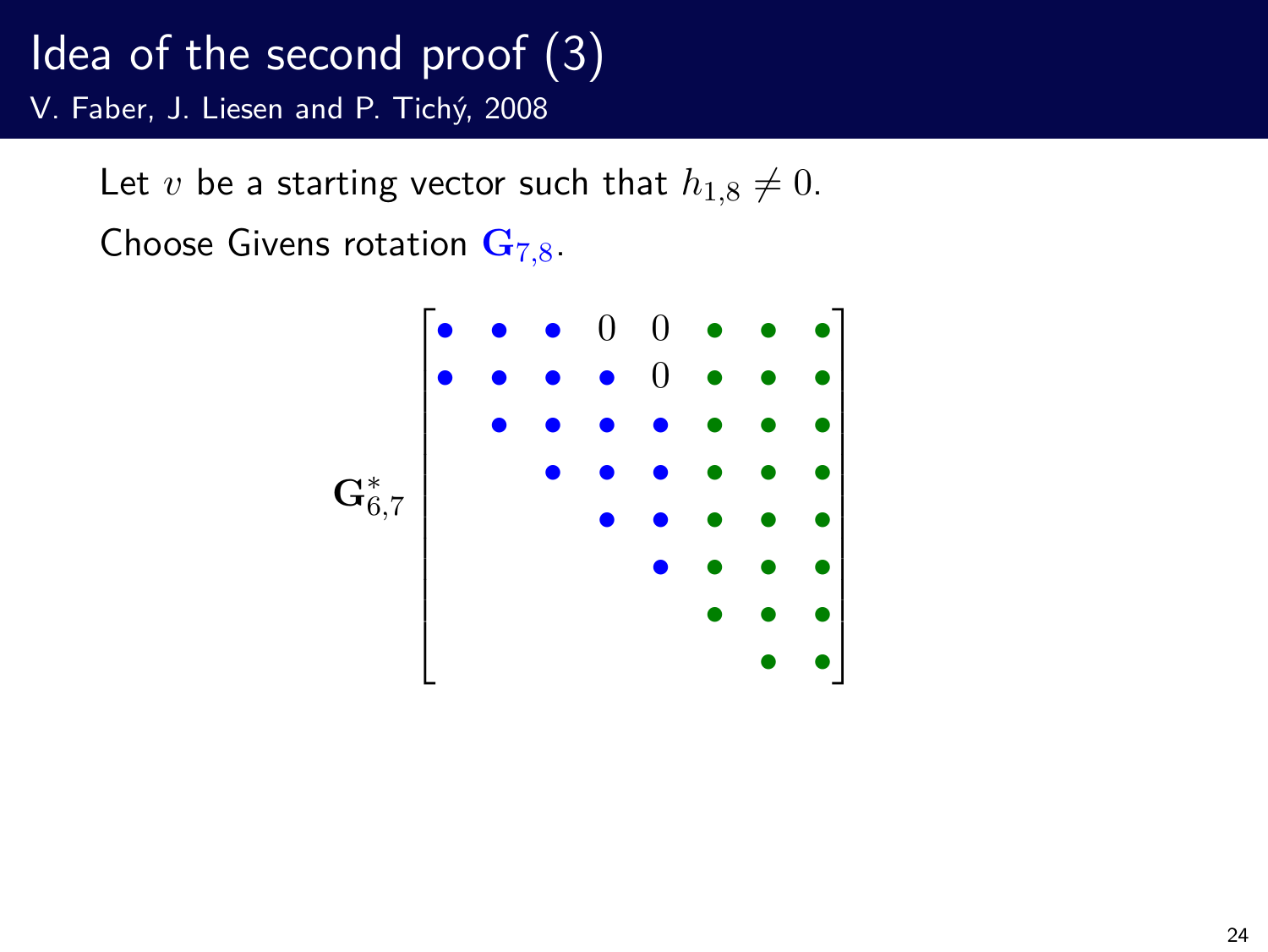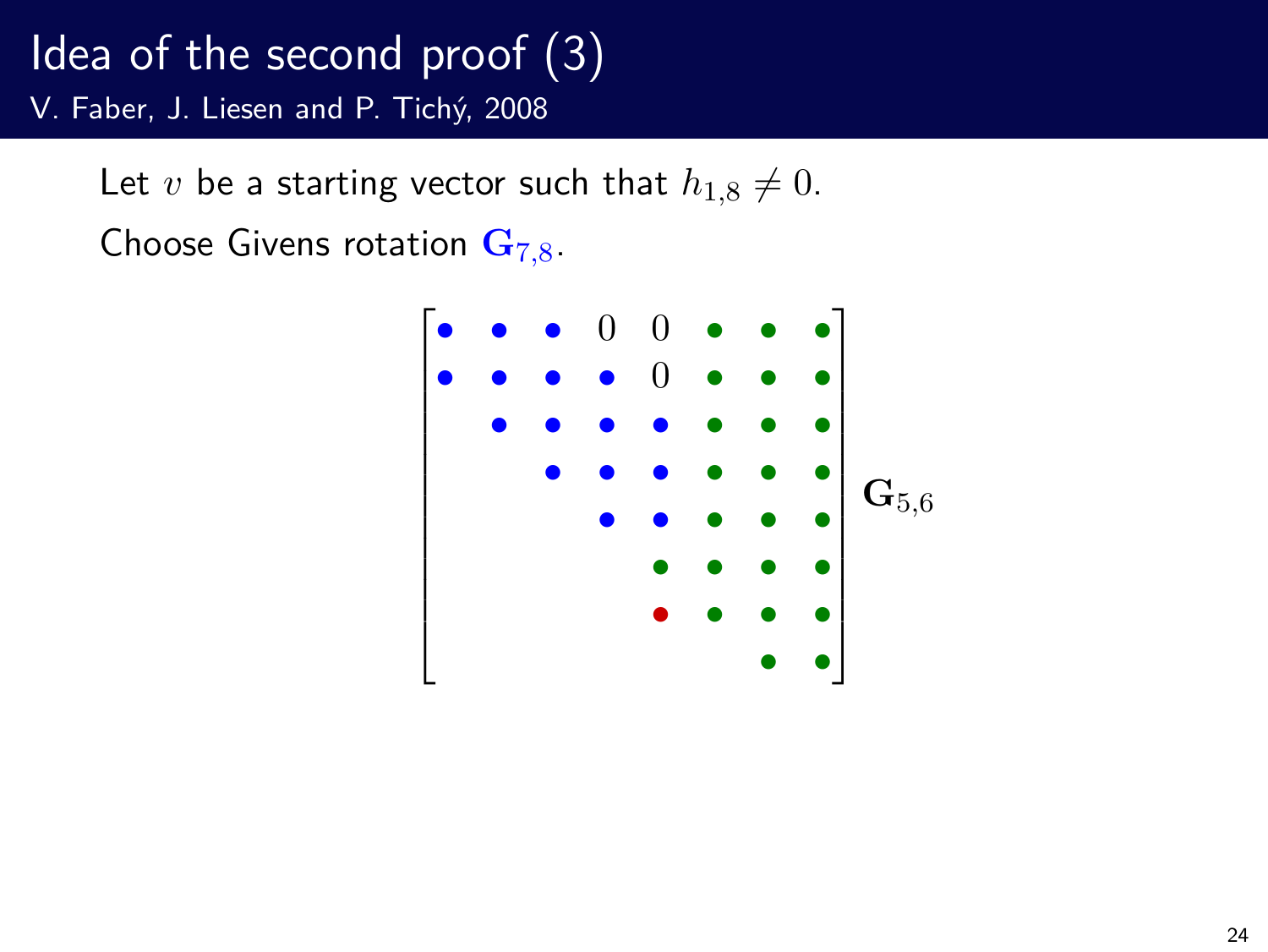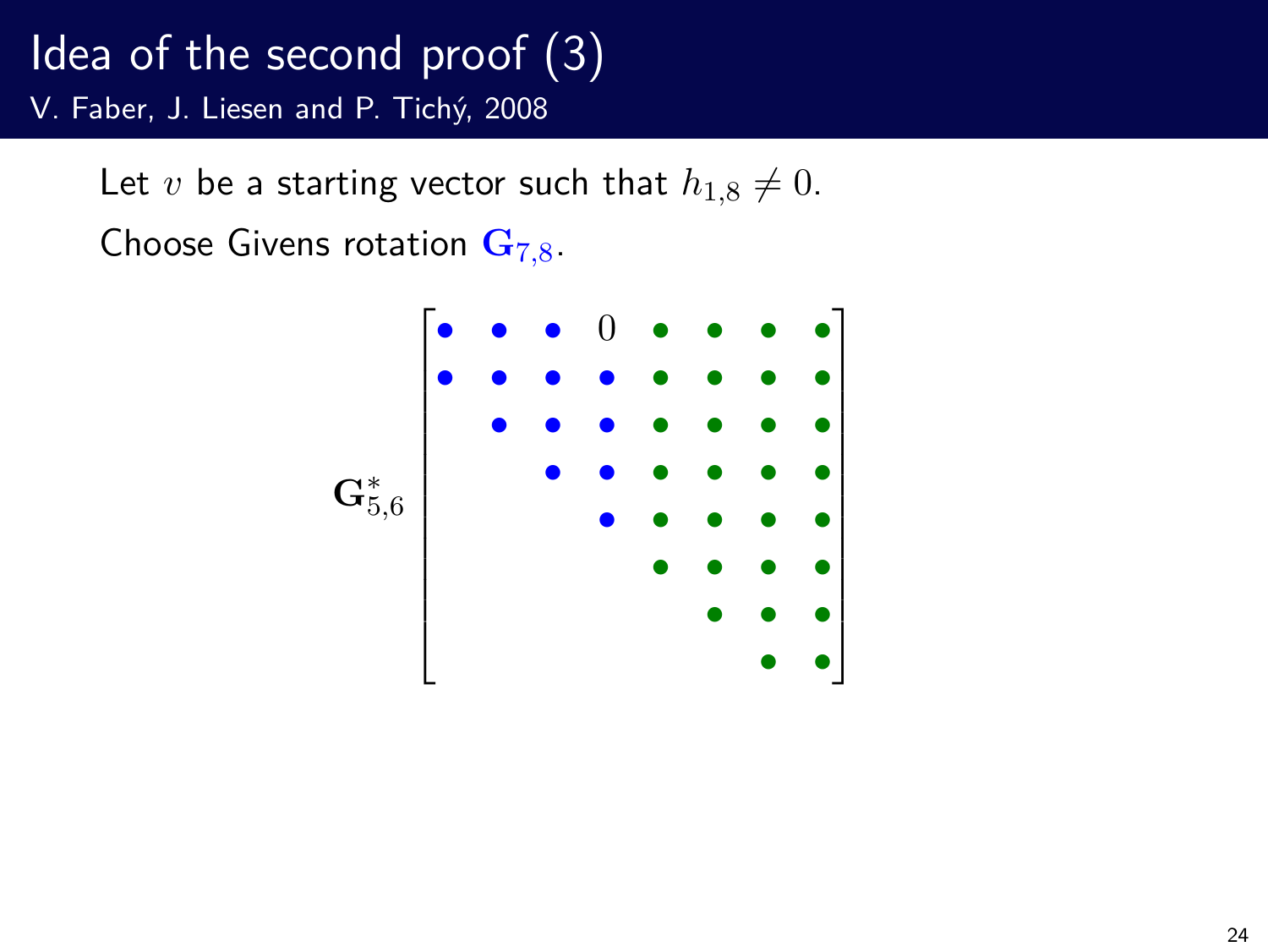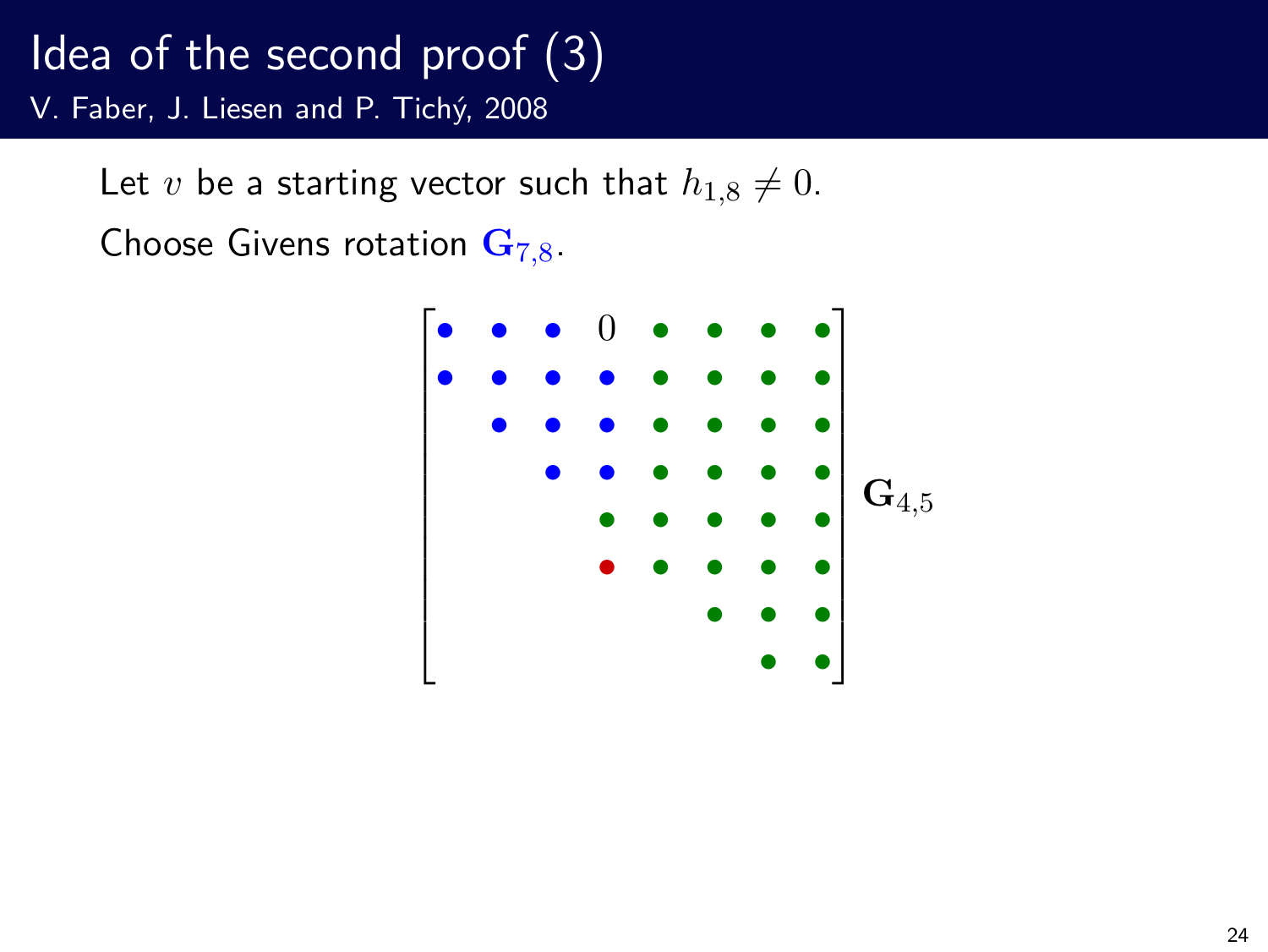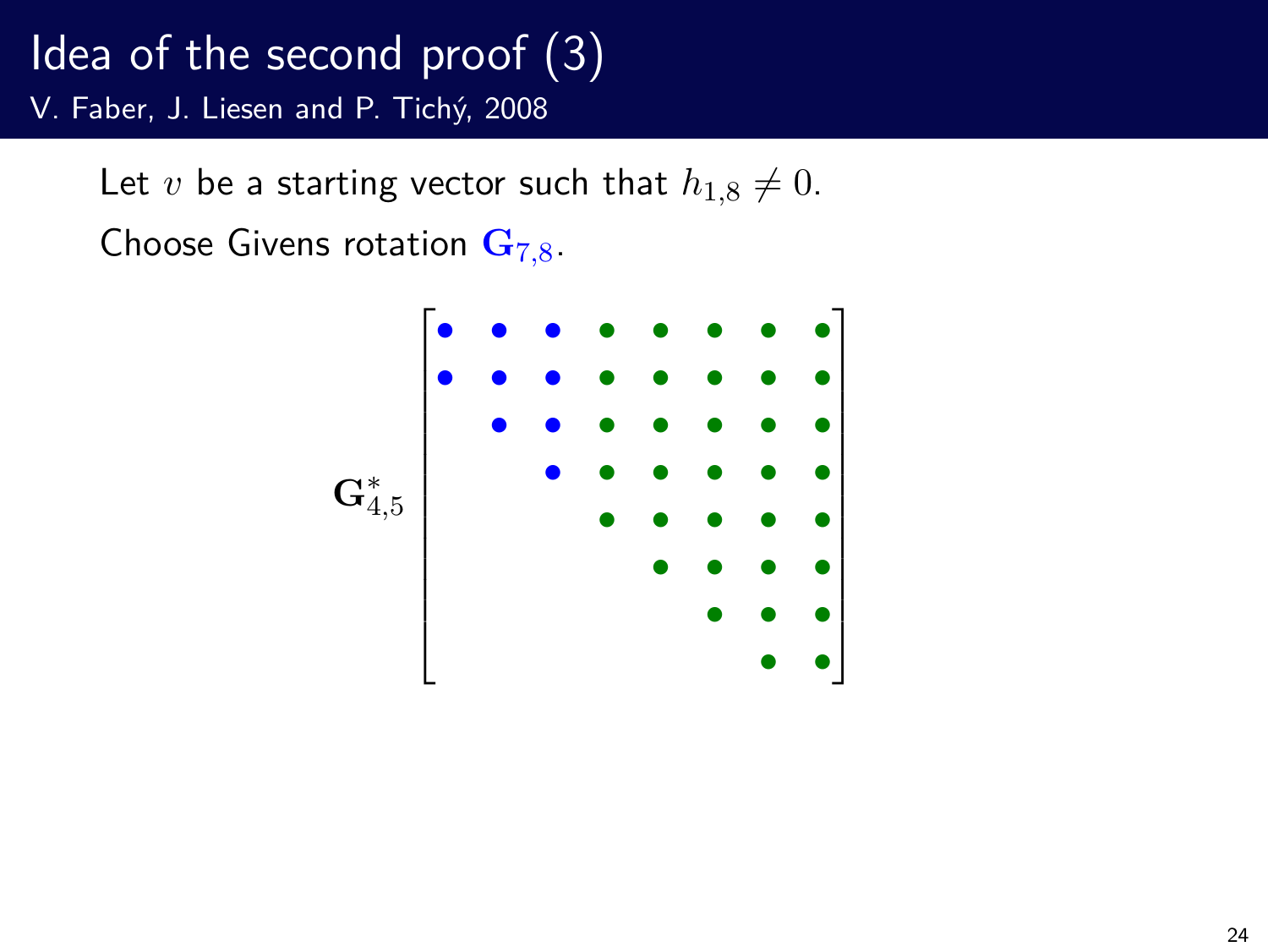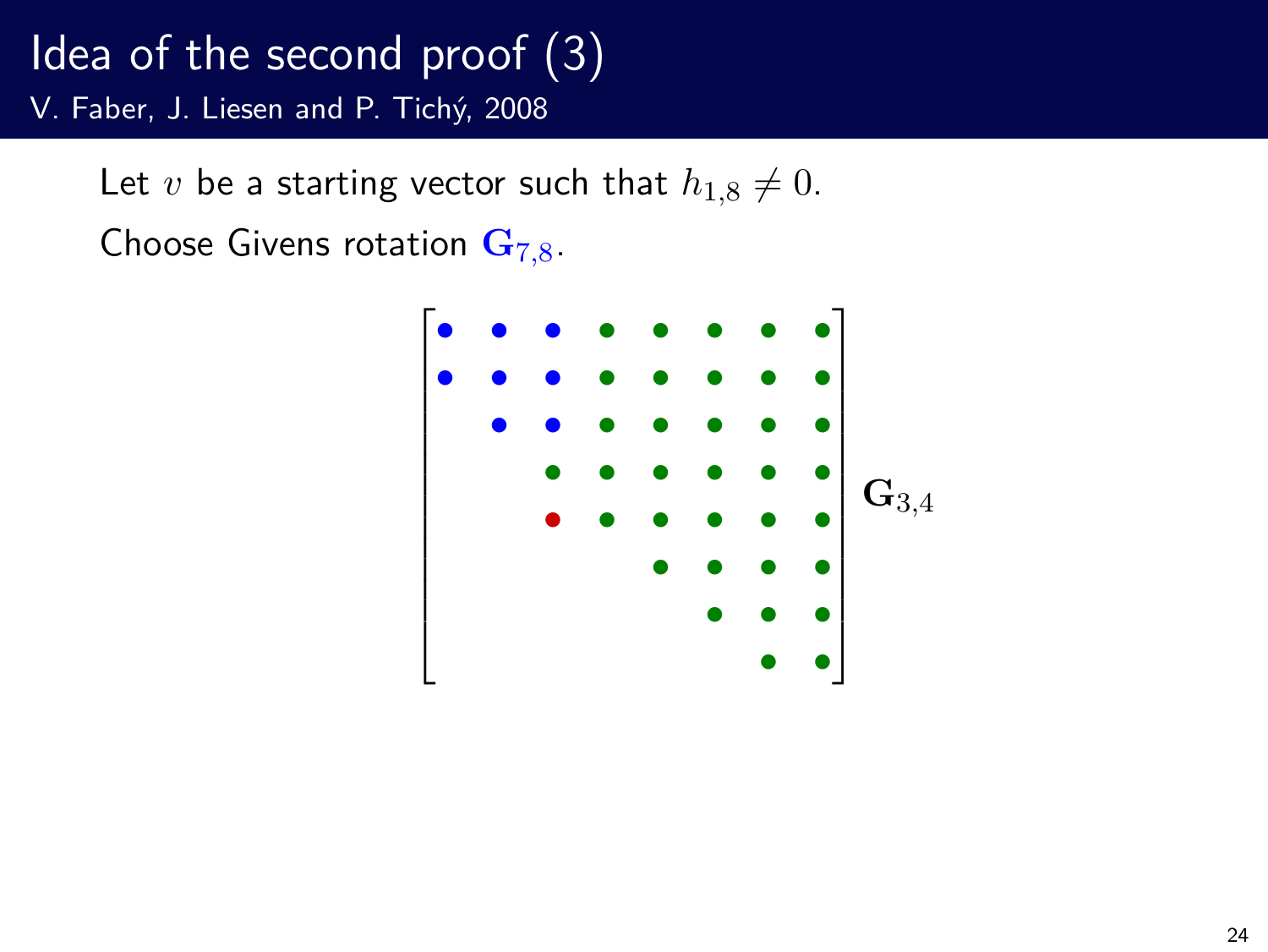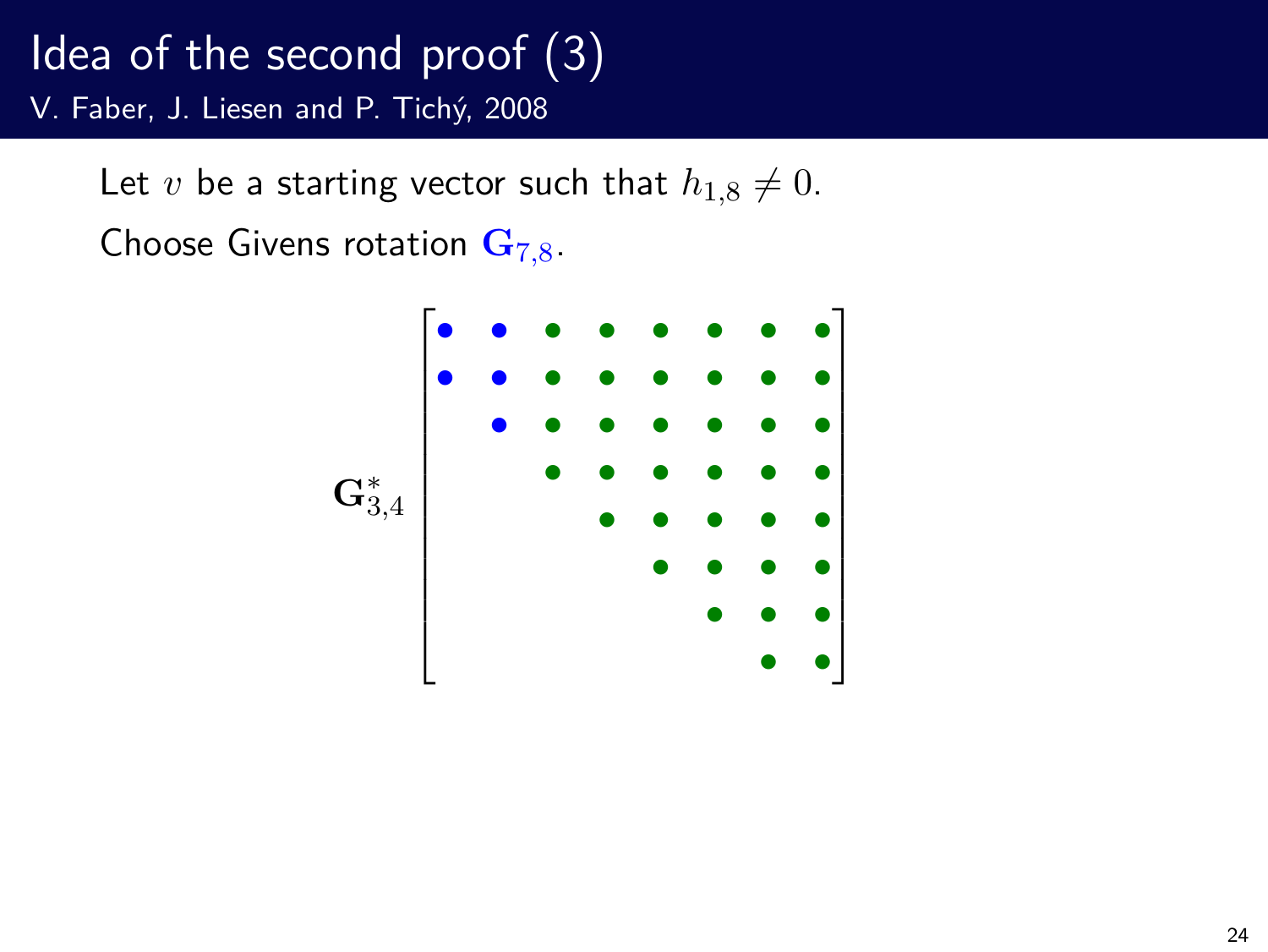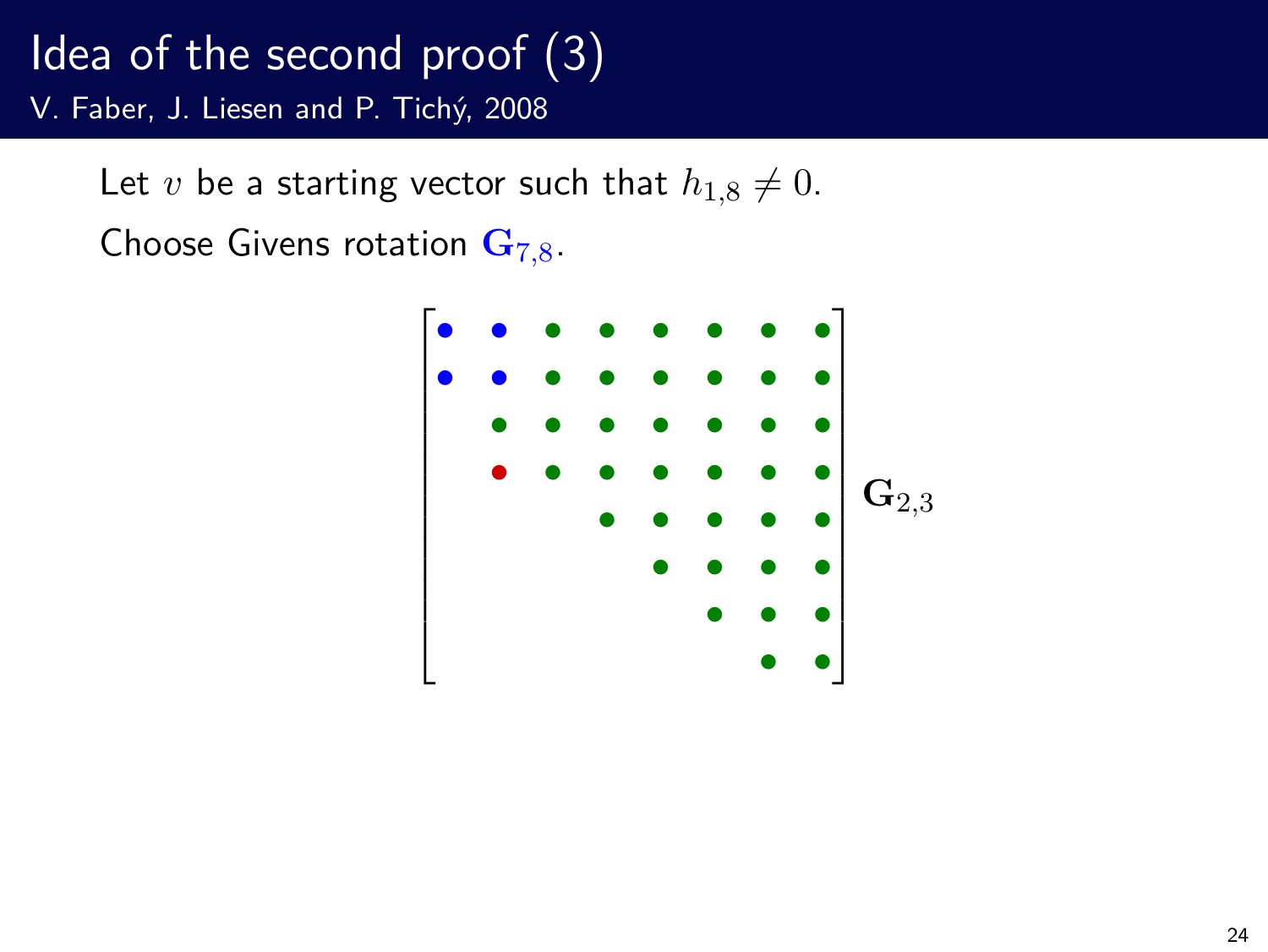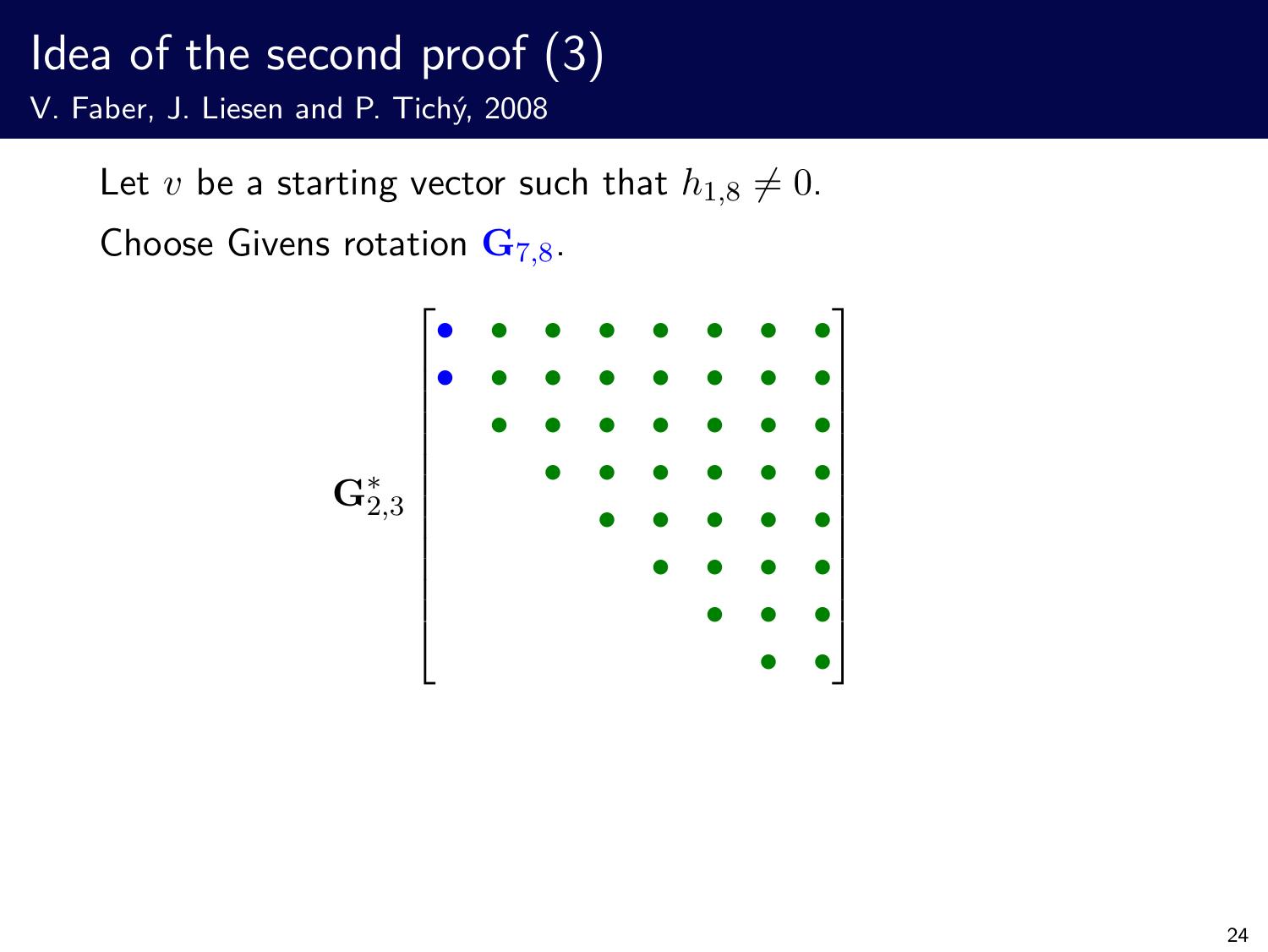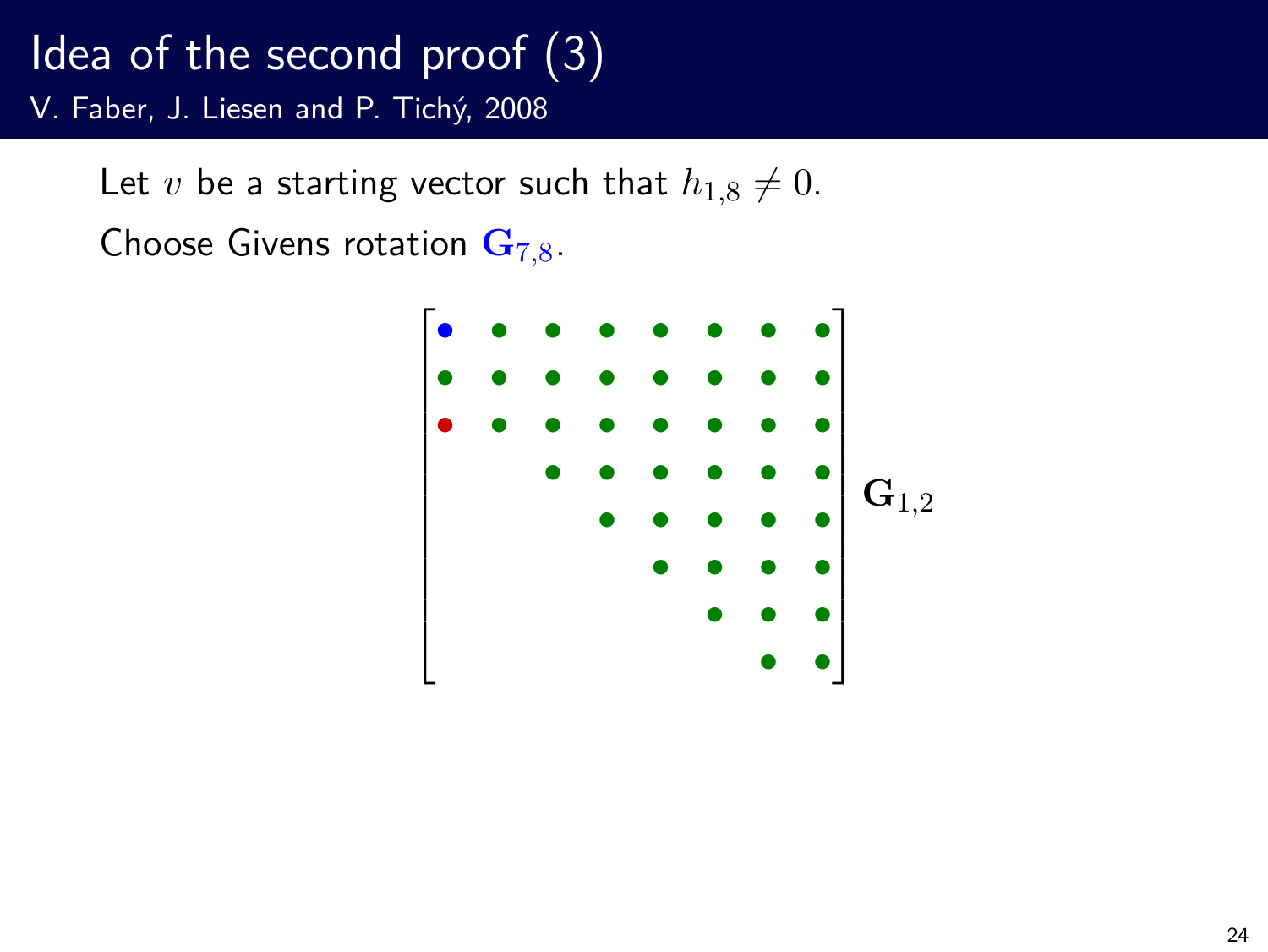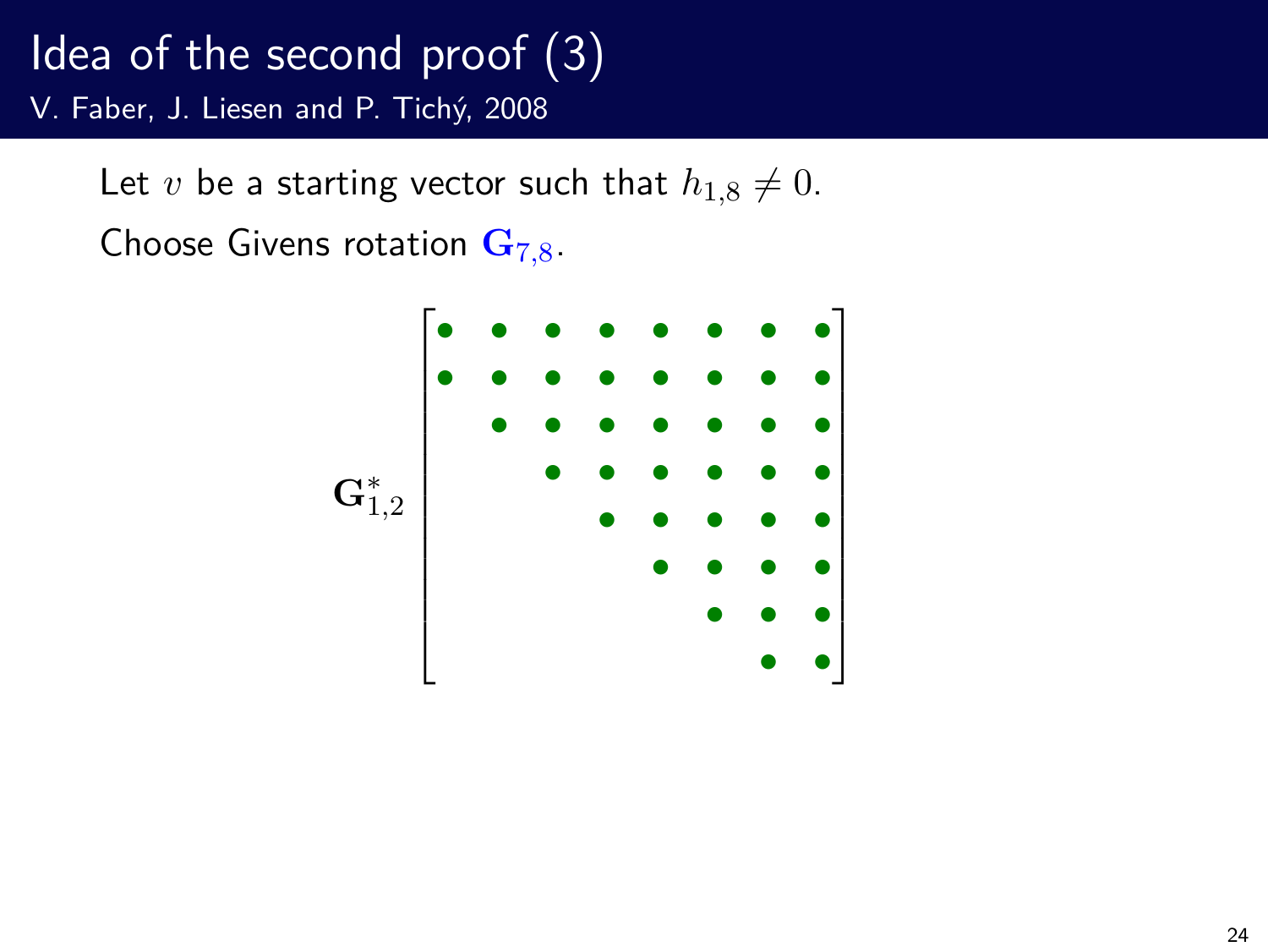Let *v* be a starting vector such that  $h_{1,8} \neq 0$ . Choose Givens rotation **G**7*,*8.



**We proved**: It is possible to choose **G**7*,*<sup>8</sup> such that

$$
h_{1,8}\neq 0\quad\Longrightarrow\quad \tilde{h}_{1,7}\neq 0\;\;\text{or}\;\;\tilde{h}_{2,7}\neq 0\,.
$$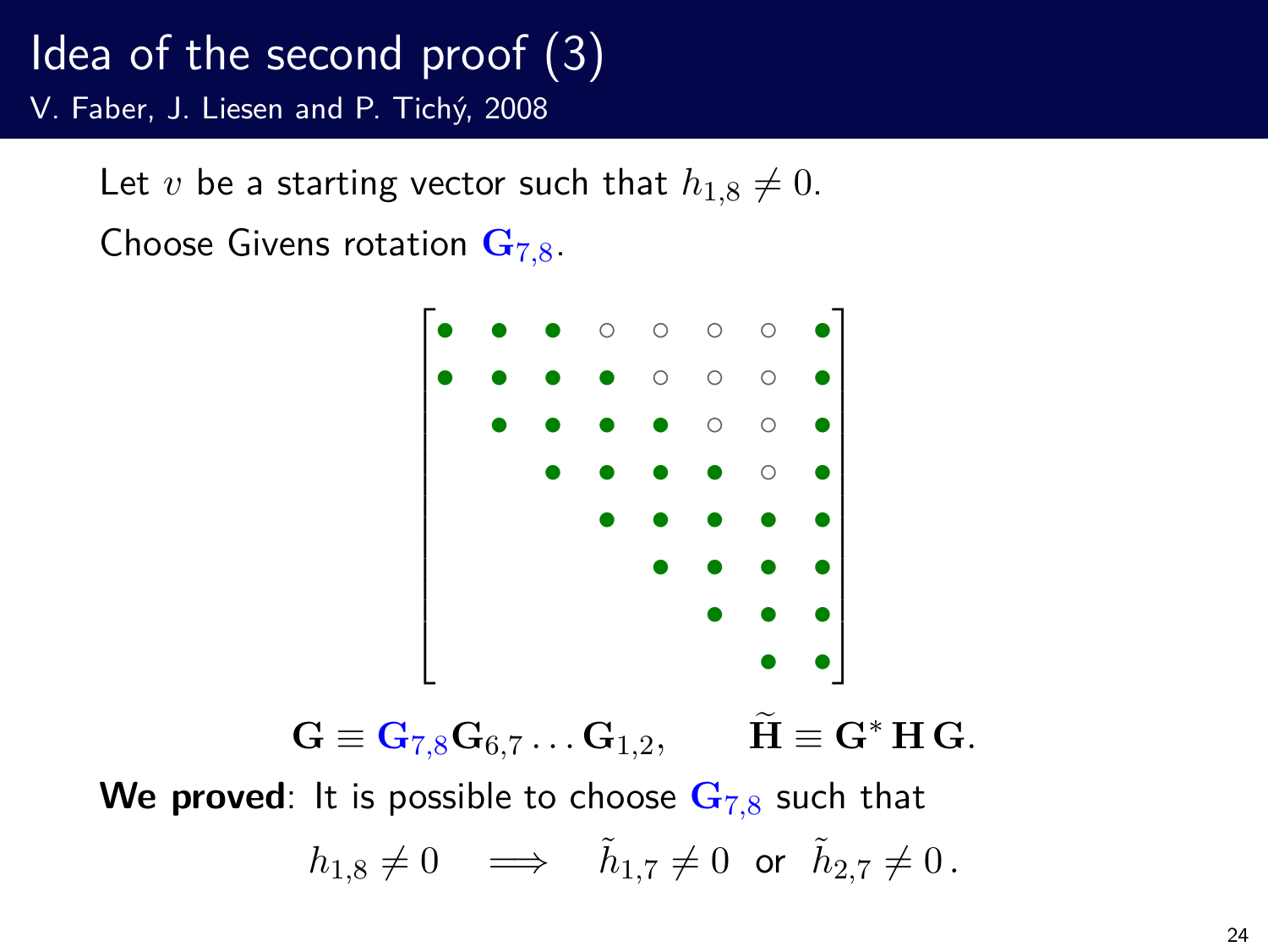Arnoldi-type recurrence  $(s+2)$ -term

 $\hat{\mathbb{J}}$ 

**A** is normal(s)  $\mathbf{A}^* = p(\mathbf{A})$ 

When is **A** normal(*s*)?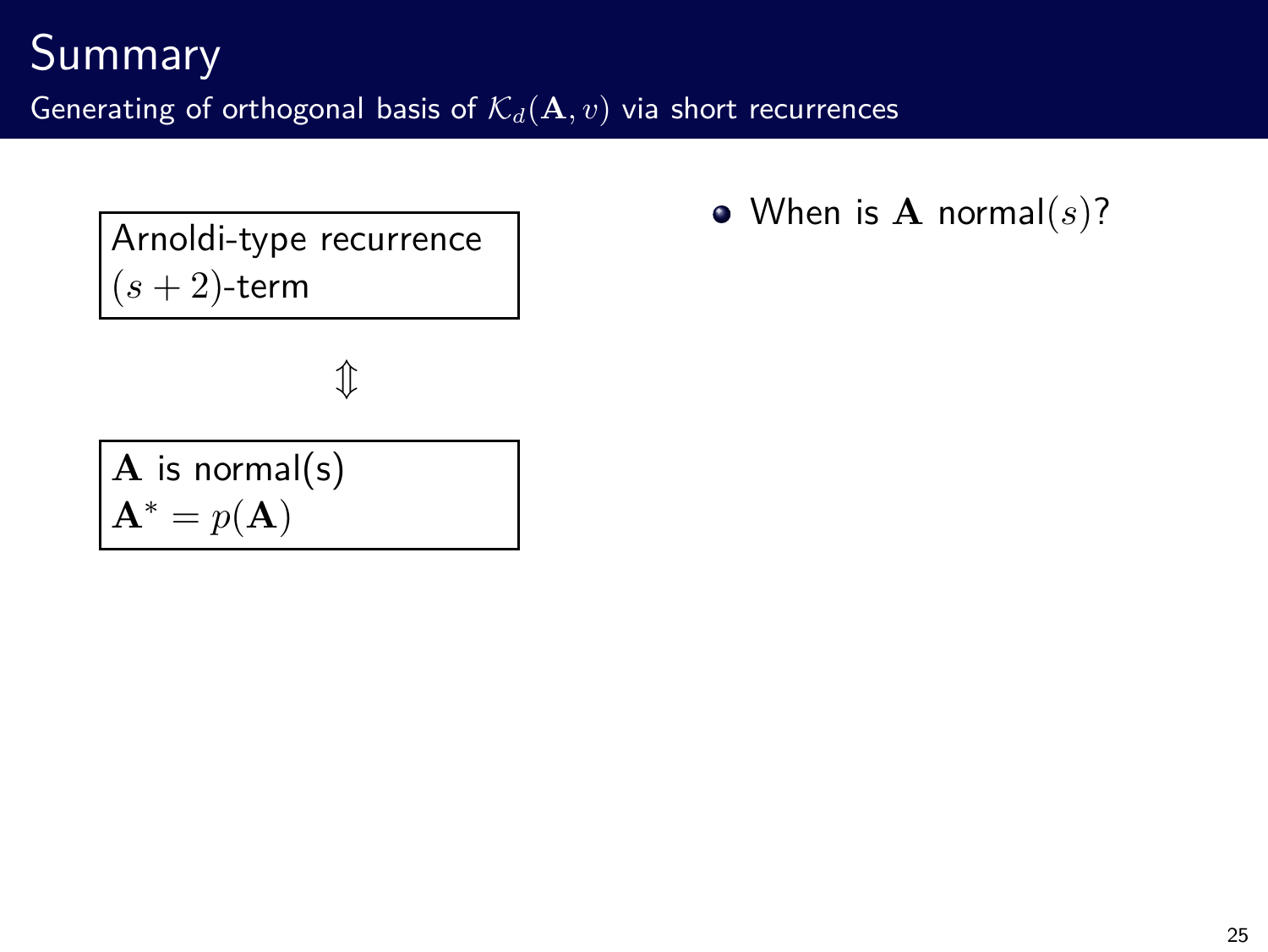Arnoldi-type recurrence (*s* + 2)-term

 $\mathbb T$ 

**A** is normal(s)  $\mathbf{A}^* = p(\mathbf{A})$ 

- When is **A** normal(*s*)?
- **A** is normal and [Faber and Manteuffel, 1984], [Khavinson and Świątek, 2003] [Liesen and Strakoš, 2008]
	- 1.  $s = 1$  if and only if the eigenvalues of **A** lie on a line in C.
	- 2. If the eigenvalues of **A** are not on a line, then  $d_{\min}({\bf A}) \leq 3s - 2$ .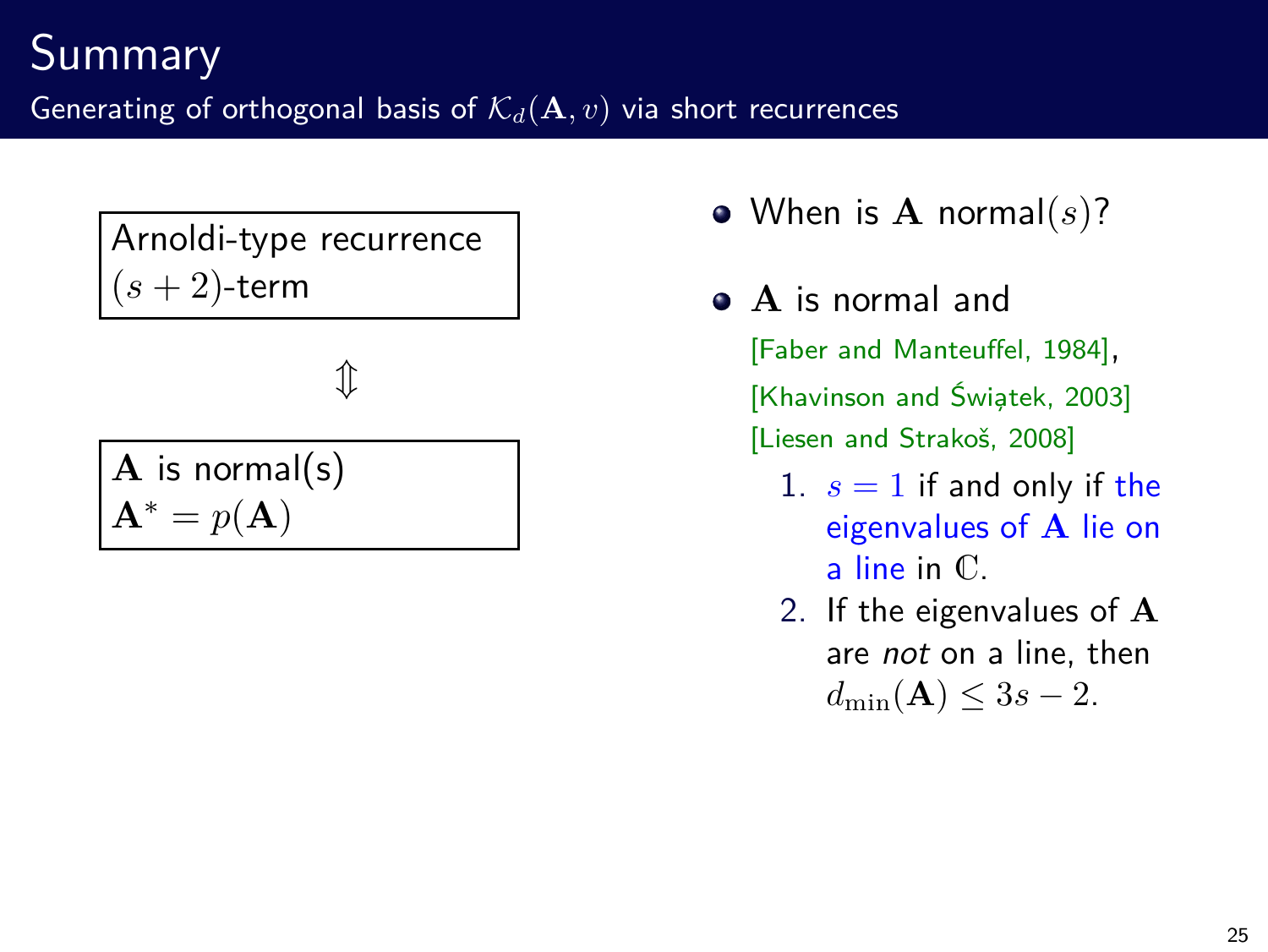Arnoldi-type recurrence (*s* + 2)-term

 $\mathbb T$ 

**A** is normal(s)  $= p(\mathbf{A})$ 

l

the only interesting case is  $s = 1$ . collinear eigenvalues

- When is **A** normal(*s*)?
- **A** is normal and [Faber and Manteuffel, 1984], [Khavinson and Świątek, 2003] [Liesen and Strakoš, 2008]
	- 1.  $s = 1$  if and only if the eigenvalues of **A** lie on a line in C.
	- 2. If the eigenvalues of **A** are not on a line, then  $d_{\min}({\bf A}) \leq 3s - 2$ .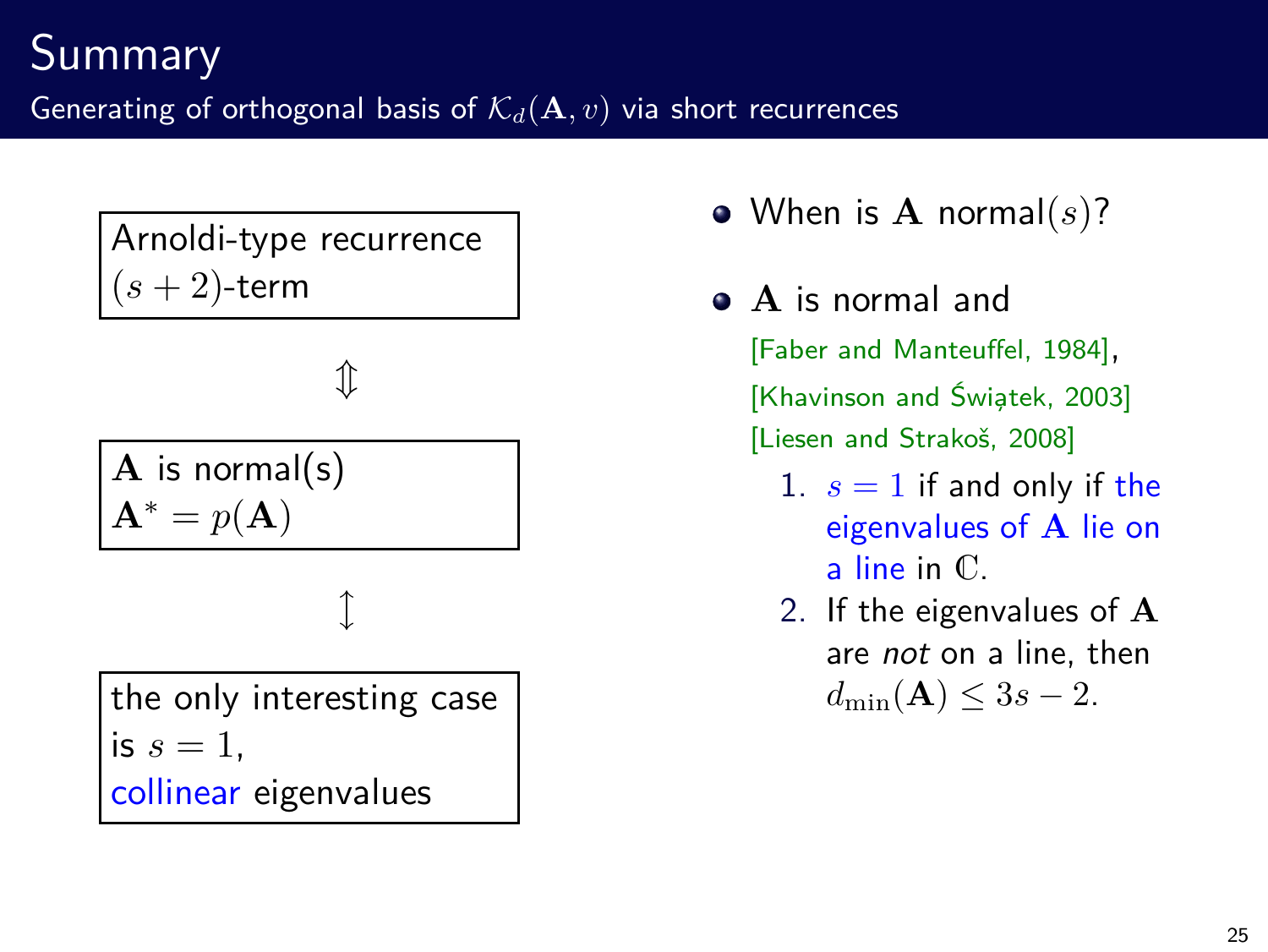Arnoldi-type recurrence (*s* + 2)-term

 $\mathbb T$ 

**A** is normal(s)  $= p(\mathbf{A})$ 

l

the only interesting case is  $s = 1$ . collinear eigenvalues

When is **A** normal(*s*)?

- **A** is normal and [Faber and Manteuffel, 1984], [Khavinson and Świątek, 2003] [Liesen and Strakoš, 2008]
	- 1.  $s = 1$  if and only if the eigenvalues of **A** lie on a line in C.
	- 2. If the eigenvalues of **A** are not on a line, then  $d_{\min}({\bf A}) \leq 3s - 2$ .
- All classes of "interesting" matrices are known.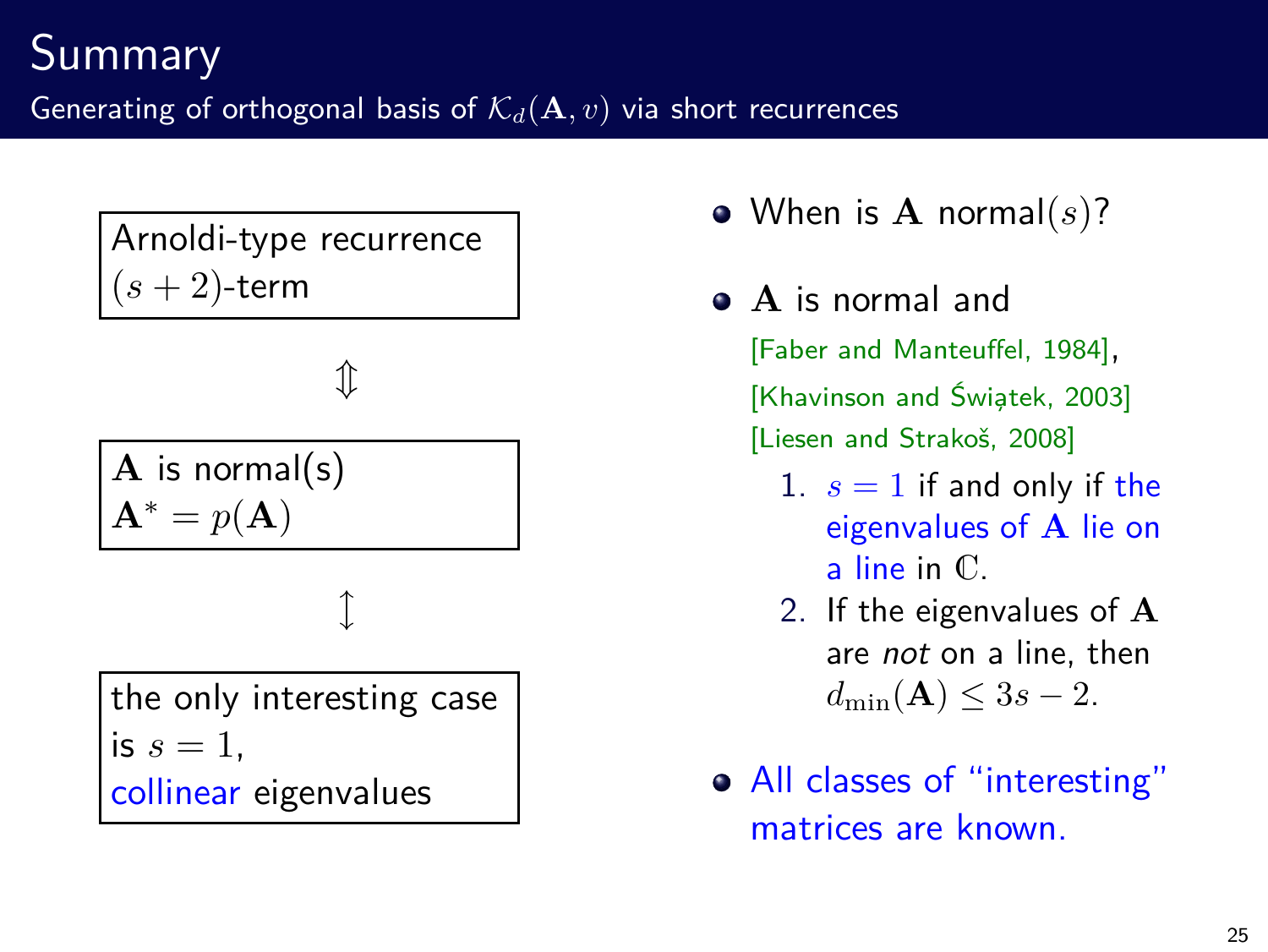# Related papers

- **•** J. Liesen and Z. Strakoš, [On optimal short recurrences for generating orthogonal Krylov subspace bases, to appear in SIAM Review, 2008]. Completely reworked theory of short recurrences for generating orthogonal Krylov subspace bases
- V. Faber, J. Liesen and P. Tichý, [The Faber-Manteuffel Theorem for Linear Operators, SIAM J. Numer. Anal., 2008, 46, 1323-1337]. New proofs of the fundamental theorem of Faber and Manteuffel

More details can be found at

http://www.cs.cas.cz/tichy http://www.math.tu-berlin.de/˜liesen http://www.cs.cas.cz/strakos